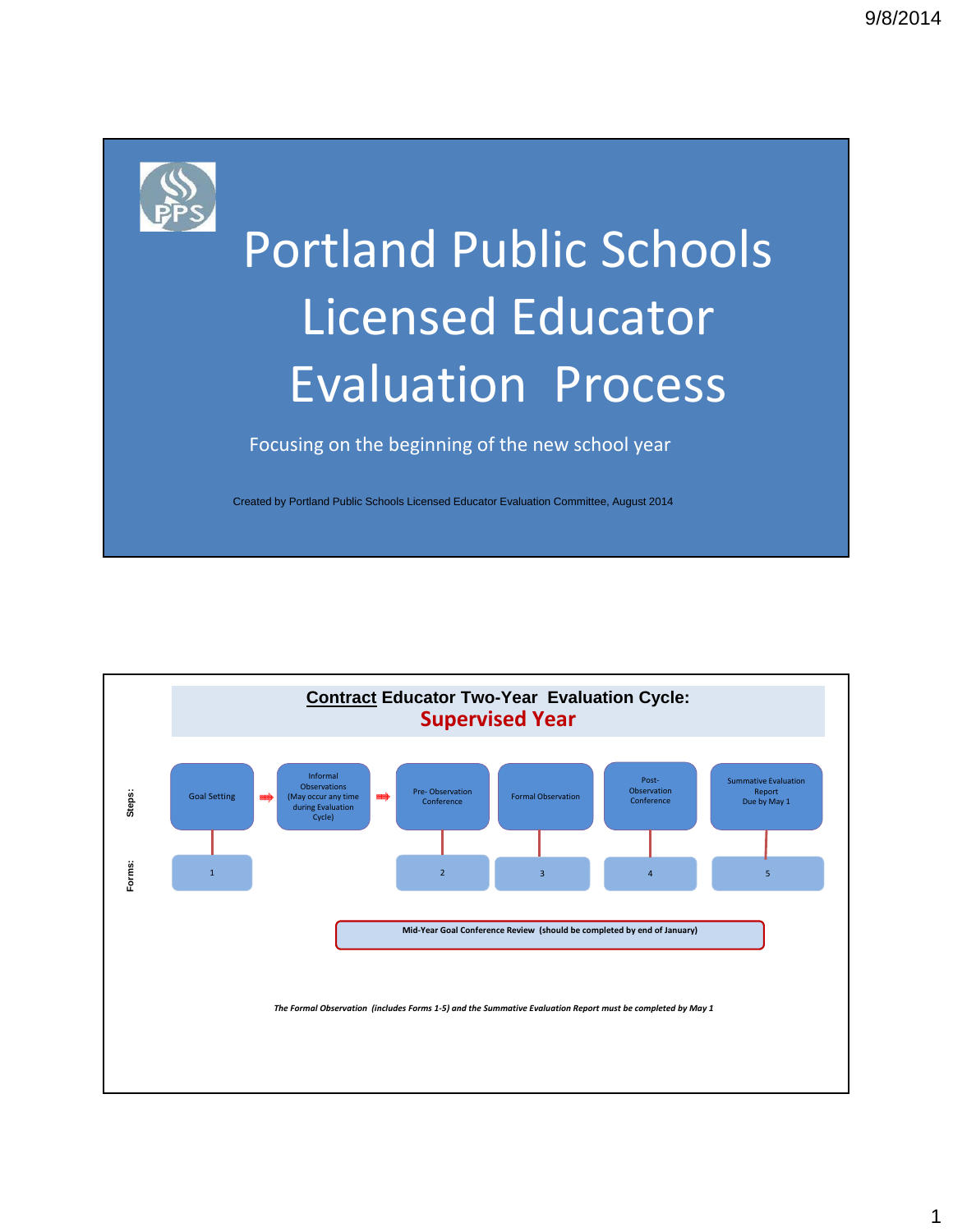

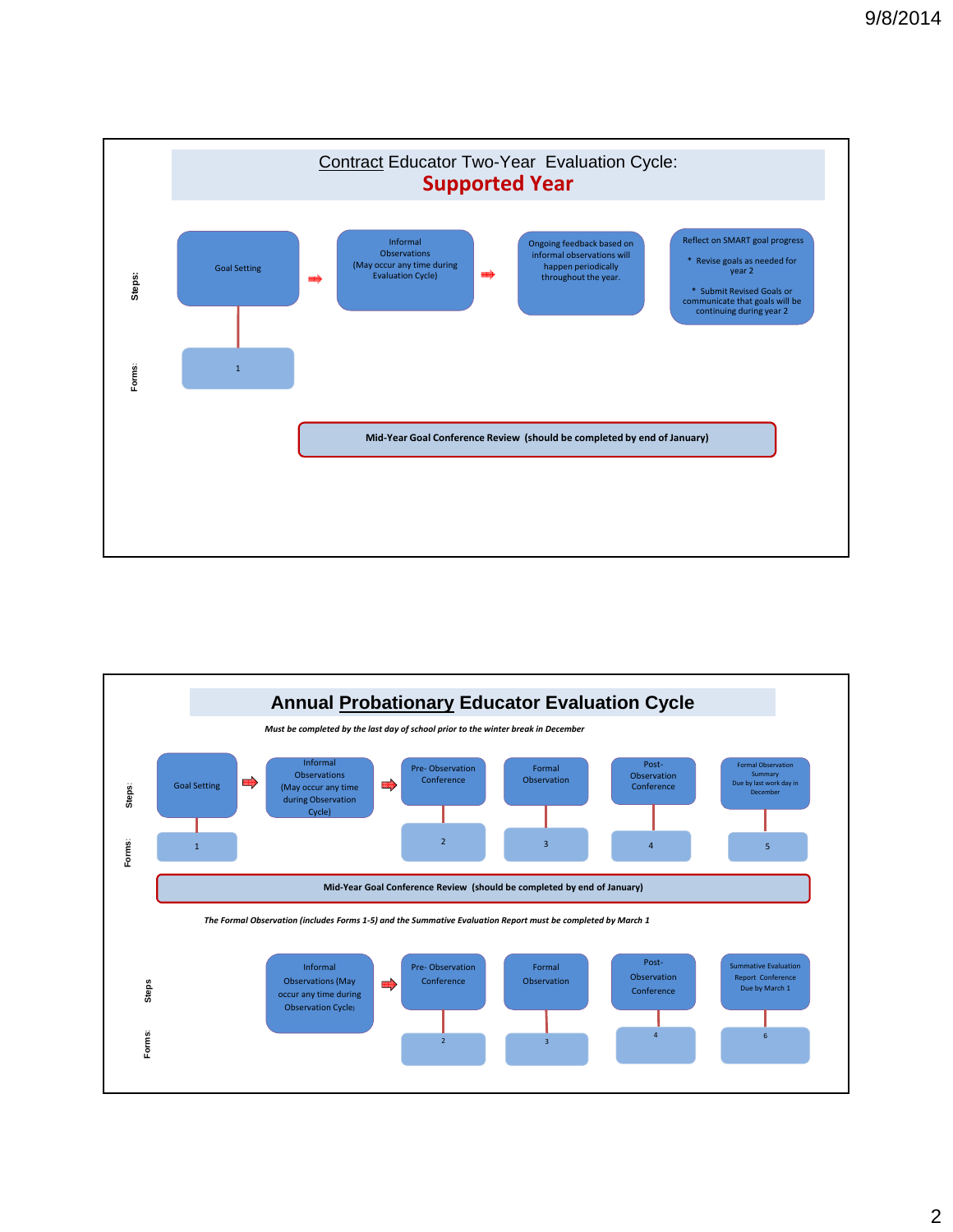## **GOAL SETTING**

#### **Each Educator shall develop two (2) student growth goals ("SLG"):**

- All educators are required to set goals annually.
- Goals start with the Educator. The Educator chooses the content, standards and measures (within defined categories of measures). The administrator may not dictate a specific goal. Goals must be approved by the administrator.
- SLG should be written as a "growth" goal, to measure student learning between two or more points in time. It will address specific knowledge and skills aligned to subject, grade level and district/state standards and be measurable and challenging, yet attainable
- Educators will use the Goal Setting Form to document the goals set. The same form will be used throughout the year to reflect the mid-year and year-end goals reviews.

## **GOAL SETTING – Cont'd**

- Educators will specify the evidence that they will use to document progress on each goal. The educator will collect evidence throughout the year to show progress towards reaching the goals.
- Educators may collaborate with each other to establish SLGs for their grade levels, departments, or curriculum teams.
- An educator may have a goal that continues beyond a year in the same subject/grade level standard.
- The use of specific strategies to help students attain their growth goal could be similar from year to year (e.g., use of flexible grouping).
- Educators in tested (state required test) subjects and grades will use the most recent official state assessment as a baseline for one measure. (Category 1)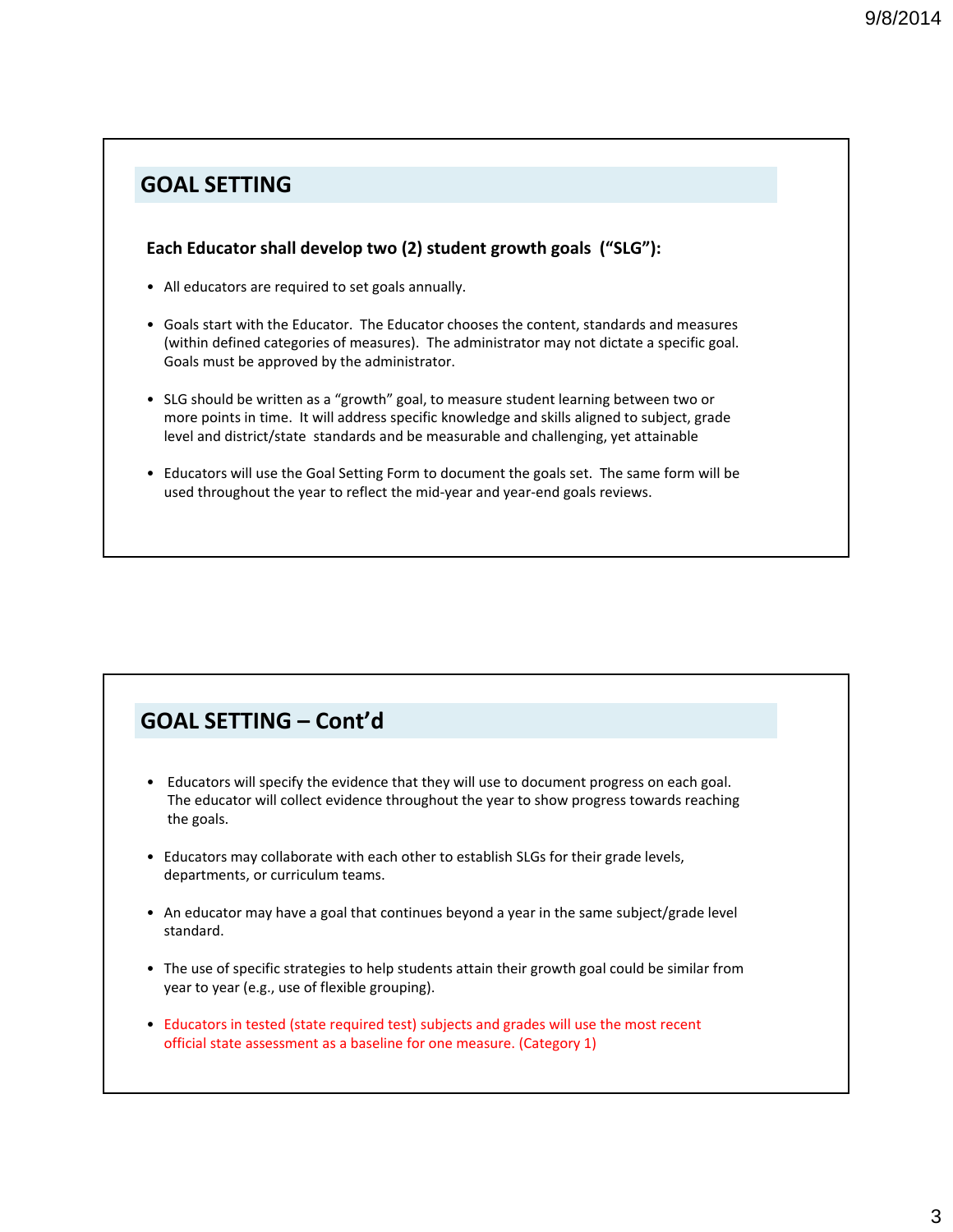## **STUDENT GROWTH GOALS**

**Teacher in tested subject or grade level**: must use at least one measure from Category 1 + one from Category 2 **Teacher in non‐tested subject or grade level**: must use at least two measures, may be from any Category

| Categorv | <b>Types of Measures</b>                                                                                                                                                            | Examples include, but not limited to:                                                                                                                                                                                        |
|----------|-------------------------------------------------------------------------------------------------------------------------------------------------------------------------------------|------------------------------------------------------------------------------------------------------------------------------------------------------------------------------------------------------------------------------|
|          | <b>State or National Standardized</b><br><b>Tests</b>                                                                                                                               | Oregon Assessment of Knowledge and Skills<br>(OAKS), SMARTER Balanced (when adopted),<br>Extended Assessments                                                                                                                |
|          | Common National, International,<br>Regional, District-Developed<br><b>Measures</b><br>$-$ or $-$                                                                                    | ACT, ELPA, DRA, DIBELS, easyCBM, MAP, AP, IB,<br>other national measures; or common assessments<br>approved by the district or state as valid, reliable<br>and able to be scored comparably across schools or<br>classrooms; |
|          | School-wide Measures -<br>Everyone in the same grade / content<br>area must use the measure within the<br>school, but not everyone must use the<br>measure as a Student Growth Goal | Student performances, portfolios, projects, work<br>samples, tests, curriculum-based assessments                                                                                                                             |

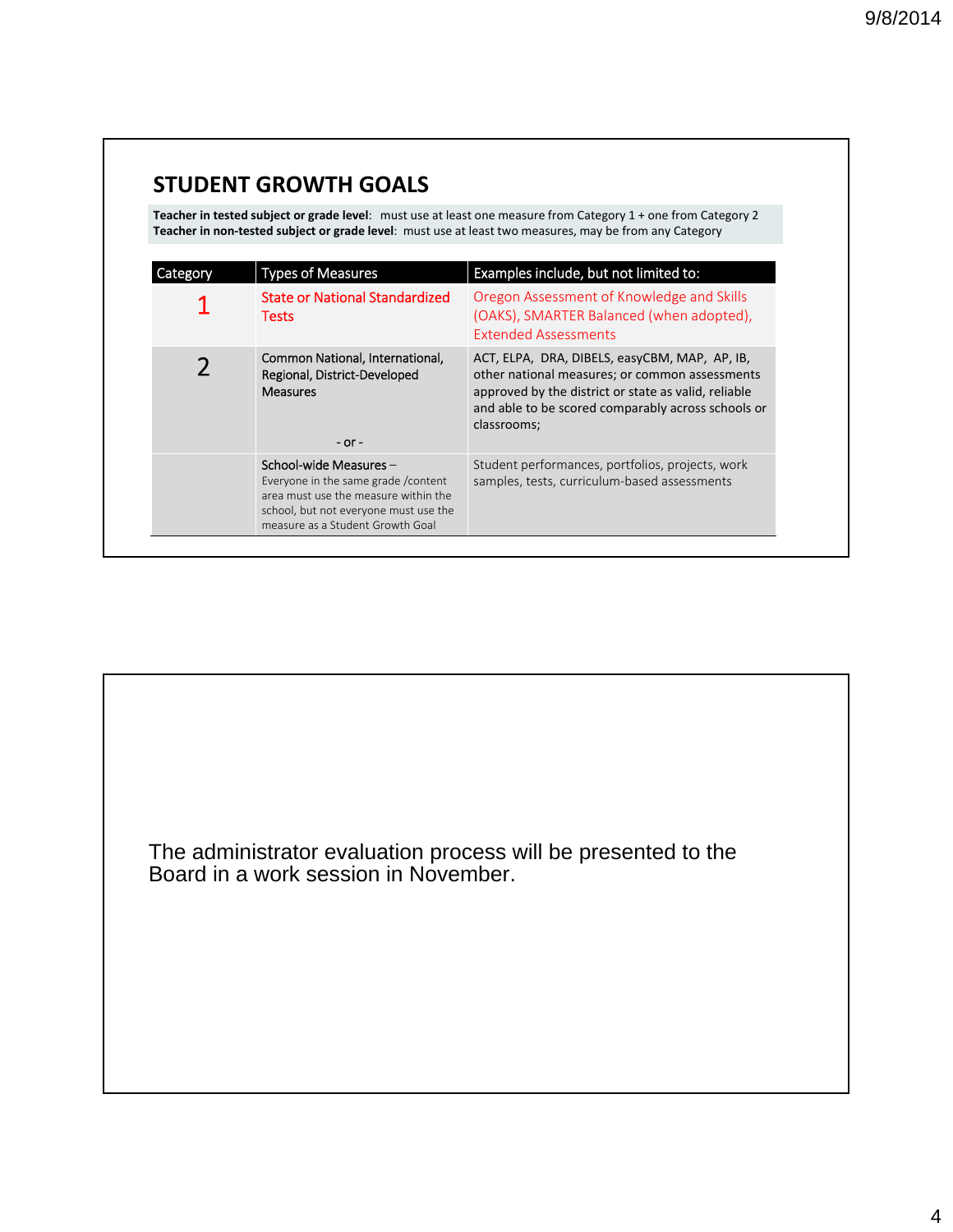

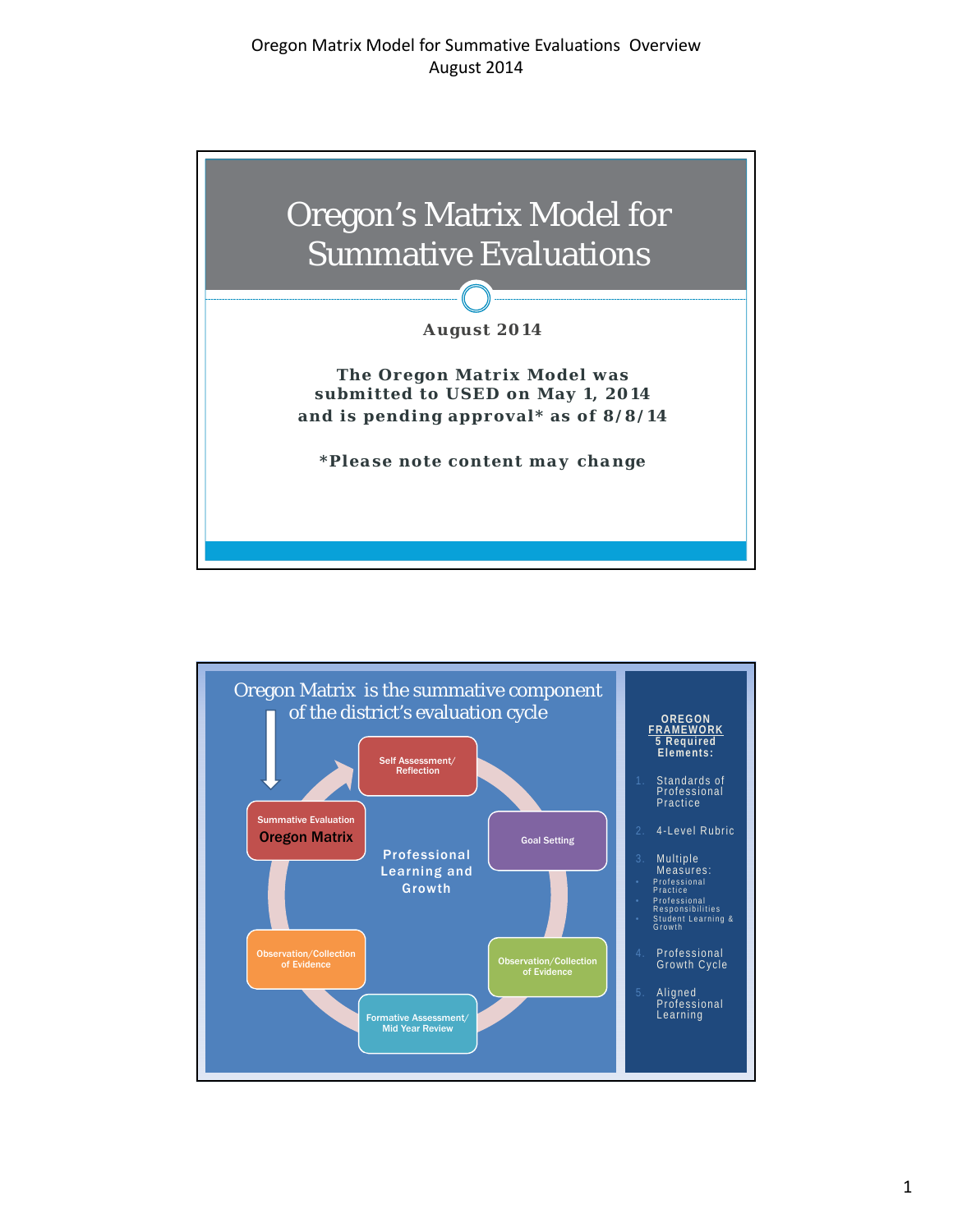

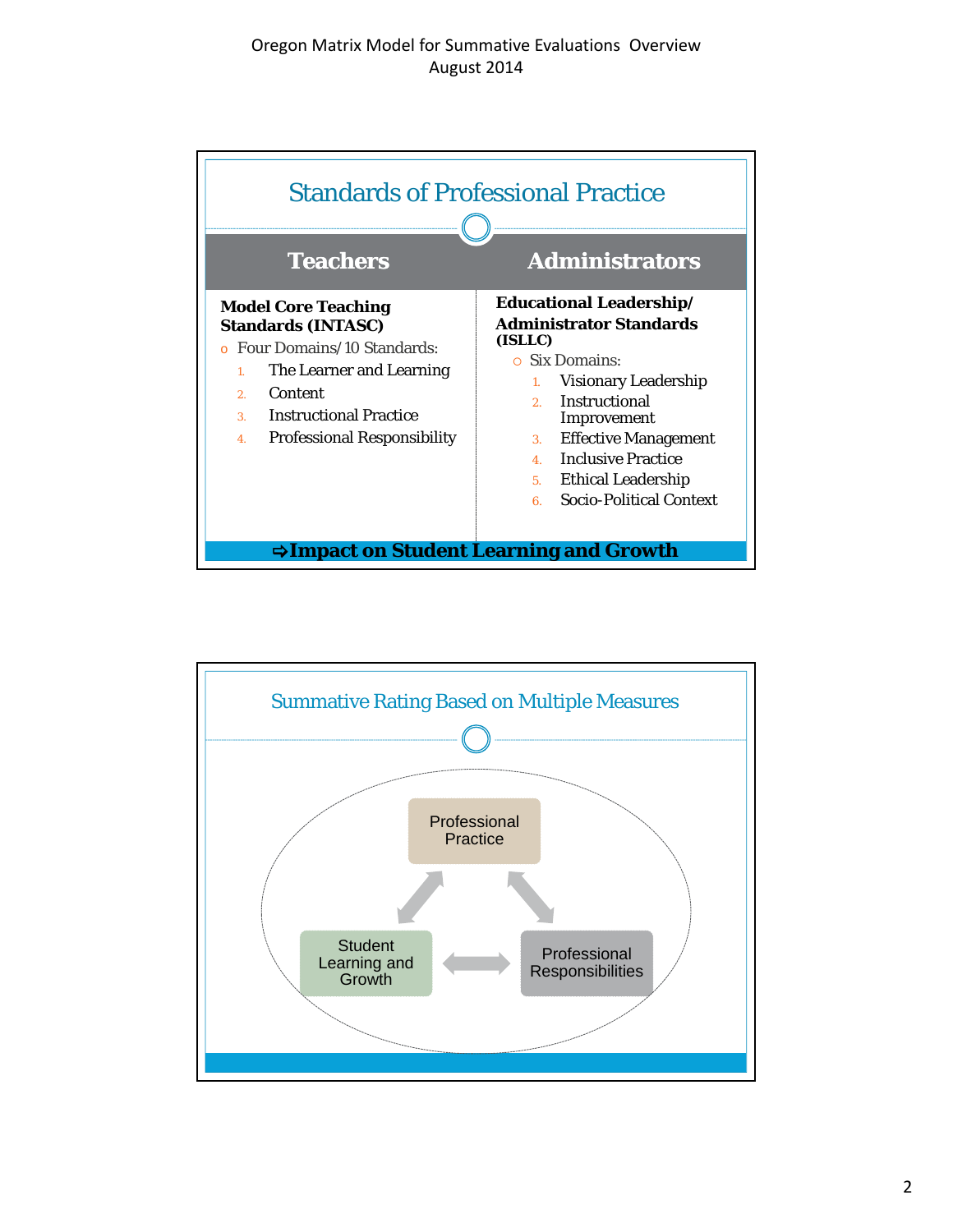

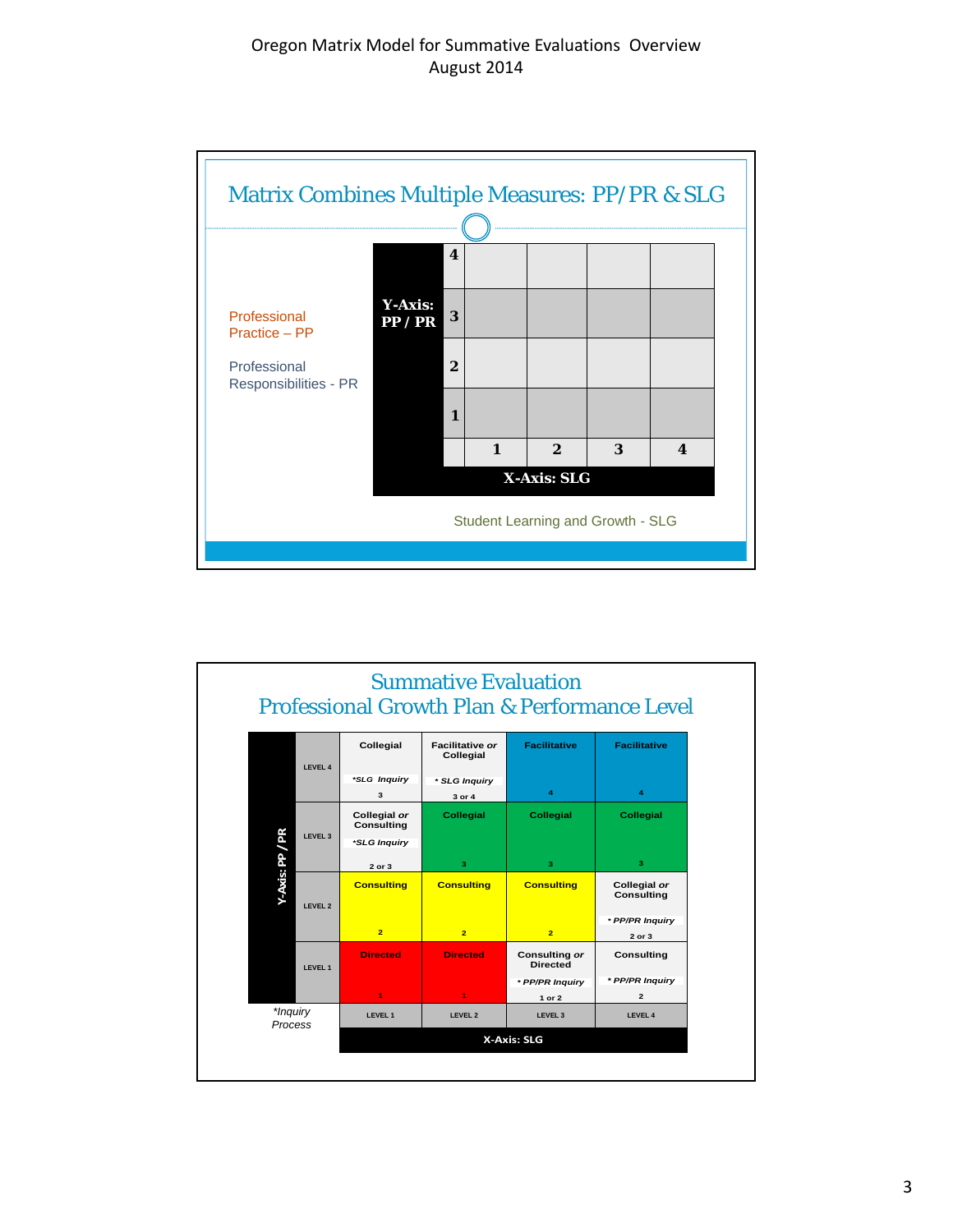

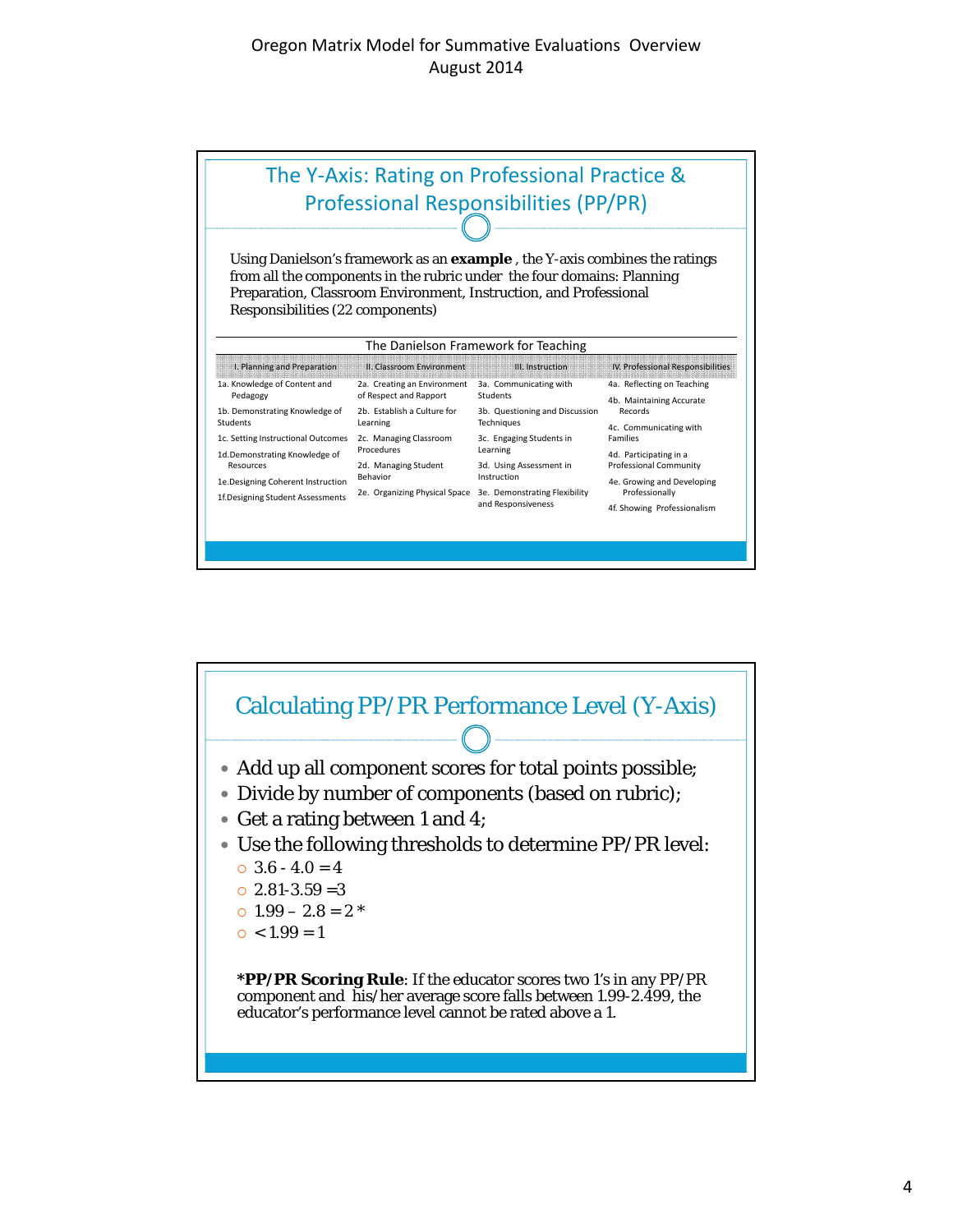| <b>PP/PR Examples of from 3 Different Rubrics</b>           |                                                            |                                                              |  |  |
|-------------------------------------------------------------|------------------------------------------------------------|--------------------------------------------------------------|--|--|
| <b>Danielson</b>                                            | <b>Marshall</b>                                            | <b>LEGENDS</b>                                               |  |  |
| • 22 components                                             | 60 components                                              | • 32 components                                              |  |  |
| • Max 4 on each<br>component; 22 x 4<br>$=$ max score of 88 | Max 4 on each<br>component; 60 x 4<br>$=$ max score of 240 | • Max 4 on each<br>component; 32 x 4<br>$=$ max score of 128 |  |  |
| • Your score $/22 =$<br>average PP/PR<br>rating             | • Your score $/ 60 =$<br>average PP/PR<br>rating           | • Your score $/32 =$<br>average PP/PR<br>rating              |  |  |
|                                                             |                                                            |                                                              |  |  |

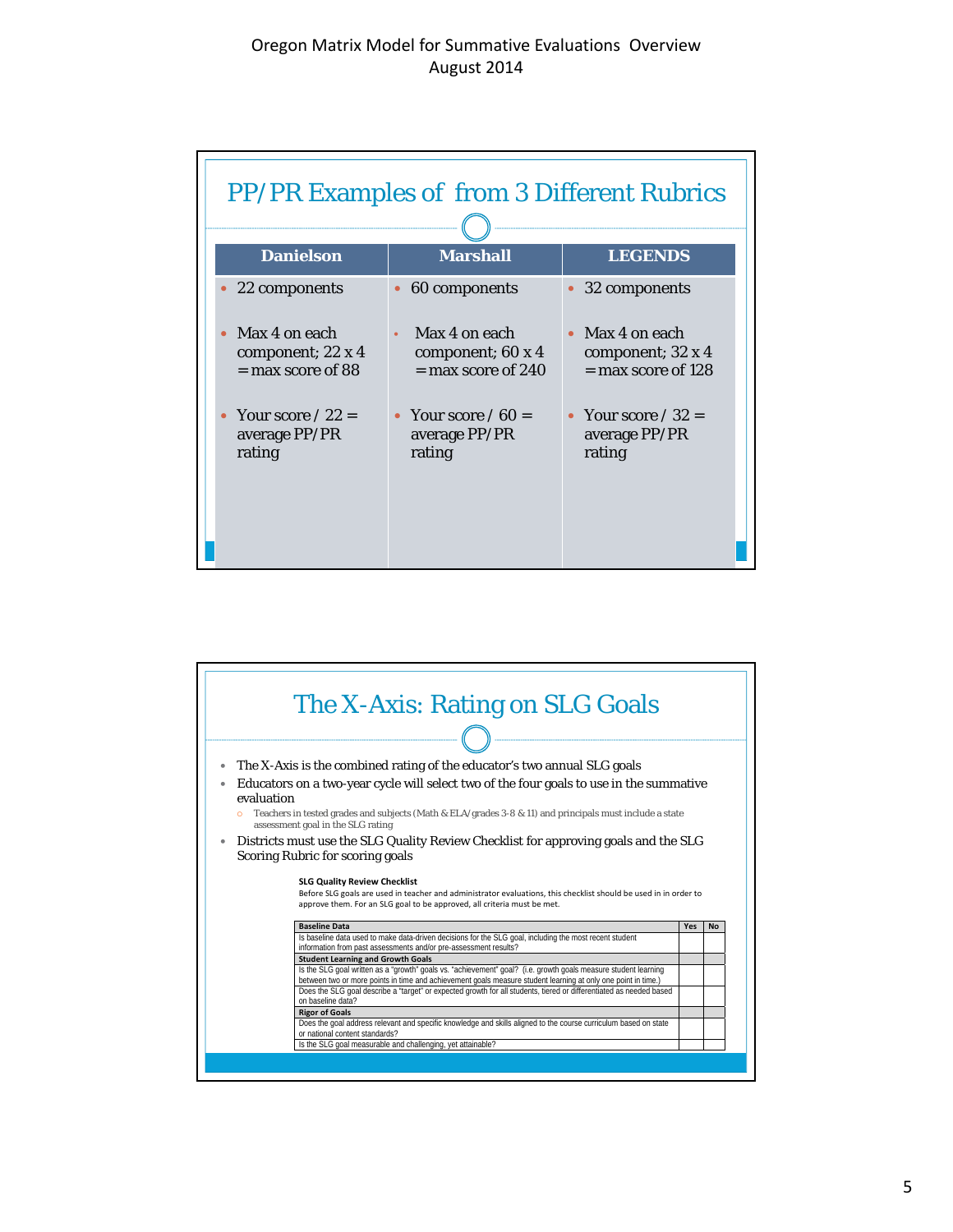#### Oregon Matrix Model for Summative Evaluations Overview August 2014

| <b>SLG Scoring Rubric</b> | This SLG scoring rubric is used for scoring individual SLG goals based on evidence submitted by the teacher and<br>supervisor/evaluator. This rubric applies to both teacher and administrator evaluations.                                                                                                                                                                                                                                                                                                      |
|---------------------------|------------------------------------------------------------------------------------------------------------------------------------------------------------------------------------------------------------------------------------------------------------------------------------------------------------------------------------------------------------------------------------------------------------------------------------------------------------------------------------------------------------------|
|                           |                                                                                                                                                                                                                                                                                                                                                                                                                                                                                                                  |
| Level 4<br>(Highest)      | This category applies when approximately 90% of students met their target(s) and approximately 25% of students<br>exceeded their target(s). This category should only be selected when a substantial number of students surpassed<br>the overall level of attainment established by the target(s). Goals are very rigorous yet attainable, and<br>differentiated (as appropriate) for all students.                                                                                                              |
| Level 3                   | This category applies when approximately 90% of students met their target(s). Results within a few points, a few<br>percentage points, or a few students on either side of the target(s) should be considered "met". The bar for this<br>category should be high and it should only be selected when it is clear that all or almost all students met the<br>overall level of attainment established by the target(s). Goals are rigorous yet attainable and differentiated (as<br>appropriate) for all students. |
| level 2                   | This category applies when 70-89% of students met their target(s), but those that missed the target missed by<br>more than a few points, a few percentage points or a few students. Goals are attainable but might not be rigorous<br>or differentiated (as appropriate) for all students.                                                                                                                                                                                                                       |
| Level 1<br>(Lowest)       | This category applies when less than 70% of students meet the target(s). If a substantial proportion of students<br>did not meet their target(s), the SLG was not met. Goals are attainable, but not rigorous.<br>This category also applies when results are missing or incomplete.                                                                                                                                                                                                                             |

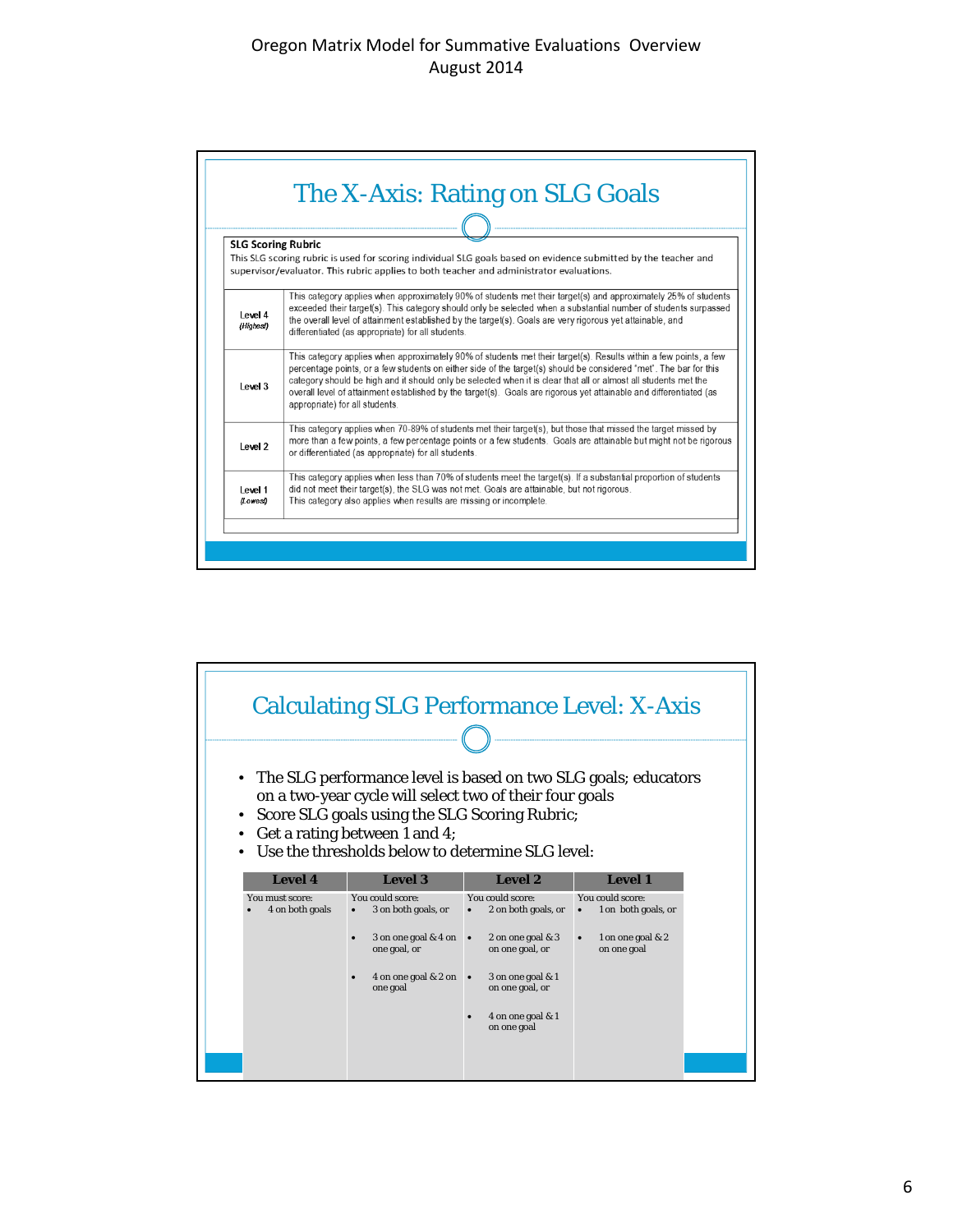

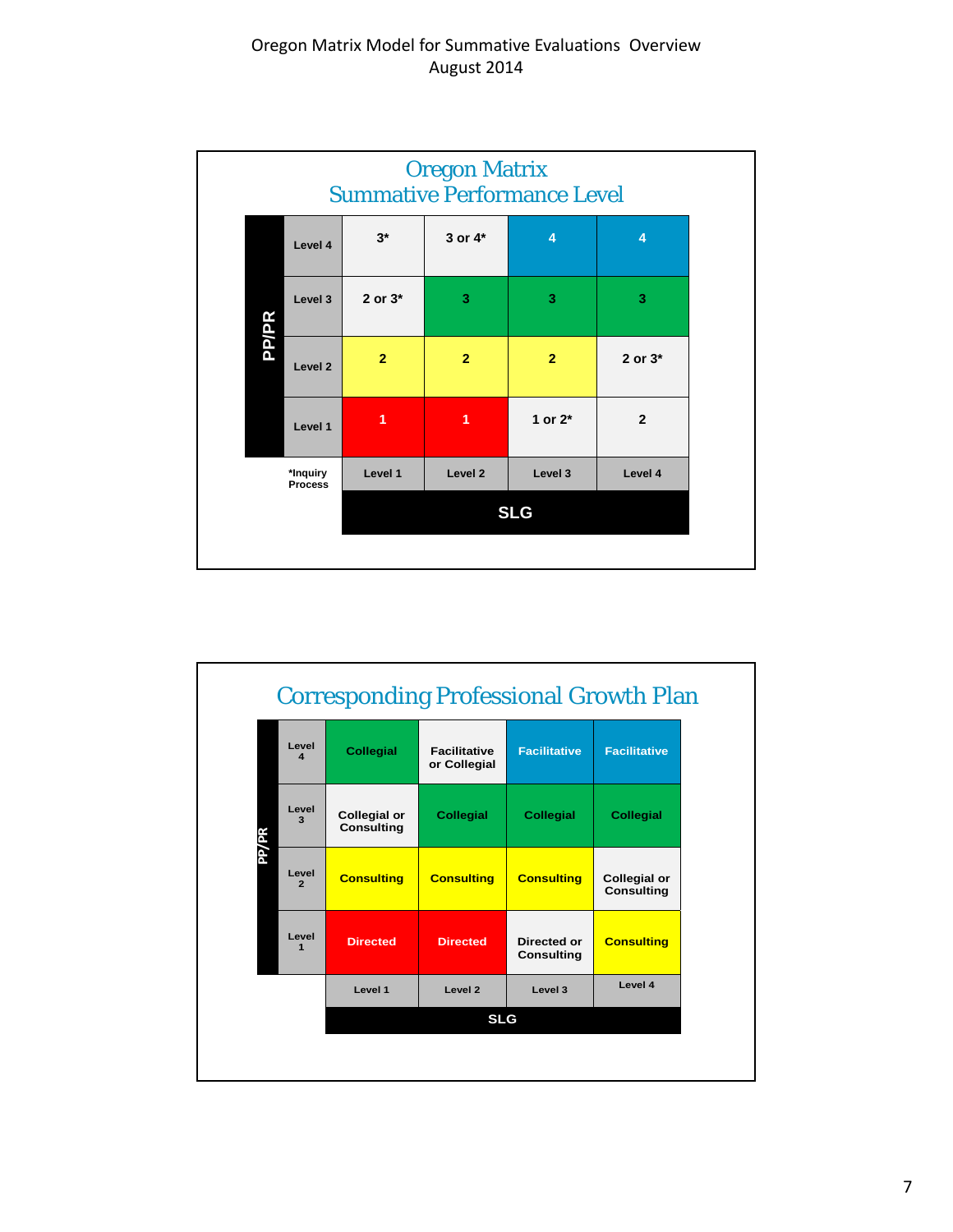

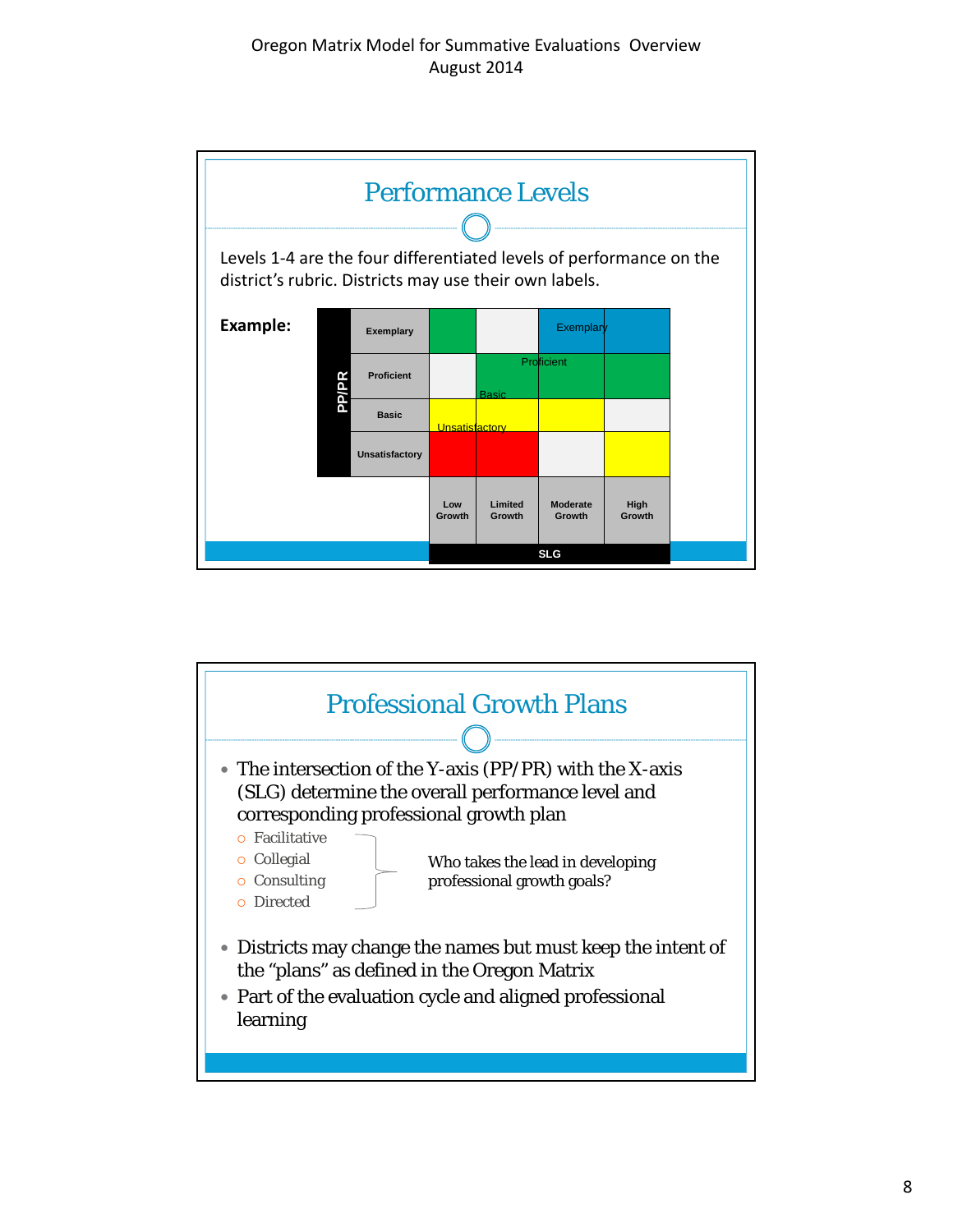![](_page_12_Figure_1.jpeg)

![](_page_12_Figure_2.jpeg)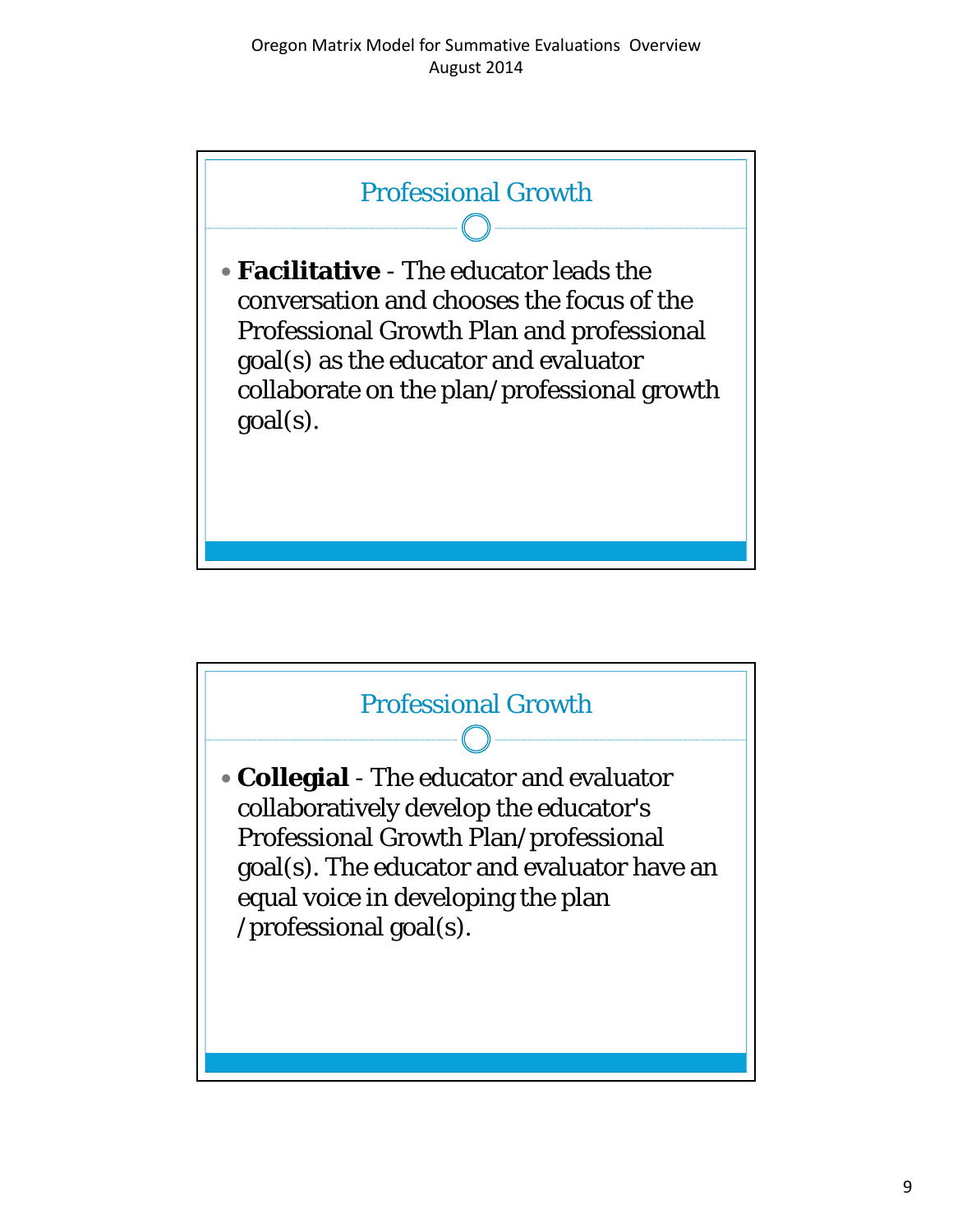![](_page_13_Figure_1.jpeg)

![](_page_13_Figure_2.jpeg)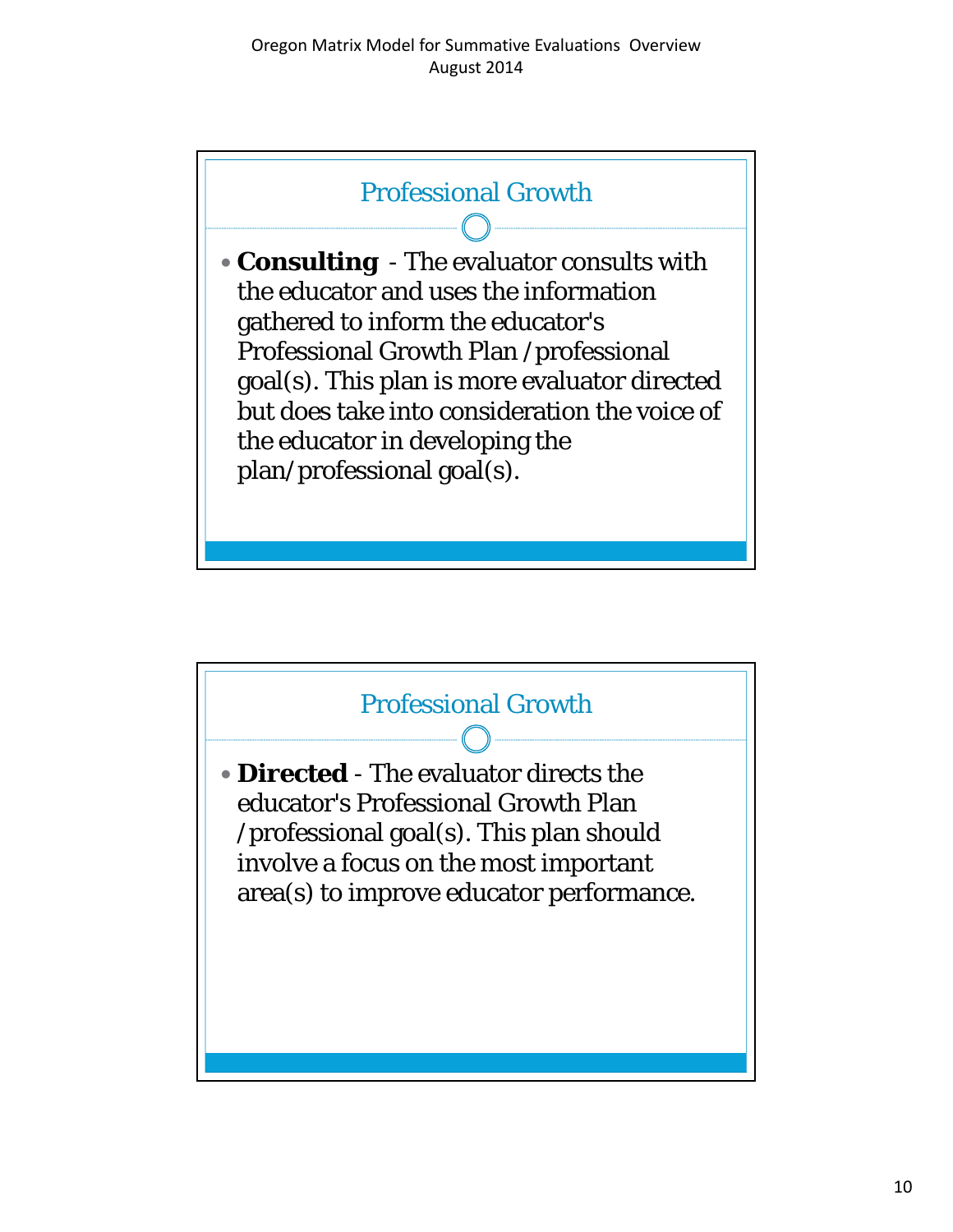![](_page_14_Figure_1.jpeg)

![](_page_14_Figure_2.jpeg)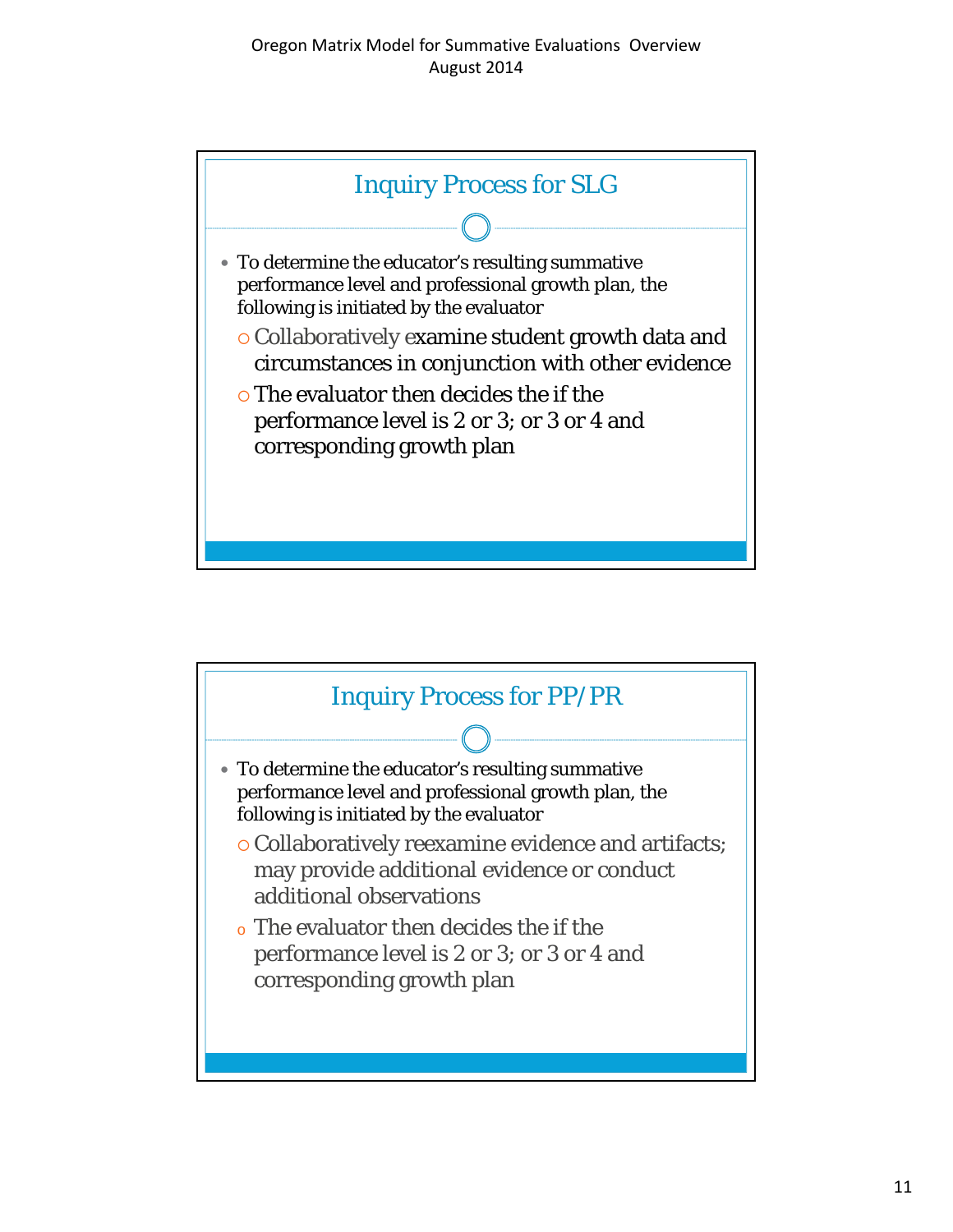![](_page_15_Picture_0.jpeg)

## **Educator Handbook for Professional Growth and Evaluation**

 $K_{\Omega}$ 

![](_page_15_Picture_2.jpeg)

**Blanchard Educational Service Center 501 N Dixon St • Suite 200 Portland, OR 97227**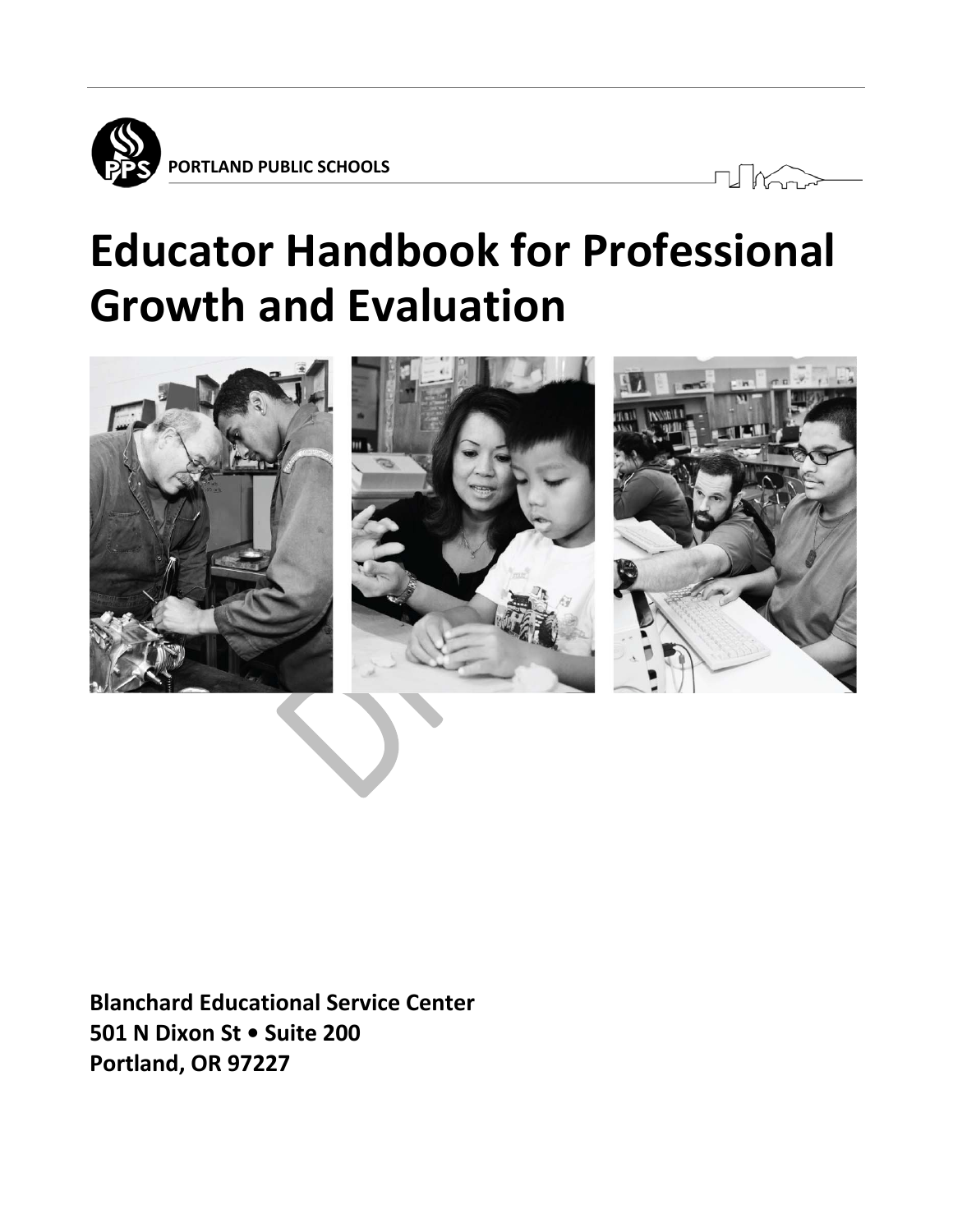![](_page_16_Picture_0.jpeg)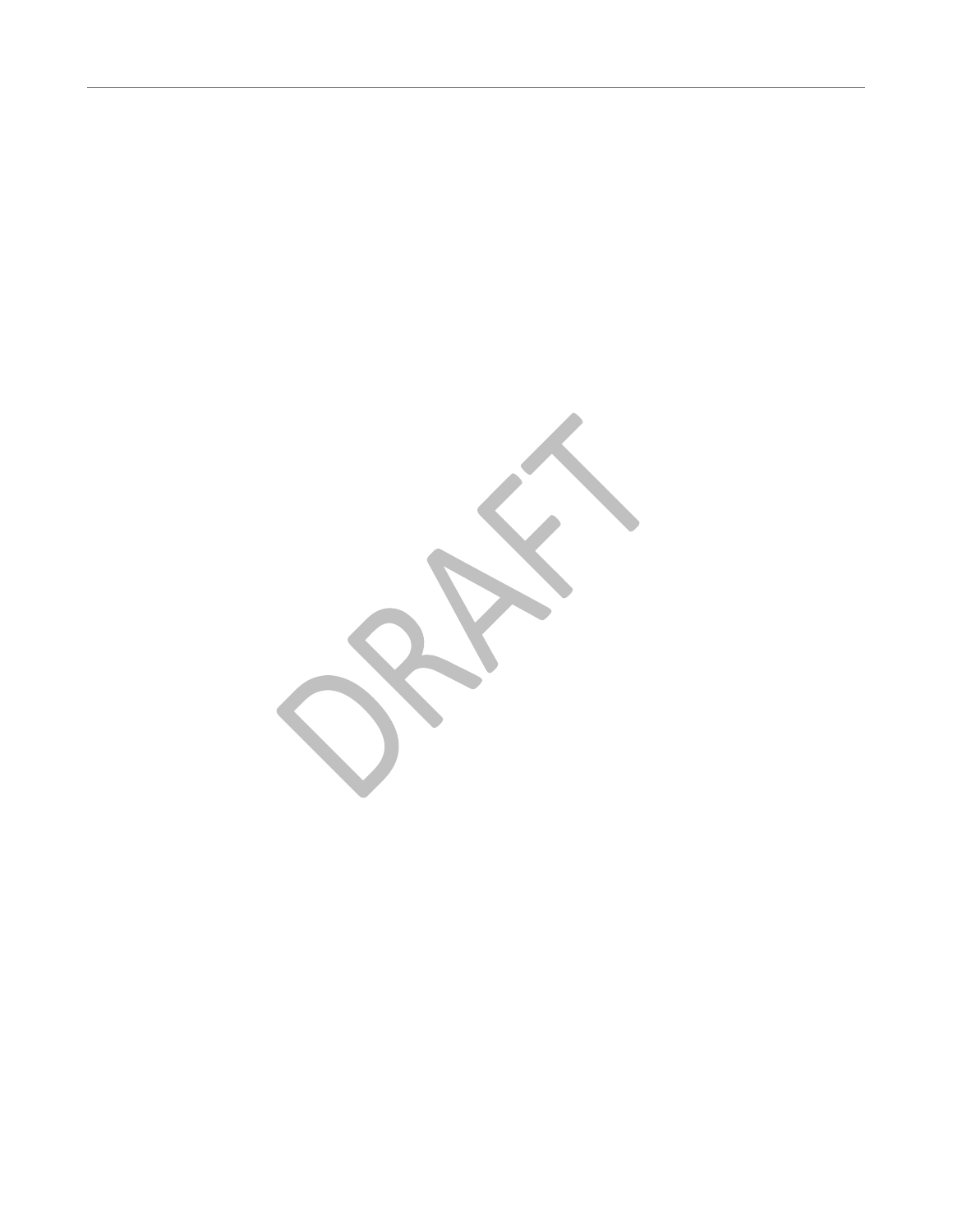## **Table of contents**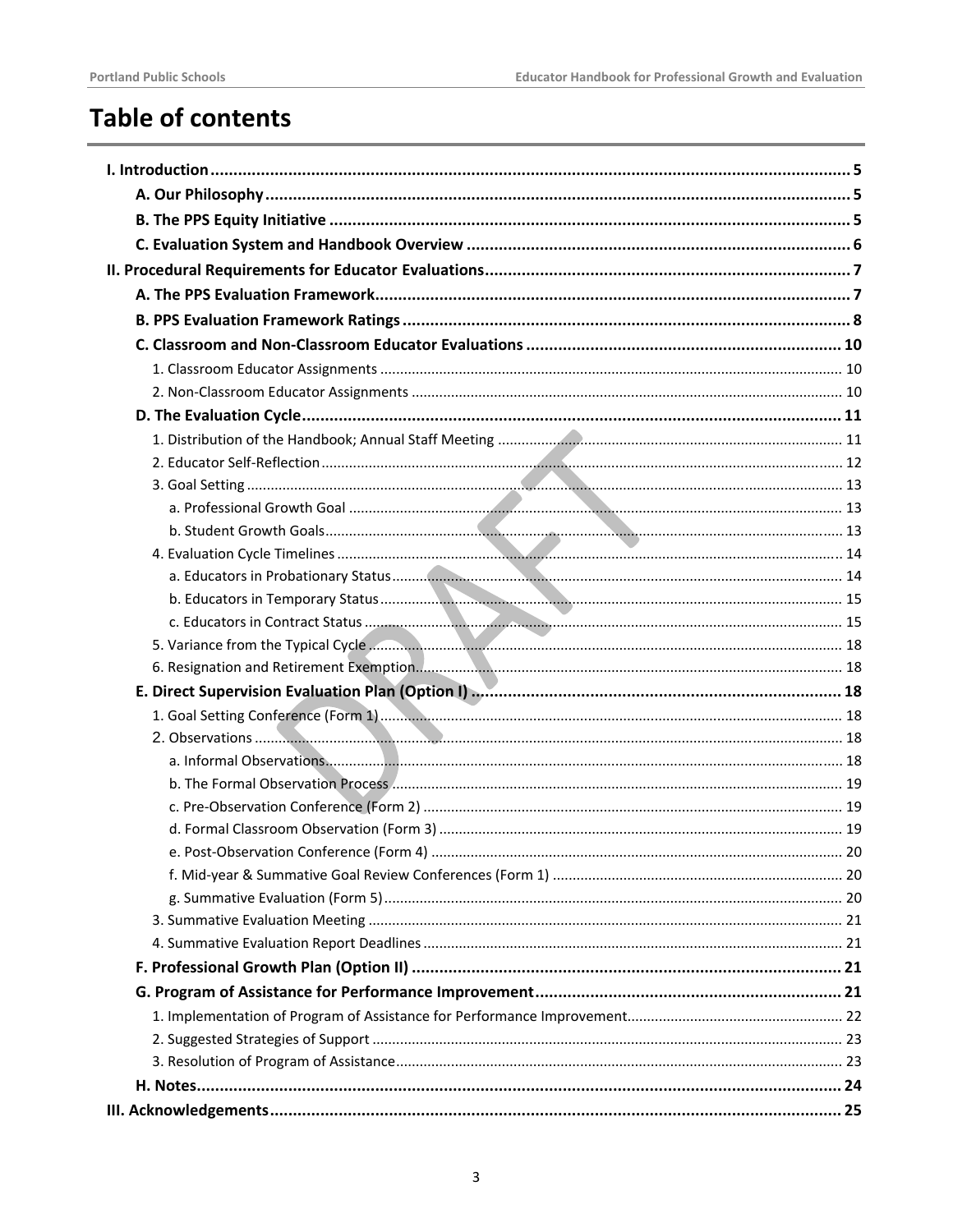| Appendix D: Program of Assistance for Performance Improvement Template 27 |  |
|---------------------------------------------------------------------------|--|
|                                                                           |  |
|                                                                           |  |
|                                                                           |  |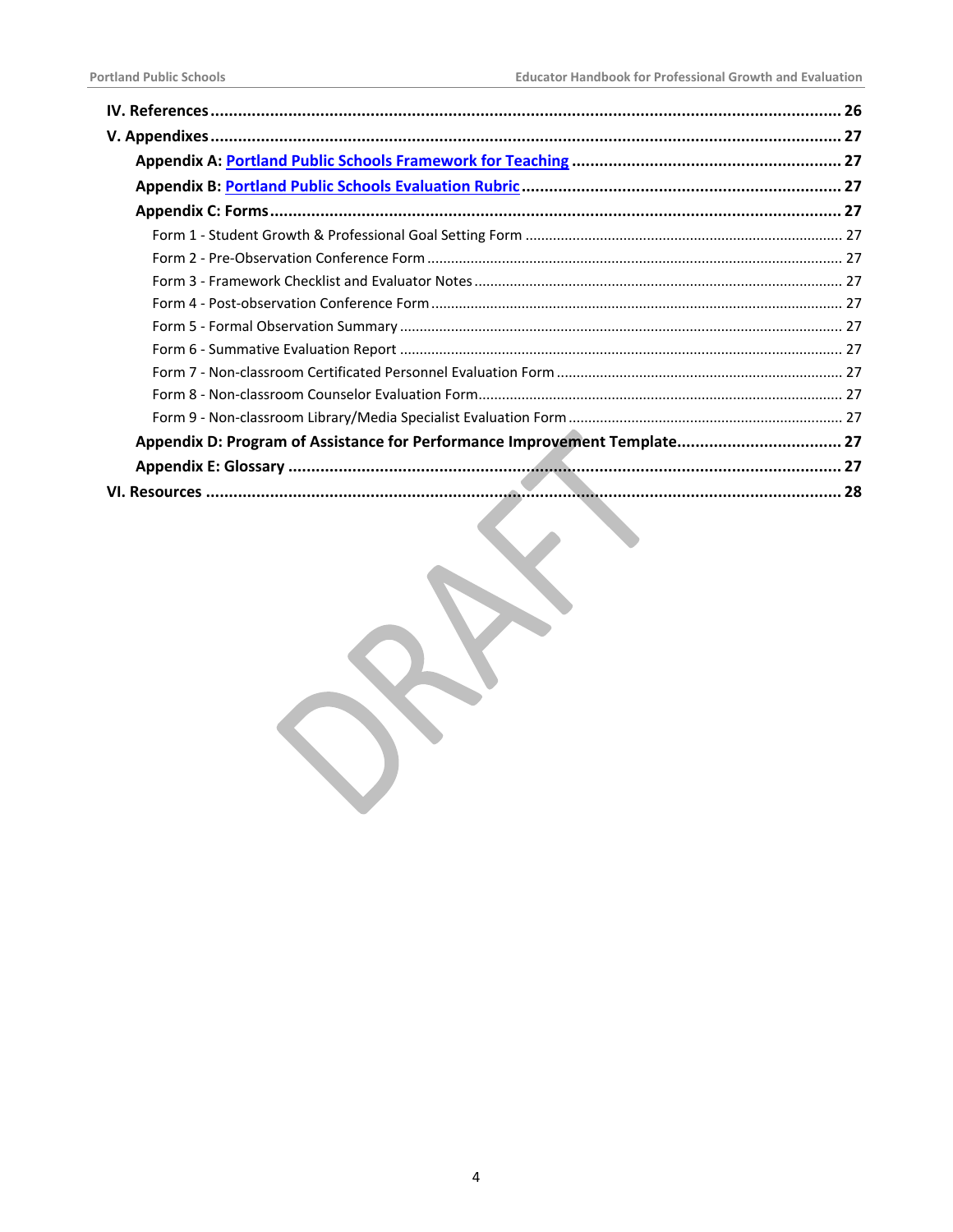## **I. Introduction**

![](_page_19_Picture_3.jpeg)

## **A. Our Philosophy**

The Portland Public Schools District and Portland Association of Teachers are committed to providing the best educational program for all Portland Public Schools' students. The new Professional Growth and Evaluation plan described in this handbook supports educators' professional growth based on standards of professional practice and meaningful measures of teacher effectiveness. The new framework clarifies standards that enhance the quality of instruction in the classroom, resulting in continuous learning and growth for every student.

We believe the purpose of evaluation is to strengthen the professional knowledge and practices of educators to improve student learning and growth. Evaluation must be based on the consistent, fair application of common standards, a cooperative spirit, open communication, and joint responsibility. It must take multiple measures of teaching effectiveness into consideration and establish a growth process for each educator supported by professional learning and collaboration with other educators. Effective professional development is an integral part of the process.

Starting with Charlotte Danielson's "Framework for Teaching", we have agreed upon a framework tailored to our district. Shared values and priorities, such as the focus on equity, have been incorporated into the standards described in the Portland Public Schools framework.

The approach of this plan is specifically to change our past culture, in which evaluation was viewed as a punitive exercise, to one that supports growth and teaching excellence. Under this plan, educators are responsible for their continued professional growth and evaluators are there to support and assist whenever needed, by providing timely, informative feedback. The evaluator and the educator have different roles but share responsibility for continued professional growth. The framework is the tool that guides this process. It is to be used to structure conversations among educators, and between educators and evaluators, about exemplary practice. During conversations about practice organized around a common framework, educators are able to learn from each other to enrich their own teaching.

## **B. The PPS Equity Initiative**

The equity initiative adopted by Portland Public Schools states that PPS is "committed to academic excellence and personal success for all students. Central to this commitment is educational equity. We are committed to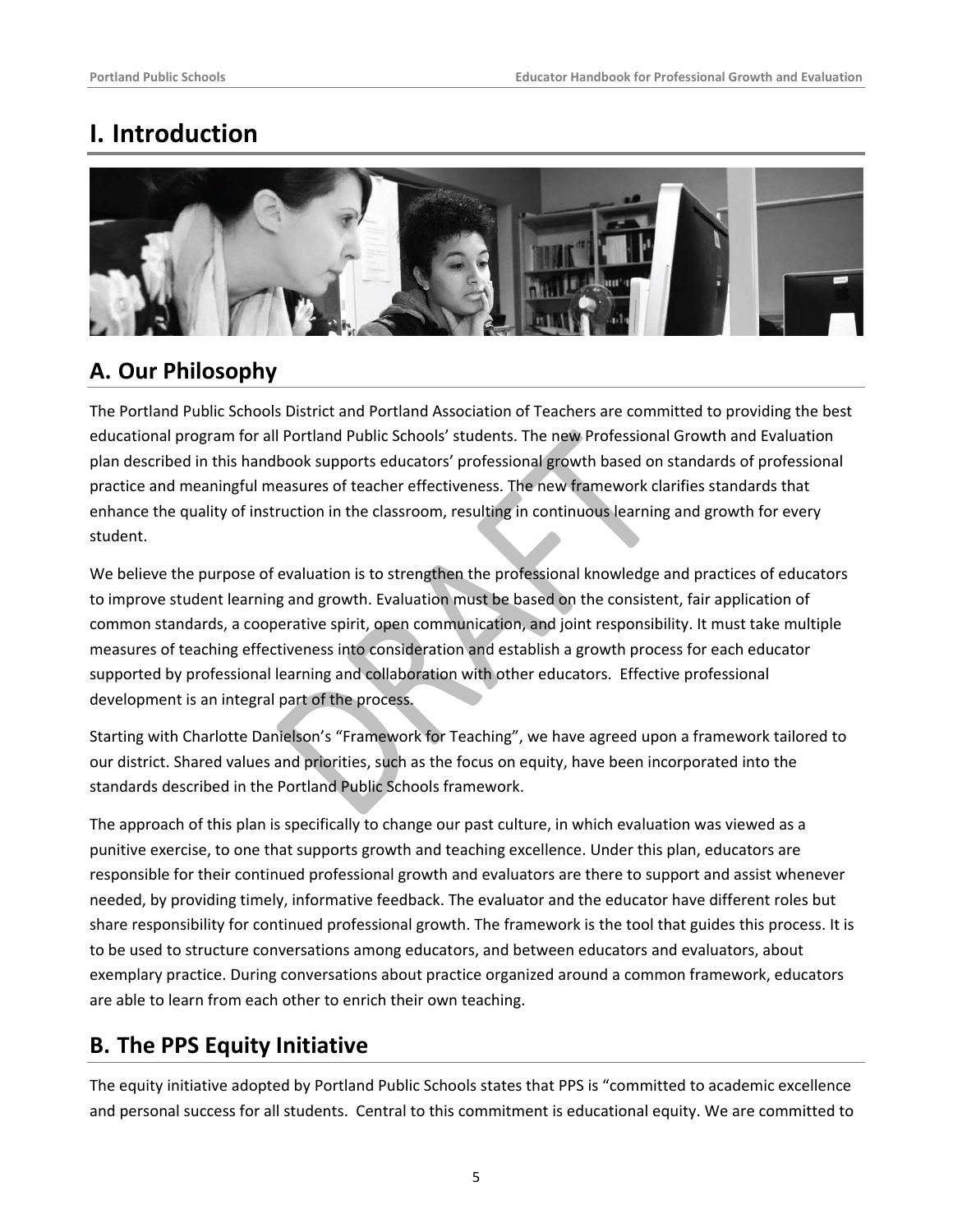providing instruction with the rigor, cultural relevance, and relationships that ignite the potential of each and every student. In order to do so, we must shift our practices to see students as individuals—including their race, their language, their gender, their sexual orientation, and their various abilities. This work is necessary to serve a diverse student body well and prepare every student to navigate and compete in a culturally rich society and global economy, now and into the future."

## **C. Evaluation System and Handbook Overview**

The Handbook for Professional Growth and Evaluation ("Handbook") outlines the evaluation process that is intended to promote professional growth as well as provide feedback and guidance for improving professional practice. "Educator" in this Handbook refers to licensed professional staff who are bargaining unit members represented by the Portland Association of Teachers. An evaluator shall be a licensed administrator. No member of the bargaining unit shall be the individual responsible for the evaluation of another unit member.

The procedural steps in this evaluation process are intended to describe the typical cycle for professional growth and evaluation of all contract, probationary, and temporary teachers/educators. In an

#### **PPS Evaluation System**

- Ongoing training for both educators and evaluators.
- Clear standards of performance uniformly applied.
- Clear, timely and useful feedback.
- Self-directed professional growth.

effort to promote self‐directed professional growth, this evaluation process provides two options:

**Option I:** All probationary TSPC‐licensed educators and educators in their first three consecutive years of employment with the district in positions for which TSPC licensure is not required shall participate in the Direct Supervision Evaluation Plan (Option I).

**Option II:** Contract TSPC‐licensed educators and educators in positions for which TSPC licensure is not required who have completed three consecutive years of employment may opt to participate in the Professional Growth Plan (Option II). Participation in Option II is voluntary and may be done only after completing the Option I process at least once and with the evaluator's consent. The evaluator is responsible for communicating to Human Resources that an educator will be evaluated using Option II. **(The Evaluation Committee is reviewing the of continued viability of Option II with consideration of State requirements and changes. Not currently available.)**

A "Program of Assistance for Performance Improvement" is a process of more intense supervision. It is designed to focus on needed improvements because of unsatisfactory performance, as measured by the evaluation rubric. This is not a part of the typical evaluation cycle. Procedures regarding the Program of Assistance for Performance Improvement are found in Section II .G.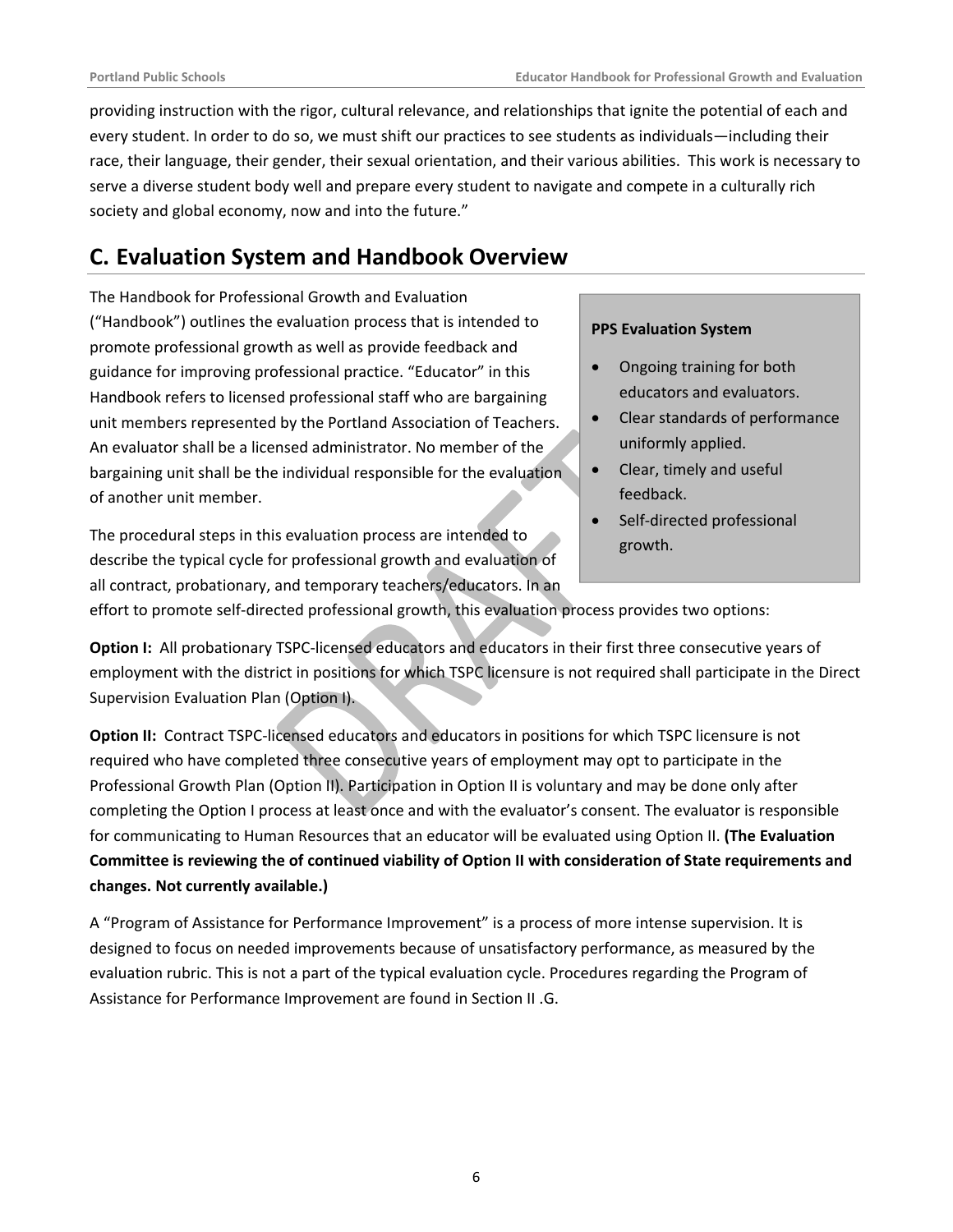## **II. Procedural Requirements for Educator Evaluations**

![](_page_21_Picture_3.jpeg)

## **A. The PPS Evaluation Framework**

The District's evaluation framework is based on Charlotte Danielson's "Framework for Teaching". Danielson's framework acknowledges the complexity of high‐quality teaching. It identifies aspects of an educator's responsibilities that promote improved student learning as documented through empirical studies and research. It also establishes a shared understanding of teaching and a common language for professional conversations about teaching.

The State of Oregon has adopted the Interstate Teacher Assessment and Support Consortium Standards (InTASC) as the core teaching standards required by Oregon law in Senate Bill 290 (ORS 342.856). Danielson's Framework for Teaching correlates with the InTASC standards.

The core teaching standards outline the common principles and foundations of teaching practice necessary to improve student learning and growth applicable to all subject areas and grade levels. According to Oregon Department of Education guidance, core teaching standards will be used in the attempt to:

- Strengthen educator knowledge, skills and practices
- Refine the support, assistance and professional growth opportunities offered to an educator based on the individual needs of the educator and his/her students
- Allow each educator to establish a set of classroom practices and student learning objectives that are based on the individual circumstances of the educator, including his/her classroom or assignment
- Establish a formative growth process for each educator that supports professional learning and collaboration with other educators and administrators
- Use evaluation methods and professional development, support and other activities that are based on curricular standards and targeted to the needs of each educator.

The core teaching standards form the basis of the PPS Framework, customized to fit our district's priorities. The PPS Framework and this Handbook were developed through the collaborative efforts and mutual agreement of the District and the Portland Association of Teachers. The PPS Framework is summarized in Table 1.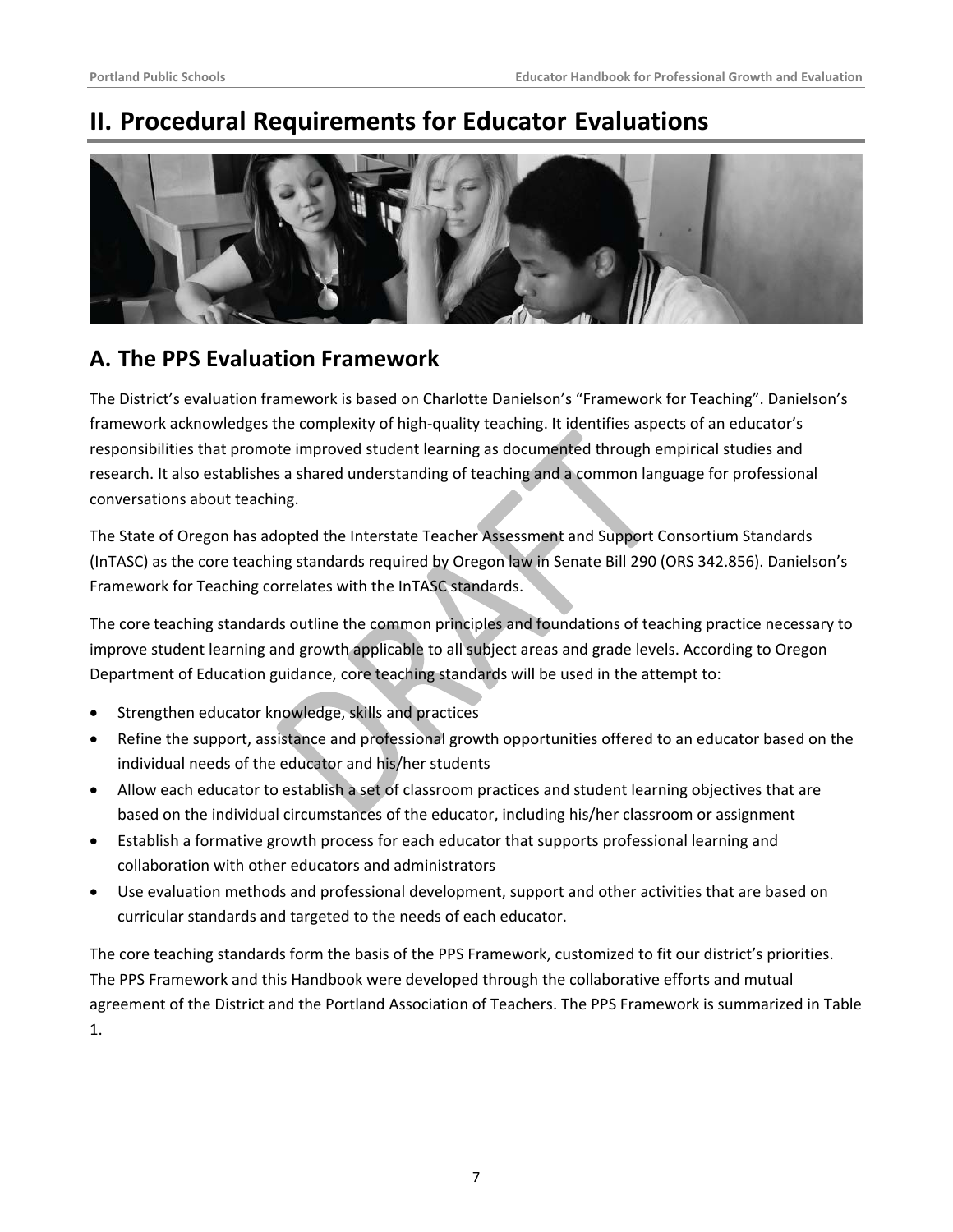## **B. PPS Evaluation Framework Ratings**

The evaluation framework covers four domains of professional practice. Each domain consists of components comprised of elements and a rubric for determining performance. (Appendix A). Ratings must be based on collected evidence. It is not expected that an educator be evaluated in every element. An evaluator shall not rate an educator in an element or component unless the evaluator has collected evidence to support the rating. The evidence must be noted the evidence in the written evaluation.

The evaluation Framework has four performance level ratings: "unsatisfactory", "developing", "proficient" and "distinguished". It is expected that professional educators will have "developing" ratings at various times in their careers, especially when teaching in a new assignment or when new curriculum or instructional strategies are being introduced. The "distinguished" rating is an extremely high performance level that an educator may occasionally attain in one or more components or elements, but it is not expected that a professional educator will attain the "distinguished" rating frequently or consistently. Achieving this rating on a regular or consistent basis would be unusual. As Danielson notes, "Distinguished-level performance is a good place to visit, but don't expect to live there." (Danielson, 2007, p. 41).

An educator's lack of participation in any activity beyond contractual obligations (e.g., Outdoor School) shall not be considered in the educator's evaluation process or noted in the evaluation.

Probationary educators will be rated on components as outlined in Table 1. It is anticipated that educators in probationary status may be rated "unsatisfactory" in some elements and may be rated "developing" in many elements. It is not impossible for a probationary teacher to achieve a "distinguished" rating.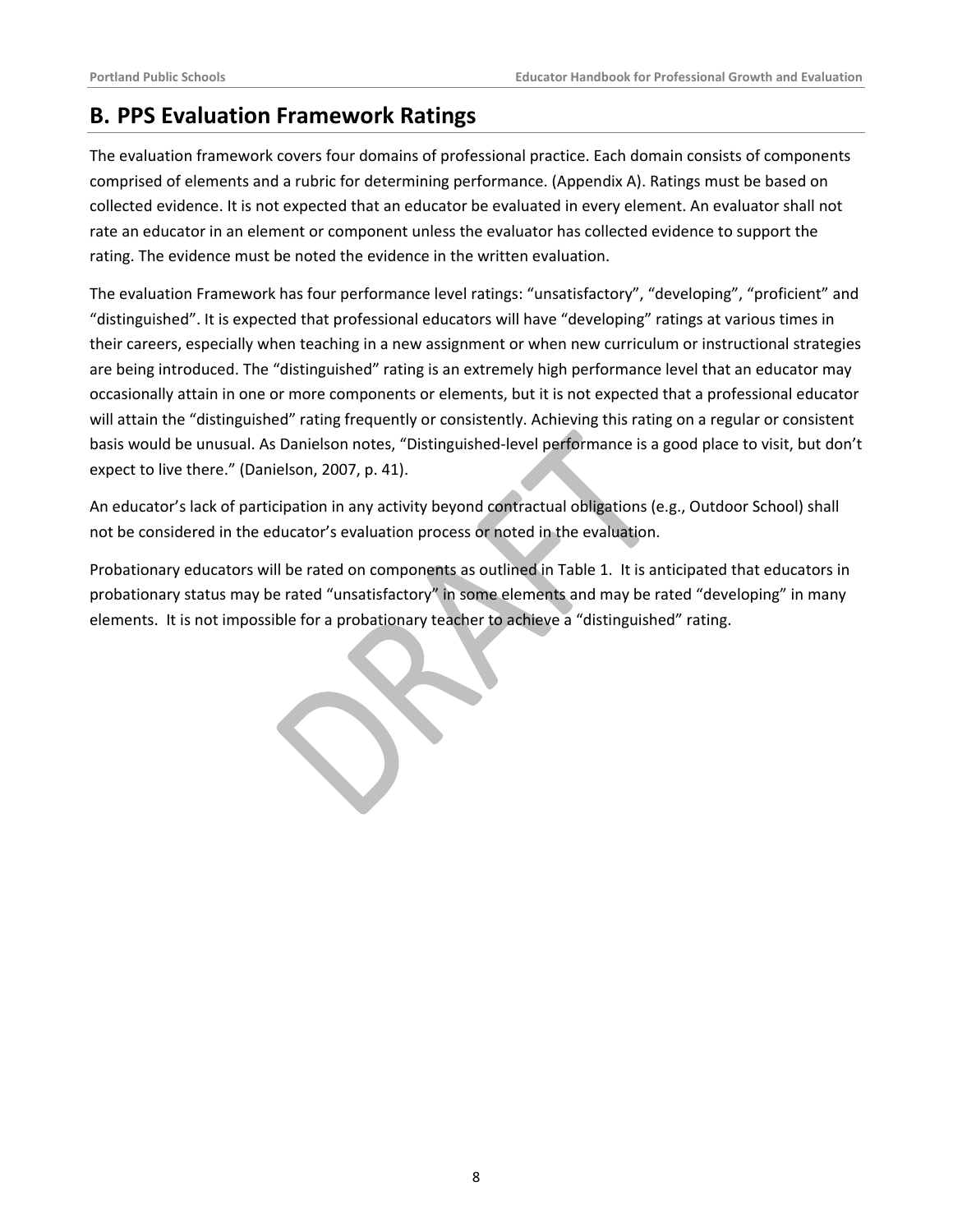#### **Table 1: PPS's Framework for Teaching**

| Domain 1: Planning, Preparation & Curriculum<br>Domain 2: Classroom Environment & Student management<br>2a. Establishing a Culture for Learning & an Environment of Respect and<br>1a. Demonstrating Knowledge of Students<br>Rapport<br>• Knowledge of child and adolescent development<br>• Teacher interaction with students<br>Knowledge of the learning process<br>Importance of the content<br>Knowledge of students' skills, knowledge and language proficiency<br>Expectations for learning and achievement<br>Knowledge of students' interests and cultural heritage<br>Teacher creates environment that promotes pride in work<br>٠<br>Knowledge of students' special needs<br>2b. Managing classroom procedures<br>1b. Designing coherent instruction<br>Management of instructional groups<br>٠<br>• Learning activities<br>Management of transitions<br>Instructional materials and resources<br>Management of materials and supplies<br>٠<br>• Instructional groups<br>Performance of non-instructional duties<br>Lesson and unit structure<br>2c. Managing student behavior<br>1c. Setting instructional outcomes<br>• Expectations<br>• Value, sequence and alignment<br>Monitoring of student behavior<br>٠<br>Clarity<br>Responses to student misbehavior<br>$\bullet$<br>Appropriate for diverse learners<br>2d. Organizing Physical Space<br>1d. Demonstrating knowledge of standards, content & subject matter<br>• Safety and accessibility<br>Knowledge of standards, content & subject matter<br>Arrangement of furniture and use of physical resources<br>Knowledge of prerequisite relationships<br>Knowledge of content-related pedagogy<br>1e. Designing student assessments<br>• Align with instructional outcomes<br>Criteria and standards<br>Design of formative assessments<br>• Uses Assessment results for planning<br>Domain 4: Professional Responsibilities<br>Domain 3: Instruction & Assessment<br>3a. Communicating with Students<br>4a. Reflecting on Teaching<br>• Expectations for learning<br>Accuracy<br>o.<br>Directions and procedures<br>• Use in future teaching<br>4b. Maintaining Accurate Records<br><b>Explanations of content</b><br>Student completion of assignments<br>• Use of oral and written language<br>٠<br>3b. Engaging Students in Learning<br>Student progress in learning<br>٠<br>• Activities and assignments<br>Non-instructional records<br>$\bullet$<br>4c. Demonstrating Professionalism<br>Grouping of students<br>• Instructional materials and resources<br>• Integrity and ethical conduct<br>• Service to students<br>• Structure and pacing<br>3c. Using Assessment in Instruction<br>Decision making<br>• Compliance with school & district regulations<br>• Assessment criteria<br>4d. Communicating with Families<br>Monitoring of student learning<br>• Information about the instructional program<br>• Feedback to students<br>Information about individual students<br>• Student self-assessment and monitoring of progress<br>$\bullet$<br>• Engagement of families in the instructional program<br>3d. Demonstrating Flexibility & Responsiveness<br>4e. Participating in a Professional Community<br>• Lesson adjustment<br>• Relationships with colleagues<br>Response to students<br>Involvement in a culture of professional inquiry<br>• Persistence<br>٠<br>3e. Using Questioning and Discussion Techniques<br>• Participation in school and district activities<br>4f. Growing and Developing Professionally<br>• Quality of questions<br>• Enhancement of content knowledge and pedagogical skill<br>Discussion techniques | <b>Components of Professional Practice</b> |                           |
|----------------------------------------------------------------------------------------------------------------------------------------------------------------------------------------------------------------------------------------------------------------------------------------------------------------------------------------------------------------------------------------------------------------------------------------------------------------------------------------------------------------------------------------------------------------------------------------------------------------------------------------------------------------------------------------------------------------------------------------------------------------------------------------------------------------------------------------------------------------------------------------------------------------------------------------------------------------------------------------------------------------------------------------------------------------------------------------------------------------------------------------------------------------------------------------------------------------------------------------------------------------------------------------------------------------------------------------------------------------------------------------------------------------------------------------------------------------------------------------------------------------------------------------------------------------------------------------------------------------------------------------------------------------------------------------------------------------------------------------------------------------------------------------------------------------------------------------------------------------------------------------------------------------------------------------------------------------------------------------------------------------------------------------------------------------------------------------------------------------------------------------------------------------------------------------------------------------------------------------------------------------------------------------------------------------------------------------------------------------------------------------------------------------------------------------------------------------------------------------------------------------------------------------------------------------------------------------------------------------------------------------------------------------------------------------------------------------------------------------------------------------------------------------------------------------------------------------------------------------------------------------------------------------------------------------------------------------------------------------------------------------------------------------------------------------------------------------------------------------------------------------------------------------------------------------------------------------------------------------------------------------------------------------------------------------------------------------------------------------------------------------------------------------------------------------------------------------------------------------------------------------------------------------------------------------------------------------------------------------------------|--------------------------------------------|---------------------------|
|                                                                                                                                                                                                                                                                                                                                                                                                                                                                                                                                                                                                                                                                                                                                                                                                                                                                                                                                                                                                                                                                                                                                                                                                                                                                                                                                                                                                                                                                                                                                                                                                                                                                                                                                                                                                                                                                                                                                                                                                                                                                                                                                                                                                                                                                                                                                                                                                                                                                                                                                                                                                                                                                                                                                                                                                                                                                                                                                                                                                                                                                                                                                                                                                                                                                                                                                                                                                                                                                                                                                                                                                                            |                                            |                           |
|                                                                                                                                                                                                                                                                                                                                                                                                                                                                                                                                                                                                                                                                                                                                                                                                                                                                                                                                                                                                                                                                                                                                                                                                                                                                                                                                                                                                                                                                                                                                                                                                                                                                                                                                                                                                                                                                                                                                                                                                                                                                                                                                                                                                                                                                                                                                                                                                                                                                                                                                                                                                                                                                                                                                                                                                                                                                                                                                                                                                                                                                                                                                                                                                                                                                                                                                                                                                                                                                                                                                                                                                                            |                                            |                           |
|                                                                                                                                                                                                                                                                                                                                                                                                                                                                                                                                                                                                                                                                                                                                                                                                                                                                                                                                                                                                                                                                                                                                                                                                                                                                                                                                                                                                                                                                                                                                                                                                                                                                                                                                                                                                                                                                                                                                                                                                                                                                                                                                                                                                                                                                                                                                                                                                                                                                                                                                                                                                                                                                                                                                                                                                                                                                                                                                                                                                                                                                                                                                                                                                                                                                                                                                                                                                                                                                                                                                                                                                                            |                                            |                           |
|                                                                                                                                                                                                                                                                                                                                                                                                                                                                                                                                                                                                                                                                                                                                                                                                                                                                                                                                                                                                                                                                                                                                                                                                                                                                                                                                                                                                                                                                                                                                                                                                                                                                                                                                                                                                                                                                                                                                                                                                                                                                                                                                                                                                                                                                                                                                                                                                                                                                                                                                                                                                                                                                                                                                                                                                                                                                                                                                                                                                                                                                                                                                                                                                                                                                                                                                                                                                                                                                                                                                                                                                                            |                                            |                           |
|                                                                                                                                                                                                                                                                                                                                                                                                                                                                                                                                                                                                                                                                                                                                                                                                                                                                                                                                                                                                                                                                                                                                                                                                                                                                                                                                                                                                                                                                                                                                                                                                                                                                                                                                                                                                                                                                                                                                                                                                                                                                                                                                                                                                                                                                                                                                                                                                                                                                                                                                                                                                                                                                                                                                                                                                                                                                                                                                                                                                                                                                                                                                                                                                                                                                                                                                                                                                                                                                                                                                                                                                                            |                                            |                           |
|                                                                                                                                                                                                                                                                                                                                                                                                                                                                                                                                                                                                                                                                                                                                                                                                                                                                                                                                                                                                                                                                                                                                                                                                                                                                                                                                                                                                                                                                                                                                                                                                                                                                                                                                                                                                                                                                                                                                                                                                                                                                                                                                                                                                                                                                                                                                                                                                                                                                                                                                                                                                                                                                                                                                                                                                                                                                                                                                                                                                                                                                                                                                                                                                                                                                                                                                                                                                                                                                                                                                                                                                                            |                                            |                           |
|                                                                                                                                                                                                                                                                                                                                                                                                                                                                                                                                                                                                                                                                                                                                                                                                                                                                                                                                                                                                                                                                                                                                                                                                                                                                                                                                                                                                                                                                                                                                                                                                                                                                                                                                                                                                                                                                                                                                                                                                                                                                                                                                                                                                                                                                                                                                                                                                                                                                                                                                                                                                                                                                                                                                                                                                                                                                                                                                                                                                                                                                                                                                                                                                                                                                                                                                                                                                                                                                                                                                                                                                                            |                                            |                           |
|                                                                                                                                                                                                                                                                                                                                                                                                                                                                                                                                                                                                                                                                                                                                                                                                                                                                                                                                                                                                                                                                                                                                                                                                                                                                                                                                                                                                                                                                                                                                                                                                                                                                                                                                                                                                                                                                                                                                                                                                                                                                                                                                                                                                                                                                                                                                                                                                                                                                                                                                                                                                                                                                                                                                                                                                                                                                                                                                                                                                                                                                                                                                                                                                                                                                                                                                                                                                                                                                                                                                                                                                                            |                                            |                           |
|                                                                                                                                                                                                                                                                                                                                                                                                                                                                                                                                                                                                                                                                                                                                                                                                                                                                                                                                                                                                                                                                                                                                                                                                                                                                                                                                                                                                                                                                                                                                                                                                                                                                                                                                                                                                                                                                                                                                                                                                                                                                                                                                                                                                                                                                                                                                                                                                                                                                                                                                                                                                                                                                                                                                                                                                                                                                                                                                                                                                                                                                                                                                                                                                                                                                                                                                                                                                                                                                                                                                                                                                                            |                                            |                           |
|                                                                                                                                                                                                                                                                                                                                                                                                                                                                                                                                                                                                                                                                                                                                                                                                                                                                                                                                                                                                                                                                                                                                                                                                                                                                                                                                                                                                                                                                                                                                                                                                                                                                                                                                                                                                                                                                                                                                                                                                                                                                                                                                                                                                                                                                                                                                                                                                                                                                                                                                                                                                                                                                                                                                                                                                                                                                                                                                                                                                                                                                                                                                                                                                                                                                                                                                                                                                                                                                                                                                                                                                                            |                                            |                           |
|                                                                                                                                                                                                                                                                                                                                                                                                                                                                                                                                                                                                                                                                                                                                                                                                                                                                                                                                                                                                                                                                                                                                                                                                                                                                                                                                                                                                                                                                                                                                                                                                                                                                                                                                                                                                                                                                                                                                                                                                                                                                                                                                                                                                                                                                                                                                                                                                                                                                                                                                                                                                                                                                                                                                                                                                                                                                                                                                                                                                                                                                                                                                                                                                                                                                                                                                                                                                                                                                                                                                                                                                                            |                                            |                           |
|                                                                                                                                                                                                                                                                                                                                                                                                                                                                                                                                                                                                                                                                                                                                                                                                                                                                                                                                                                                                                                                                                                                                                                                                                                                                                                                                                                                                                                                                                                                                                                                                                                                                                                                                                                                                                                                                                                                                                                                                                                                                                                                                                                                                                                                                                                                                                                                                                                                                                                                                                                                                                                                                                                                                                                                                                                                                                                                                                                                                                                                                                                                                                                                                                                                                                                                                                                                                                                                                                                                                                                                                                            |                                            |                           |
|                                                                                                                                                                                                                                                                                                                                                                                                                                                                                                                                                                                                                                                                                                                                                                                                                                                                                                                                                                                                                                                                                                                                                                                                                                                                                                                                                                                                                                                                                                                                                                                                                                                                                                                                                                                                                                                                                                                                                                                                                                                                                                                                                                                                                                                                                                                                                                                                                                                                                                                                                                                                                                                                                                                                                                                                                                                                                                                                                                                                                                                                                                                                                                                                                                                                                                                                                                                                                                                                                                                                                                                                                            |                                            |                           |
|                                                                                                                                                                                                                                                                                                                                                                                                                                                                                                                                                                                                                                                                                                                                                                                                                                                                                                                                                                                                                                                                                                                                                                                                                                                                                                                                                                                                                                                                                                                                                                                                                                                                                                                                                                                                                                                                                                                                                                                                                                                                                                                                                                                                                                                                                                                                                                                                                                                                                                                                                                                                                                                                                                                                                                                                                                                                                                                                                                                                                                                                                                                                                                                                                                                                                                                                                                                                                                                                                                                                                                                                                            |                                            |                           |
|                                                                                                                                                                                                                                                                                                                                                                                                                                                                                                                                                                                                                                                                                                                                                                                                                                                                                                                                                                                                                                                                                                                                                                                                                                                                                                                                                                                                                                                                                                                                                                                                                                                                                                                                                                                                                                                                                                                                                                                                                                                                                                                                                                                                                                                                                                                                                                                                                                                                                                                                                                                                                                                                                                                                                                                                                                                                                                                                                                                                                                                                                                                                                                                                                                                                                                                                                                                                                                                                                                                                                                                                                            |                                            |                           |
|                                                                                                                                                                                                                                                                                                                                                                                                                                                                                                                                                                                                                                                                                                                                                                                                                                                                                                                                                                                                                                                                                                                                                                                                                                                                                                                                                                                                                                                                                                                                                                                                                                                                                                                                                                                                                                                                                                                                                                                                                                                                                                                                                                                                                                                                                                                                                                                                                                                                                                                                                                                                                                                                                                                                                                                                                                                                                                                                                                                                                                                                                                                                                                                                                                                                                                                                                                                                                                                                                                                                                                                                                            |                                            |                           |
|                                                                                                                                                                                                                                                                                                                                                                                                                                                                                                                                                                                                                                                                                                                                                                                                                                                                                                                                                                                                                                                                                                                                                                                                                                                                                                                                                                                                                                                                                                                                                                                                                                                                                                                                                                                                                                                                                                                                                                                                                                                                                                                                                                                                                                                                                                                                                                                                                                                                                                                                                                                                                                                                                                                                                                                                                                                                                                                                                                                                                                                                                                                                                                                                                                                                                                                                                                                                                                                                                                                                                                                                                            |                                            |                           |
|                                                                                                                                                                                                                                                                                                                                                                                                                                                                                                                                                                                                                                                                                                                                                                                                                                                                                                                                                                                                                                                                                                                                                                                                                                                                                                                                                                                                                                                                                                                                                                                                                                                                                                                                                                                                                                                                                                                                                                                                                                                                                                                                                                                                                                                                                                                                                                                                                                                                                                                                                                                                                                                                                                                                                                                                                                                                                                                                                                                                                                                                                                                                                                                                                                                                                                                                                                                                                                                                                                                                                                                                                            |                                            |                           |
|                                                                                                                                                                                                                                                                                                                                                                                                                                                                                                                                                                                                                                                                                                                                                                                                                                                                                                                                                                                                                                                                                                                                                                                                                                                                                                                                                                                                                                                                                                                                                                                                                                                                                                                                                                                                                                                                                                                                                                                                                                                                                                                                                                                                                                                                                                                                                                                                                                                                                                                                                                                                                                                                                                                                                                                                                                                                                                                                                                                                                                                                                                                                                                                                                                                                                                                                                                                                                                                                                                                                                                                                                            |                                            |                           |
|                                                                                                                                                                                                                                                                                                                                                                                                                                                                                                                                                                                                                                                                                                                                                                                                                                                                                                                                                                                                                                                                                                                                                                                                                                                                                                                                                                                                                                                                                                                                                                                                                                                                                                                                                                                                                                                                                                                                                                                                                                                                                                                                                                                                                                                                                                                                                                                                                                                                                                                                                                                                                                                                                                                                                                                                                                                                                                                                                                                                                                                                                                                                                                                                                                                                                                                                                                                                                                                                                                                                                                                                                            |                                            |                           |
|                                                                                                                                                                                                                                                                                                                                                                                                                                                                                                                                                                                                                                                                                                                                                                                                                                                                                                                                                                                                                                                                                                                                                                                                                                                                                                                                                                                                                                                                                                                                                                                                                                                                                                                                                                                                                                                                                                                                                                                                                                                                                                                                                                                                                                                                                                                                                                                                                                                                                                                                                                                                                                                                                                                                                                                                                                                                                                                                                                                                                                                                                                                                                                                                                                                                                                                                                                                                                                                                                                                                                                                                                            |                                            |                           |
|                                                                                                                                                                                                                                                                                                                                                                                                                                                                                                                                                                                                                                                                                                                                                                                                                                                                                                                                                                                                                                                                                                                                                                                                                                                                                                                                                                                                                                                                                                                                                                                                                                                                                                                                                                                                                                                                                                                                                                                                                                                                                                                                                                                                                                                                                                                                                                                                                                                                                                                                                                                                                                                                                                                                                                                                                                                                                                                                                                                                                                                                                                                                                                                                                                                                                                                                                                                                                                                                                                                                                                                                                            |                                            |                           |
|                                                                                                                                                                                                                                                                                                                                                                                                                                                                                                                                                                                                                                                                                                                                                                                                                                                                                                                                                                                                                                                                                                                                                                                                                                                                                                                                                                                                                                                                                                                                                                                                                                                                                                                                                                                                                                                                                                                                                                                                                                                                                                                                                                                                                                                                                                                                                                                                                                                                                                                                                                                                                                                                                                                                                                                                                                                                                                                                                                                                                                                                                                                                                                                                                                                                                                                                                                                                                                                                                                                                                                                                                            |                                            |                           |
|                                                                                                                                                                                                                                                                                                                                                                                                                                                                                                                                                                                                                                                                                                                                                                                                                                                                                                                                                                                                                                                                                                                                                                                                                                                                                                                                                                                                                                                                                                                                                                                                                                                                                                                                                                                                                                                                                                                                                                                                                                                                                                                                                                                                                                                                                                                                                                                                                                                                                                                                                                                                                                                                                                                                                                                                                                                                                                                                                                                                                                                                                                                                                                                                                                                                                                                                                                                                                                                                                                                                                                                                                            |                                            |                           |
|                                                                                                                                                                                                                                                                                                                                                                                                                                                                                                                                                                                                                                                                                                                                                                                                                                                                                                                                                                                                                                                                                                                                                                                                                                                                                                                                                                                                                                                                                                                                                                                                                                                                                                                                                                                                                                                                                                                                                                                                                                                                                                                                                                                                                                                                                                                                                                                                                                                                                                                                                                                                                                                                                                                                                                                                                                                                                                                                                                                                                                                                                                                                                                                                                                                                                                                                                                                                                                                                                                                                                                                                                            |                                            |                           |
|                                                                                                                                                                                                                                                                                                                                                                                                                                                                                                                                                                                                                                                                                                                                                                                                                                                                                                                                                                                                                                                                                                                                                                                                                                                                                                                                                                                                                                                                                                                                                                                                                                                                                                                                                                                                                                                                                                                                                                                                                                                                                                                                                                                                                                                                                                                                                                                                                                                                                                                                                                                                                                                                                                                                                                                                                                                                                                                                                                                                                                                                                                                                                                                                                                                                                                                                                                                                                                                                                                                                                                                                                            |                                            |                           |
|                                                                                                                                                                                                                                                                                                                                                                                                                                                                                                                                                                                                                                                                                                                                                                                                                                                                                                                                                                                                                                                                                                                                                                                                                                                                                                                                                                                                                                                                                                                                                                                                                                                                                                                                                                                                                                                                                                                                                                                                                                                                                                                                                                                                                                                                                                                                                                                                                                                                                                                                                                                                                                                                                                                                                                                                                                                                                                                                                                                                                                                                                                                                                                                                                                                                                                                                                                                                                                                                                                                                                                                                                            |                                            |                           |
|                                                                                                                                                                                                                                                                                                                                                                                                                                                                                                                                                                                                                                                                                                                                                                                                                                                                                                                                                                                                                                                                                                                                                                                                                                                                                                                                                                                                                                                                                                                                                                                                                                                                                                                                                                                                                                                                                                                                                                                                                                                                                                                                                                                                                                                                                                                                                                                                                                                                                                                                                                                                                                                                                                                                                                                                                                                                                                                                                                                                                                                                                                                                                                                                                                                                                                                                                                                                                                                                                                                                                                                                                            |                                            |                           |
|                                                                                                                                                                                                                                                                                                                                                                                                                                                                                                                                                                                                                                                                                                                                                                                                                                                                                                                                                                                                                                                                                                                                                                                                                                                                                                                                                                                                                                                                                                                                                                                                                                                                                                                                                                                                                                                                                                                                                                                                                                                                                                                                                                                                                                                                                                                                                                                                                                                                                                                                                                                                                                                                                                                                                                                                                                                                                                                                                                                                                                                                                                                                                                                                                                                                                                                                                                                                                                                                                                                                                                                                                            |                                            |                           |
|                                                                                                                                                                                                                                                                                                                                                                                                                                                                                                                                                                                                                                                                                                                                                                                                                                                                                                                                                                                                                                                                                                                                                                                                                                                                                                                                                                                                                                                                                                                                                                                                                                                                                                                                                                                                                                                                                                                                                                                                                                                                                                                                                                                                                                                                                                                                                                                                                                                                                                                                                                                                                                                                                                                                                                                                                                                                                                                                                                                                                                                                                                                                                                                                                                                                                                                                                                                                                                                                                                                                                                                                                            |                                            |                           |
|                                                                                                                                                                                                                                                                                                                                                                                                                                                                                                                                                                                                                                                                                                                                                                                                                                                                                                                                                                                                                                                                                                                                                                                                                                                                                                                                                                                                                                                                                                                                                                                                                                                                                                                                                                                                                                                                                                                                                                                                                                                                                                                                                                                                                                                                                                                                                                                                                                                                                                                                                                                                                                                                                                                                                                                                                                                                                                                                                                                                                                                                                                                                                                                                                                                                                                                                                                                                                                                                                                                                                                                                                            |                                            |                           |
|                                                                                                                                                                                                                                                                                                                                                                                                                                                                                                                                                                                                                                                                                                                                                                                                                                                                                                                                                                                                                                                                                                                                                                                                                                                                                                                                                                                                                                                                                                                                                                                                                                                                                                                                                                                                                                                                                                                                                                                                                                                                                                                                                                                                                                                                                                                                                                                                                                                                                                                                                                                                                                                                                                                                                                                                                                                                                                                                                                                                                                                                                                                                                                                                                                                                                                                                                                                                                                                                                                                                                                                                                            |                                            |                           |
|                                                                                                                                                                                                                                                                                                                                                                                                                                                                                                                                                                                                                                                                                                                                                                                                                                                                                                                                                                                                                                                                                                                                                                                                                                                                                                                                                                                                                                                                                                                                                                                                                                                                                                                                                                                                                                                                                                                                                                                                                                                                                                                                                                                                                                                                                                                                                                                                                                                                                                                                                                                                                                                                                                                                                                                                                                                                                                                                                                                                                                                                                                                                                                                                                                                                                                                                                                                                                                                                                                                                                                                                                            |                                            |                           |
|                                                                                                                                                                                                                                                                                                                                                                                                                                                                                                                                                                                                                                                                                                                                                                                                                                                                                                                                                                                                                                                                                                                                                                                                                                                                                                                                                                                                                                                                                                                                                                                                                                                                                                                                                                                                                                                                                                                                                                                                                                                                                                                                                                                                                                                                                                                                                                                                                                                                                                                                                                                                                                                                                                                                                                                                                                                                                                                                                                                                                                                                                                                                                                                                                                                                                                                                                                                                                                                                                                                                                                                                                            |                                            |                           |
|                                                                                                                                                                                                                                                                                                                                                                                                                                                                                                                                                                                                                                                                                                                                                                                                                                                                                                                                                                                                                                                                                                                                                                                                                                                                                                                                                                                                                                                                                                                                                                                                                                                                                                                                                                                                                                                                                                                                                                                                                                                                                                                                                                                                                                                                                                                                                                                                                                                                                                                                                                                                                                                                                                                                                                                                                                                                                                                                                                                                                                                                                                                                                                                                                                                                                                                                                                                                                                                                                                                                                                                                                            |                                            |                           |
|                                                                                                                                                                                                                                                                                                                                                                                                                                                                                                                                                                                                                                                                                                                                                                                                                                                                                                                                                                                                                                                                                                                                                                                                                                                                                                                                                                                                                                                                                                                                                                                                                                                                                                                                                                                                                                                                                                                                                                                                                                                                                                                                                                                                                                                                                                                                                                                                                                                                                                                                                                                                                                                                                                                                                                                                                                                                                                                                                                                                                                                                                                                                                                                                                                                                                                                                                                                                                                                                                                                                                                                                                            |                                            |                           |
|                                                                                                                                                                                                                                                                                                                                                                                                                                                                                                                                                                                                                                                                                                                                                                                                                                                                                                                                                                                                                                                                                                                                                                                                                                                                                                                                                                                                                                                                                                                                                                                                                                                                                                                                                                                                                                                                                                                                                                                                                                                                                                                                                                                                                                                                                                                                                                                                                                                                                                                                                                                                                                                                                                                                                                                                                                                                                                                                                                                                                                                                                                                                                                                                                                                                                                                                                                                                                                                                                                                                                                                                                            |                                            |                           |
|                                                                                                                                                                                                                                                                                                                                                                                                                                                                                                                                                                                                                                                                                                                                                                                                                                                                                                                                                                                                                                                                                                                                                                                                                                                                                                                                                                                                                                                                                                                                                                                                                                                                                                                                                                                                                                                                                                                                                                                                                                                                                                                                                                                                                                                                                                                                                                                                                                                                                                                                                                                                                                                                                                                                                                                                                                                                                                                                                                                                                                                                                                                                                                                                                                                                                                                                                                                                                                                                                                                                                                                                                            |                                            |                           |
|                                                                                                                                                                                                                                                                                                                                                                                                                                                                                                                                                                                                                                                                                                                                                                                                                                                                                                                                                                                                                                                                                                                                                                                                                                                                                                                                                                                                                                                                                                                                                                                                                                                                                                                                                                                                                                                                                                                                                                                                                                                                                                                                                                                                                                                                                                                                                                                                                                                                                                                                                                                                                                                                                                                                                                                                                                                                                                                                                                                                                                                                                                                                                                                                                                                                                                                                                                                                                                                                                                                                                                                                                            |                                            |                           |
|                                                                                                                                                                                                                                                                                                                                                                                                                                                                                                                                                                                                                                                                                                                                                                                                                                                                                                                                                                                                                                                                                                                                                                                                                                                                                                                                                                                                                                                                                                                                                                                                                                                                                                                                                                                                                                                                                                                                                                                                                                                                                                                                                                                                                                                                                                                                                                                                                                                                                                                                                                                                                                                                                                                                                                                                                                                                                                                                                                                                                                                                                                                                                                                                                                                                                                                                                                                                                                                                                                                                                                                                                            |                                            |                           |
|                                                                                                                                                                                                                                                                                                                                                                                                                                                                                                                                                                                                                                                                                                                                                                                                                                                                                                                                                                                                                                                                                                                                                                                                                                                                                                                                                                                                                                                                                                                                                                                                                                                                                                                                                                                                                                                                                                                                                                                                                                                                                                                                                                                                                                                                                                                                                                                                                                                                                                                                                                                                                                                                                                                                                                                                                                                                                                                                                                                                                                                                                                                                                                                                                                                                                                                                                                                                                                                                                                                                                                                                                            |                                            |                           |
|                                                                                                                                                                                                                                                                                                                                                                                                                                                                                                                                                                                                                                                                                                                                                                                                                                                                                                                                                                                                                                                                                                                                                                                                                                                                                                                                                                                                                                                                                                                                                                                                                                                                                                                                                                                                                                                                                                                                                                                                                                                                                                                                                                                                                                                                                                                                                                                                                                                                                                                                                                                                                                                                                                                                                                                                                                                                                                                                                                                                                                                                                                                                                                                                                                                                                                                                                                                                                                                                                                                                                                                                                            |                                            |                           |
|                                                                                                                                                                                                                                                                                                                                                                                                                                                                                                                                                                                                                                                                                                                                                                                                                                                                                                                                                                                                                                                                                                                                                                                                                                                                                                                                                                                                                                                                                                                                                                                                                                                                                                                                                                                                                                                                                                                                                                                                                                                                                                                                                                                                                                                                                                                                                                                                                                                                                                                                                                                                                                                                                                                                                                                                                                                                                                                                                                                                                                                                                                                                                                                                                                                                                                                                                                                                                                                                                                                                                                                                                            |                                            |                           |
|                                                                                                                                                                                                                                                                                                                                                                                                                                                                                                                                                                                                                                                                                                                                                                                                                                                                                                                                                                                                                                                                                                                                                                                                                                                                                                                                                                                                                                                                                                                                                                                                                                                                                                                                                                                                                                                                                                                                                                                                                                                                                                                                                                                                                                                                                                                                                                                                                                                                                                                                                                                                                                                                                                                                                                                                                                                                                                                                                                                                                                                                                                                                                                                                                                                                                                                                                                                                                                                                                                                                                                                                                            |                                            |                           |
|                                                                                                                                                                                                                                                                                                                                                                                                                                                                                                                                                                                                                                                                                                                                                                                                                                                                                                                                                                                                                                                                                                                                                                                                                                                                                                                                                                                                                                                                                                                                                                                                                                                                                                                                                                                                                                                                                                                                                                                                                                                                                                                                                                                                                                                                                                                                                                                                                                                                                                                                                                                                                                                                                                                                                                                                                                                                                                                                                                                                                                                                                                                                                                                                                                                                                                                                                                                                                                                                                                                                                                                                                            |                                            |                           |
|                                                                                                                                                                                                                                                                                                                                                                                                                                                                                                                                                                                                                                                                                                                                                                                                                                                                                                                                                                                                                                                                                                                                                                                                                                                                                                                                                                                                                                                                                                                                                                                                                                                                                                                                                                                                                                                                                                                                                                                                                                                                                                                                                                                                                                                                                                                                                                                                                                                                                                                                                                                                                                                                                                                                                                                                                                                                                                                                                                                                                                                                                                                                                                                                                                                                                                                                                                                                                                                                                                                                                                                                                            |                                            |                           |
|                                                                                                                                                                                                                                                                                                                                                                                                                                                                                                                                                                                                                                                                                                                                                                                                                                                                                                                                                                                                                                                                                                                                                                                                                                                                                                                                                                                                                                                                                                                                                                                                                                                                                                                                                                                                                                                                                                                                                                                                                                                                                                                                                                                                                                                                                                                                                                                                                                                                                                                                                                                                                                                                                                                                                                                                                                                                                                                                                                                                                                                                                                                                                                                                                                                                                                                                                                                                                                                                                                                                                                                                                            |                                            |                           |
|                                                                                                                                                                                                                                                                                                                                                                                                                                                                                                                                                                                                                                                                                                                                                                                                                                                                                                                                                                                                                                                                                                                                                                                                                                                                                                                                                                                                                                                                                                                                                                                                                                                                                                                                                                                                                                                                                                                                                                                                                                                                                                                                                                                                                                                                                                                                                                                                                                                                                                                                                                                                                                                                                                                                                                                                                                                                                                                                                                                                                                                                                                                                                                                                                                                                                                                                                                                                                                                                                                                                                                                                                            |                                            |                           |
|                                                                                                                                                                                                                                                                                                                                                                                                                                                                                                                                                                                                                                                                                                                                                                                                                                                                                                                                                                                                                                                                                                                                                                                                                                                                                                                                                                                                                                                                                                                                                                                                                                                                                                                                                                                                                                                                                                                                                                                                                                                                                                                                                                                                                                                                                                                                                                                                                                                                                                                                                                                                                                                                                                                                                                                                                                                                                                                                                                                                                                                                                                                                                                                                                                                                                                                                                                                                                                                                                                                                                                                                                            | • Student engagement                       | • Receptivity to feedback |

\*The eleven components for 1<sup>st</sup> year probationary teachers are unshaded. The six additional components for 2<sup>nd</sup> year probationary educators are lightly shaded. The three additional components for 3<sup>rd</sup> year probationary teachers are darkly shaded.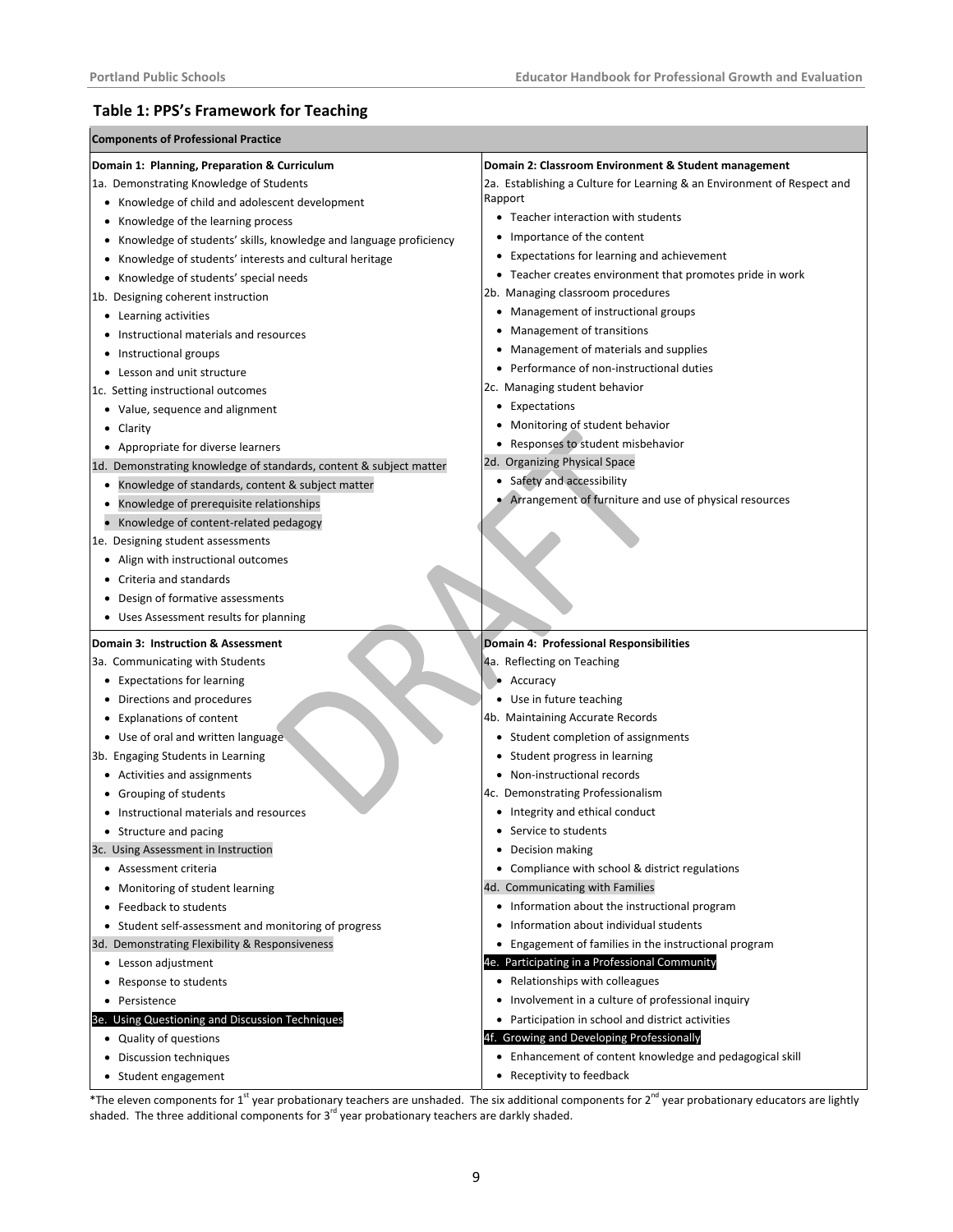## **C. Classroom and Non‐Classroom Educator Evaluations**

#### **1. Classroom Educator Assignments**

The majority of educators evaluated using this Handbook are classroom educators. Evaluators conducting formal observations for those educators shall use the Framework and accompanying rubric (Appendix A).

#### **2. Non‐Classroom Educator Assignments**

If the job assignment of an educator includes a majority of time spent in activities other than direct classroom instruction, the observation forms and rubric for a classroom educator evaluation shall not apply. Direct Supervision Evaluation Plan (Option I) evaluation forms and rubrics for non‐classroom assignments are in the process of development until they are finalized, the Non‐Classroom Certificated Personnel Evaluation Form that has historically been used in the district shall be used. (Appendix C, Form 6).

As with classroom educators, non‐classroom educators may elect the Professional Growth Plan (Option II) if the educator has completed the Option I evaluation cycle and with the approval of his/her evaluator. (Option II will be available in school year 2015‐2016)

10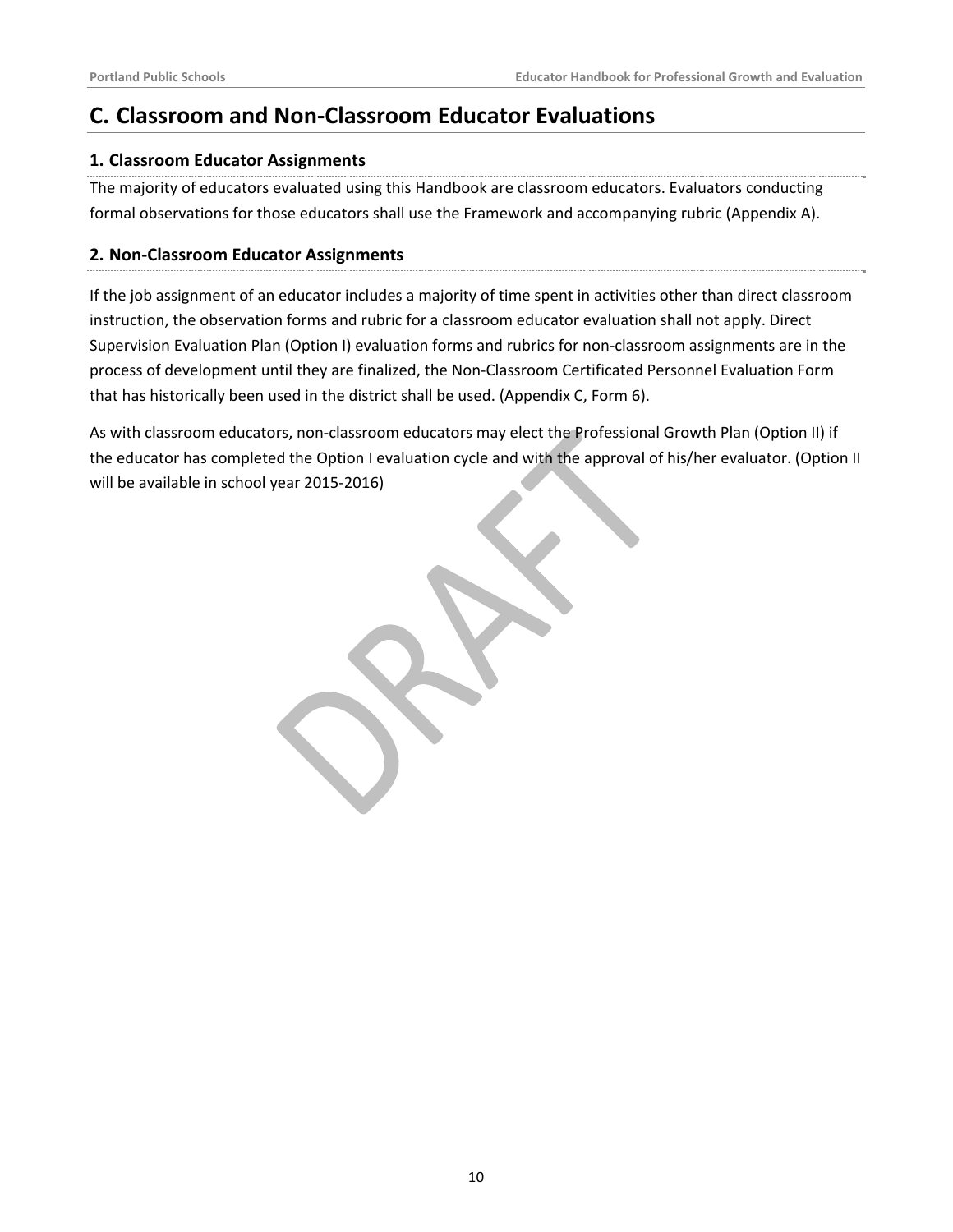## **D. The Evaluation Cycle**

The evaluation process consists of an annual cycle for probationary educators and a two‐year cycle for contract educators. An educator having more than one supervisor shall not have more than one evaluation cycle. Certain aspects of the process occur in both cycles:

#### **1. Distribution of the Handbook; Annual Staff Meeting**

Prior to September 30 of each school year, the building or site administrator shall make a copy of the Handbook available to educators. This may be done electronically or by paper copy. As amendments to the Handbook are received by the administrator, or as newly hired educators arrive at the building or site, a similar distribution process shall be followed. A supply of the Handbook with amendments shall be maintained in the building or site administrator's office for educators seeking paper copies. **The forms included in the Handbook** in Appendix C are the official evaluation forms and evaluators or educators shall use no other form (s) during **the evaluation process.**

#### **Table 2: Annual Probationary Educator Evaluation Cycle and Forms**

Must be completed by the last day of school prior to the winter break in December

![](_page_25_Figure_8.jpeg)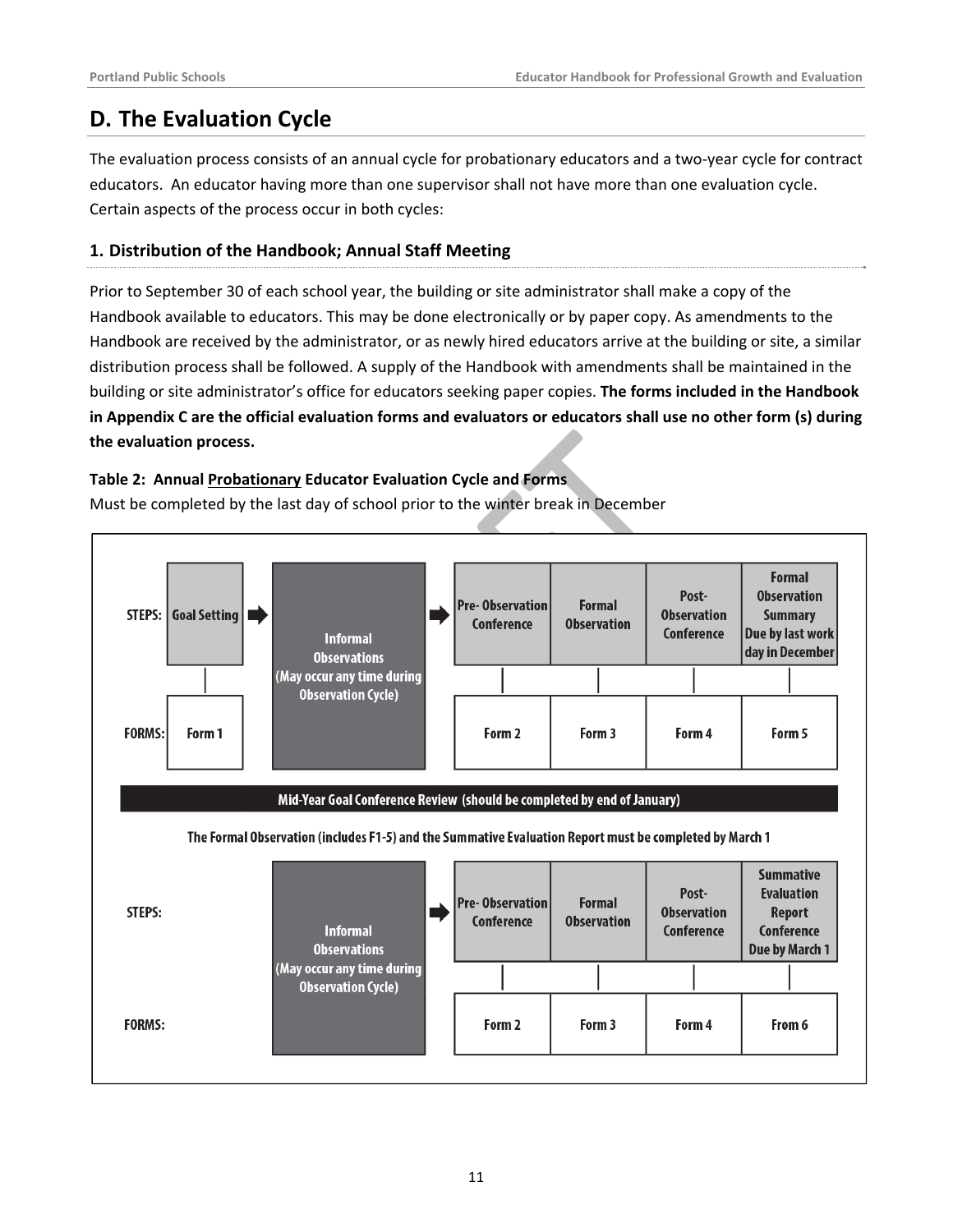![](_page_26_Figure_2.jpeg)

#### **Table 3: Contract Educator Evaluation Cycle and Forms: Supported Year**

![](_page_26_Figure_4.jpeg)

![](_page_26_Figure_5.jpeg)

Prior to September 30 of each school year, the administrator shall hold a meeting with all PAT members at the building or site. During this meeting, the administrator will discuss the framework and review the evaluation process (timelines, expectations regarding goals, goal setting process, and required forms).

#### **2. Educator Self‐Reflection**

Self-reflection by the educator will be integrated throughout the process. It may, for example, be part of goal setting, or part of the discussion during observation conferences or the summative evaluation meeting. Educators are not required to submit self‐reflection forms.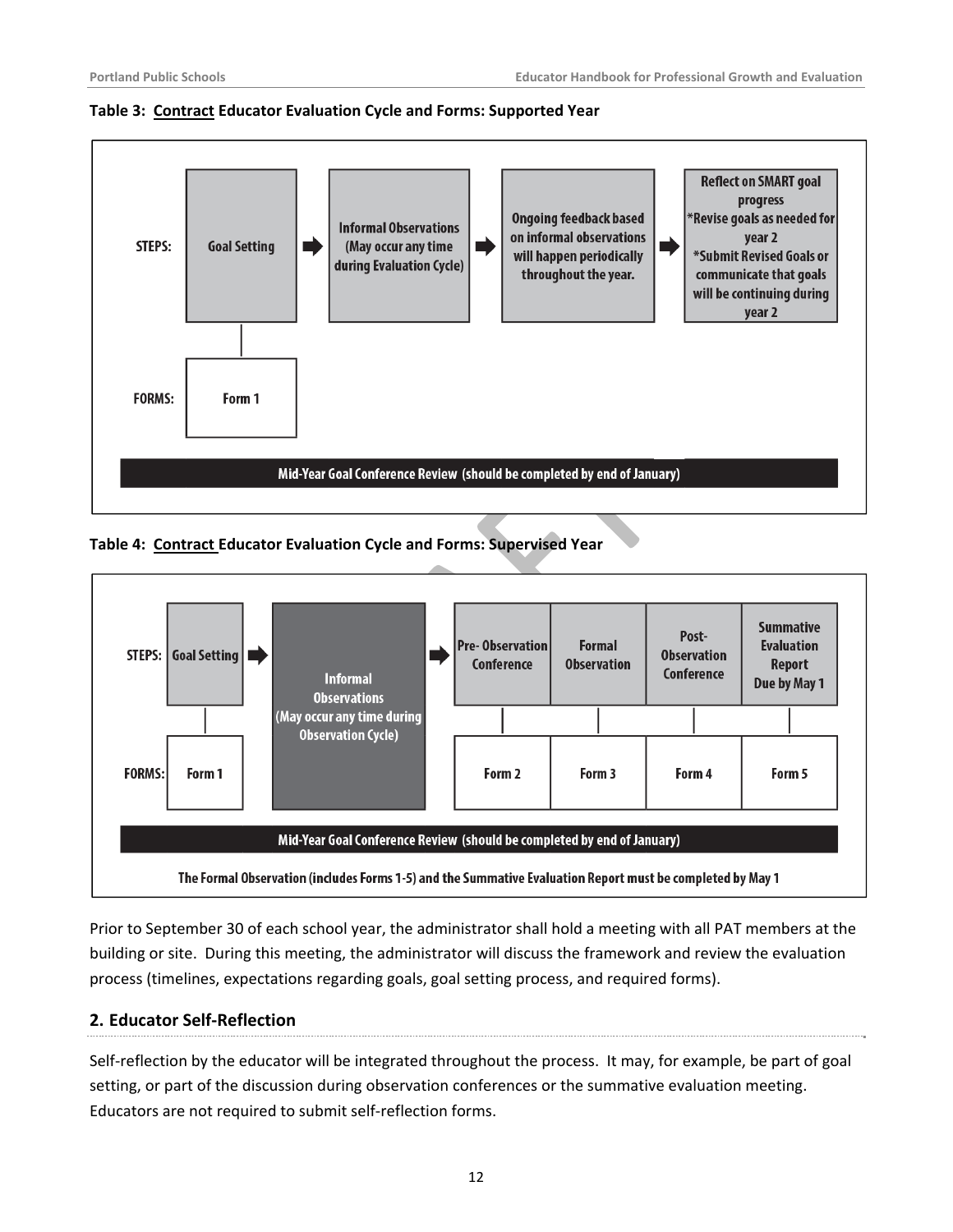Incidental walk‐through or drop‐in observations may occur throughout the school year for probationary educators and throughout the two-year cycle for contract educators. An effective process provides ongoing opportunities for relevant feedback and meaningful professional conversations.

#### **3. Goal Setting**

Each educator, in collaboration with the evaluator, shall develop two (2) student growth goals and one (1) professional growth goal using the Student & Professional Growth Goal Setting Form (Appendix C, Form 1). Non-classroom educators should use the same goal setting form. They shall work in collaboration with their evaluator to develop three (3) growth goals that are appropriate for their assignment. Educators shall be required to submit goals to the evaluator for approval annually.

Goal setting conferences will occur for probationary educators annually. Contract educators shall have a goal setting conference in their Supervised Year only. A conference for contract educators in their Supported Year shall not be required unless the evaluator has questions. The educator may also request a goal setting conference.

#### *a. Professional Growth Goal*

The professional growth goal reflects one's personal learning and can align with one of the student growth goals or can stand‐alone. A professional growth goal reflects changes the educator wants or needs to make to his or her practice that impact student learning. Educators shall describe the personal learning that will take place, measures of success, and list the evidence that will be collected to show his/her professional growth.

#### *b. Student Growth Goals*

The two student learning and growth goals shall be written around a subject, grade level, and district/state standard. Educators who are responsible for student learning in tested (state required test) subjects and grades (e.g., ELA and mathematics in grades 3‐8, 11) will use the most recent official state assessments as a baseline for one measure (Category 1). The educator will also select one additional measure of student growth from Category 2.

Educators in non‐tested (state required test) subjects and grades will use measures that are valid representations of student learning standards from the following two categories: (based on what is most appropriate for the curriculum and students they teach:

|                                                                | Category Types of Measures                                                   | Examples include, but not limited to:                                                                                                                                                                                         |  |
|----------------------------------------------------------------|------------------------------------------------------------------------------|-------------------------------------------------------------------------------------------------------------------------------------------------------------------------------------------------------------------------------|--|
|                                                                | State or national standardized<br>  tests                                    | Oregon Assessment of Knowledge and Skills (OAKS), SMARTER Balanced (when adopted), English Language<br><b>Proficiency Assessment, Extended Assessments</b>                                                                    |  |
|                                                                | Common national, international,<br>regional,<br>District-developed measures, | ACT, Adept, ELPA, DRA, easyCBM, MAP, AP, IB, DIBELS, other national measures; or common<br>assessments approved by the district or state as valid, reliable and able to be scored comparably<br>across schools or classrooms; |  |
|                                                                | school wide measures                                                         | School-wide measures: such as student performances, portfolios, projects, work samples, test,<br>curriculum-based assessments                                                                                                 |  |
| For a more extensive list of possible measures see Appendix C. |                                                                              |                                                                                                                                                                                                                               |  |

#### **Table 5: Categories of Measures**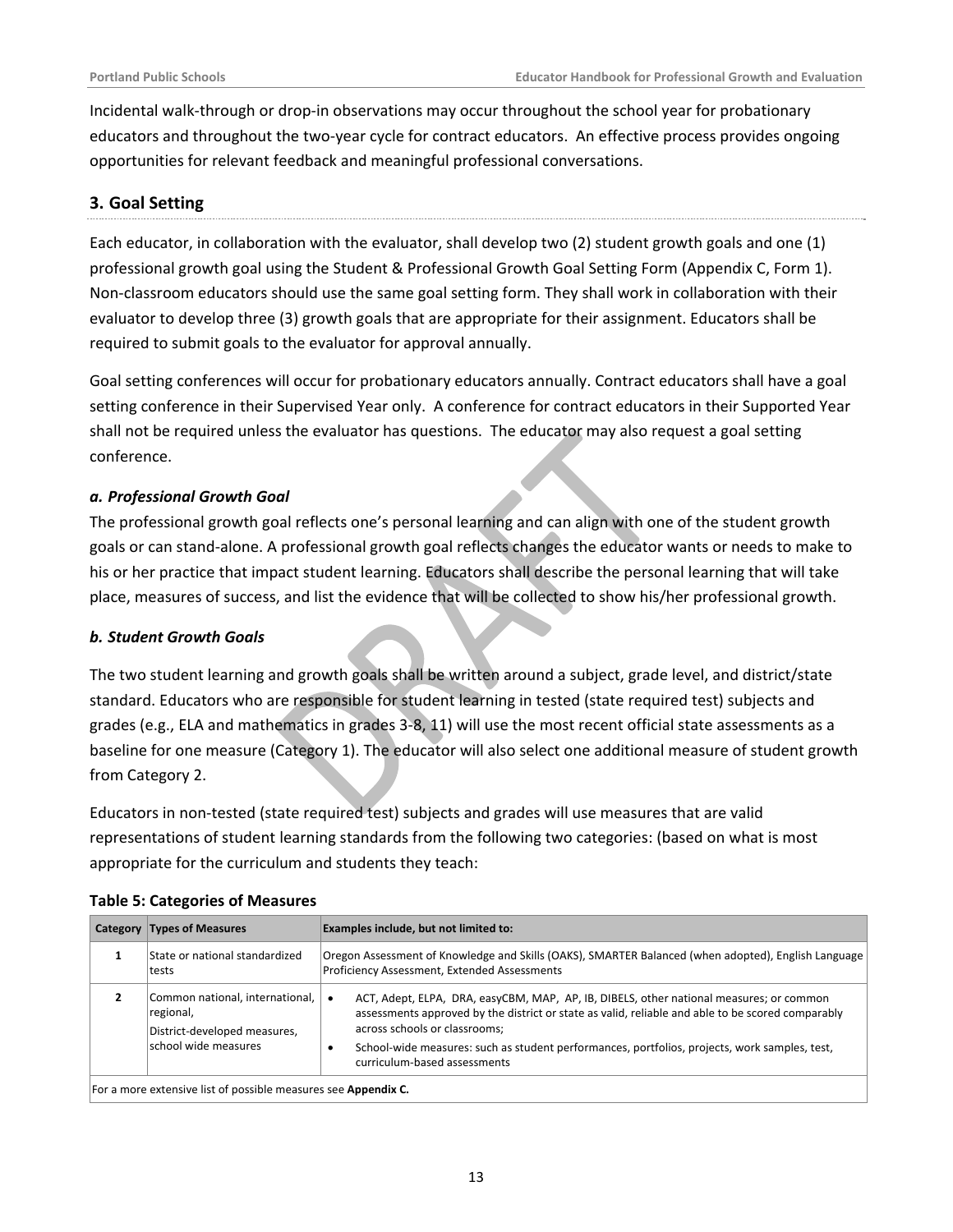The goal should reflect students' progress toward proficiency or mastery of academic standards, cognitive skills, academic behaviors, and transitional skills. All measures must be valid and developmentally appropriate for the curriculum and the students being taught. Educators may collaborate to establish student learning goals for their grade levels, departments, or curriculum teams. School wide measures used for student learning goals must include all students in the same grade or same content area in the school. However, not all educators in the grade level or content area in the school must use the measure.

Student learning and growth goals are required to be developed annually and recorded on the goal setting form **(Appendix C, Form 1).** Each year educators should reflect on their current group of students and baseline assessment results. An educator may have a goal that continues in the same subject/grade level standard. The educator will identify the strategies and measures to be used to determine progress toward each of the goals. The use of specific strategies to help students attain their growth goal could be similar from year to year (e.g., use of flexible grouping).

Goals are to be developed using the SMART goal format. The acronym SMART identifies the areas of focus in goal setting. It stands for Specific, Measurable, Appropriate, Realistic and Time‐bound.

The educator will specify the evidence that will document progress on each goal. Evidence may include state assessments as well as national and international, district‐wide and other valid and reliable assessments and collections of student work. **(See Table 3; Appendix C). All educators will collect evidence throughout the year to show progress toward reaching their professional and student growth goals. Evidence should be attached to the Student and Professional Growth Goal Setting Form (Appendix C, Form 1) and summarized.**

#### **Table 6: Goal Chart**

|                                                          | M                                                                                         | А                                                                                                                                         |                                          |                                                                                                                               |
|----------------------------------------------------------|-------------------------------------------------------------------------------------------|-------------------------------------------------------------------------------------------------------------------------------------------|------------------------------------------|-------------------------------------------------------------------------------------------------------------------------------|
| The goal addresses<br>student needs with<br>the content. | An appropriate instrument.<br>or measure is selected to<br>assess the goal.               | The goal is clearly related to the<br>role and responsibilities of the<br>educator.                                                       | within the evaluation<br>cycle timeline. | The goal is attainable and The goal is bound by a timeline<br>that is definitive and allows for<br>assessing goal attainment. |
| a specific area of<br>Ineed.                             | The goal is focused on The goal is measurable and<br>luses an appropriate<br>linstrument. | The goal is directly related to the<br>subject and students that the<br>educator teaches.                                                 | The goal is doable, but<br>rigorous.     |                                                                                                                               |
|                                                          |                                                                                           | A destral for Rostrobe from Atoma H H H O Angle H W (2000). And an exhibition to a control Hotel data to treasure to edition and language |                                          |                                                                                                                               |

\dopted for Kentucky from Stronge, J. H., & Grant, L. W. (2009). Student achievement goal setting: Using data to improve teaching and learning. **Larchmont, NV: Eye on Education, Inc**

#### **4. Evaluation Cycle Timelines**

The timelines of the evaluation cycle vary according to educator status (probationary, temporary or contract) and choice of Option I or Option II.

#### *a. Educators in Probationary Status*

All probationary educators will participate in Option I. Probationary educators shall be observed multiple times throughout the year and will have at least two formal observations each year. Probationary educators shall be formally evaluated at least two (2) times during each year of their three‐year probationary period. Written Summative Evaluation Reports **(Appendix C, Form 5)** shall be completed by the last working day preceding the winter break and by March 1.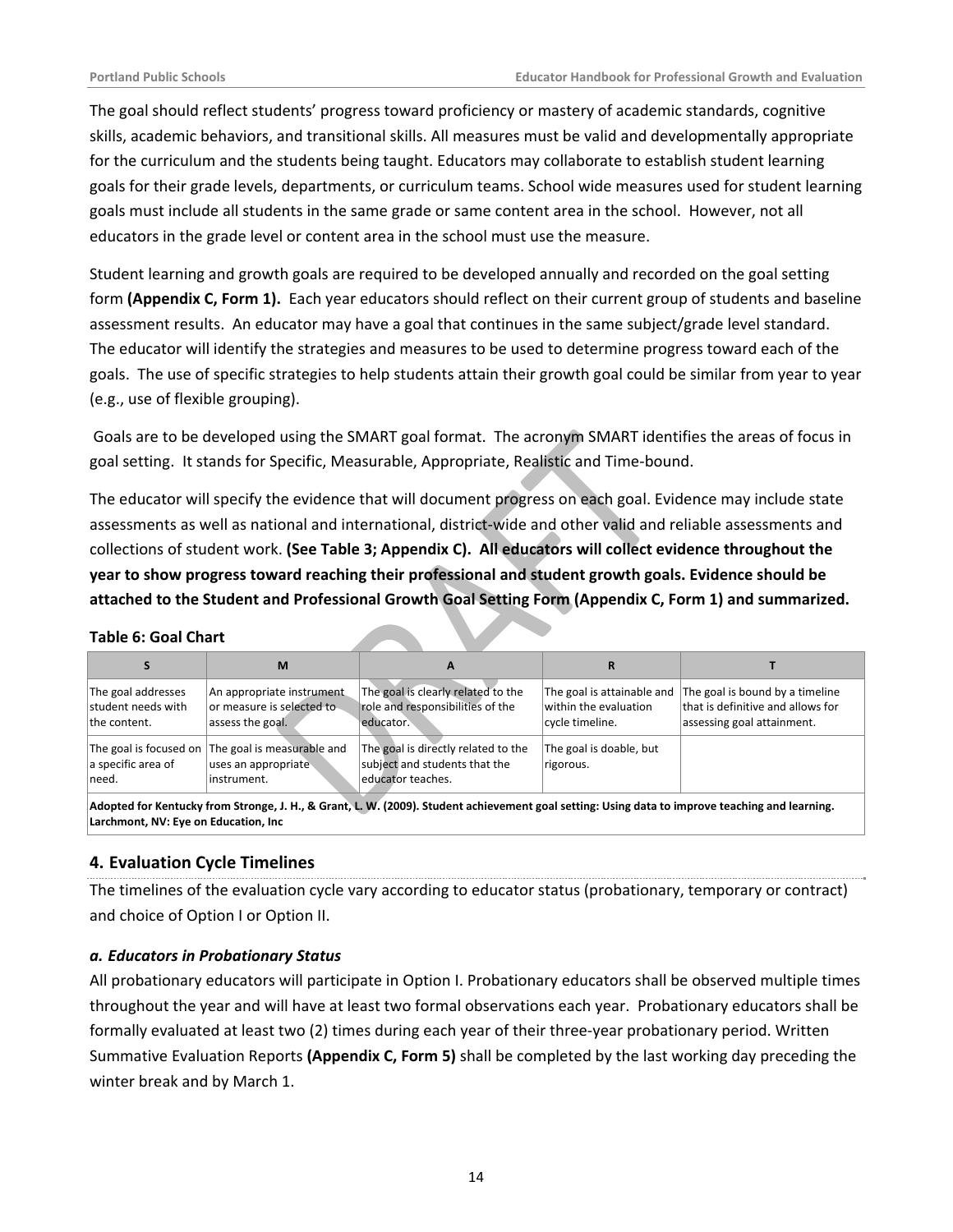#### *b. Educators in Temporary Status*

Educators hired for more than sixty (60) days to fill vacancies occurring after the start of the school year, or vacancies due to a long‐term absence of the incumbent unit member, are temporary employees. Educators in temporary status will be evaluated according to the Option I evaluation process for probationary educators.

#### *c. Educators in Contract Status*

Unless substantive reasons exist, contract educators in Option I shall be on a two‐year evaluation cycle. During year one, the Supported Year of the cycle, contract educators will continue to work on their goals and reflect on their practice. During the Supported Year, the evaluator may conduct informal observations.

During year two, the Supervised Year of the cycle, the process of observations and conferences described in these procedures will culminate in a summative evaluation.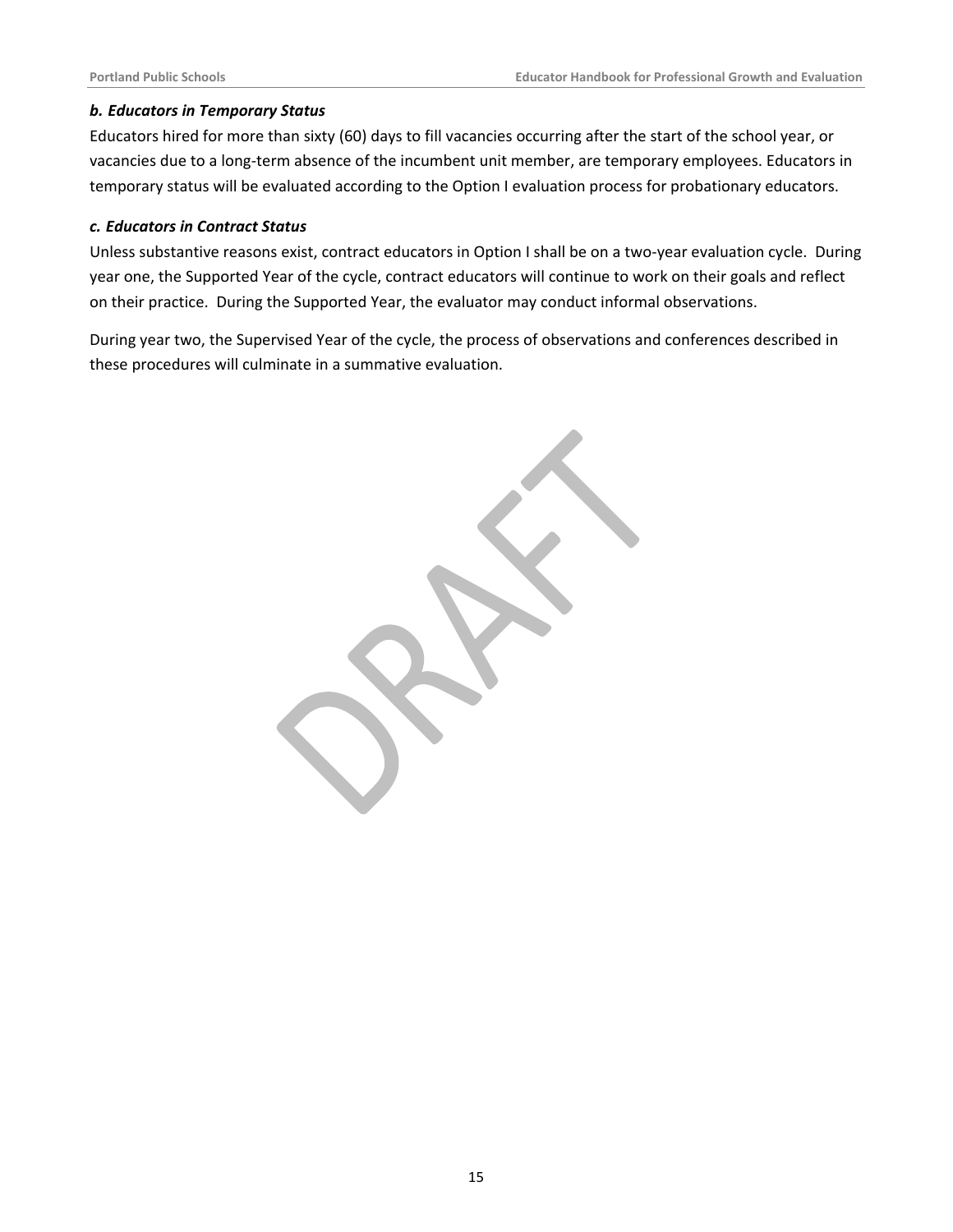#### **Table 5: Probationary Teacher Years 1‐3: Supervised**

|                                                                                                                  | <b>Timeline</b>                                                                                                                  | <b>Step in Evaluation Cycle</b>                                                                                                                                                                                                                                                                                             | <b>Documents Needed</b>                                         |
|------------------------------------------------------------------------------------------------------------------|----------------------------------------------------------------------------------------------------------------------------------|-----------------------------------------------------------------------------------------------------------------------------------------------------------------------------------------------------------------------------------------------------------------------------------------------------------------------------|-----------------------------------------------------------------|
| <b>Ongoing feedback</b><br>based on informal<br>observations will<br>happen periodically<br>throughout the year. | <b>Prior to September 30th</b>                                                                                                   | <b>Review Evaluation Process</b><br>(Conducted in meeting with all PAT unit members)<br>• Distribution of Handbook<br>Discussion of Framework<br><b>Review of Process</b><br>• Timeline<br>• Goals Setting<br>• Forms                                                                                                       | <b>Handbook</b><br>Framework (Appendix A)<br>Forms (Appendix B) |
|                                                                                                                  | Prior to October 15th                                                                                                            | <b>Goal Setting Conferences</b><br>• Teacher brings draft of Goal Setting Form<br>• Discuss goals and finalize Goal Setting Form<br>• Schedule Formal Observation and pre-, post-conferences                                                                                                                                | Form 1                                                          |
|                                                                                                                  | <b>Prior to December 1st</b>                                                                                                     | <b>Formal Observation #1</b><br>Each formal observation must include the following conferences and<br>forms:<br>• Pre-Observation Conference<br>• Formal Classroom Observation<br>• Post-Observation Conference                                                                                                             | Form 2<br>Form 3<br>Form 4                                      |
|                                                                                                                  | <b>Prior to Winter Break</b>                                                                                                     | <b>Summative Evaluation Meeting #1</b><br>(Administrator shares draft of Summative Evaluation Report at least 48<br>hours in advance)<br>• Discuss progress towards goals<br>• Review of draft Summative Evaluation Report<br>• Discuss and share additional artifacts which may not have been<br>observed (i.e., Domain 4) | Form 5<br>Form 1<br>Form 5                                      |
|                                                                                                                  | <b>Prior to March 1st</b>                                                                                                        | <b>Formal Observation #2</b><br>Each formal observation must include the following conferences and<br>forms:<br>• Pre-Observation Conference<br>• Formal Classroom Observation<br>• Post Observation Conference<br>(Note: two formal observations are the minimum number of observations<br>required.)                      | Form 2<br>Form 3<br>Form 4                                      |
|                                                                                                                  |                                                                                                                                  | Summative Evaluation Meeting #2 (Final)<br>(Administrator shares draft of Summative Evaluation Report at least 48<br>hours in advance)<br>• Discuss progress towards goals<br>• Review of Summative Evaluation Report<br>• Discuss and share additional artifacts which may not have been<br>observed (i.e., Domain 4)      | Form 5<br>Form 1<br>Form 5                                      |
|                                                                                                                  | <b>Before Fall Next Year</b><br>(Administrator Makes<br><b>Contract Renewal</b><br><b>Recommendation Prior to</b><br>March 15th) | <b>Goal Reflection and Revision</b><br>• Goal evidence submitted to evaluator prior to June 1<br>• Reflect on goals progress<br>• Revise goals, including content and baseline data, as needed for<br>year 2<br>• Submit Revised Goals                                                                                      | Form 1                                                          |
|                                                                                                                  |                                                                                                                                  | Repeat this cycle in each of Year 2 and Year 3                                                                                                                                                                                                                                                                              |                                                                 |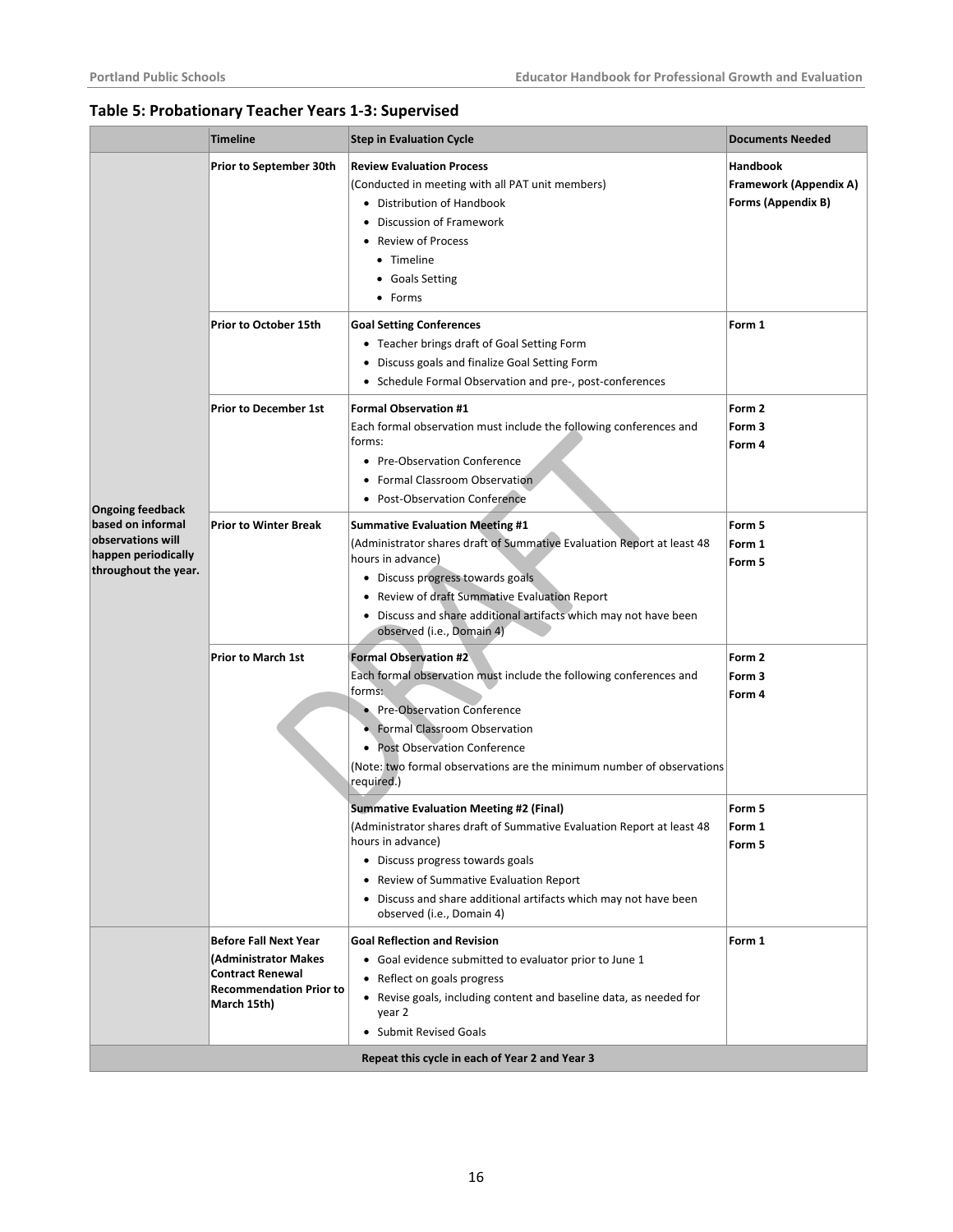#### **Table 6: Contract Teacher Supported Year**

|                                                                                                                   | <b>Timeline</b>                          | <b>Step in Evaluation Cycle</b>                                                                                                                                                                                                                | Documents Needed                                                 |
|-------------------------------------------------------------------------------------------------------------------|------------------------------------------|------------------------------------------------------------------------------------------------------------------------------------------------------------------------------------------------------------------------------------------------|------------------------------------------------------------------|
| <b>Ongoing feedback</b><br>based on informal<br>observations will<br>happen periodically<br>throughout this year. | Prior to<br>September 30th               | <b>Review Evaluation Process</b><br>(Conducted in meeting with all PAT unit members)<br>• Distribution of Handbook<br>Discussion of Framework<br>• Review of Process<br>• Timeline<br>• Goals Setting<br>$\bullet$ Forms                       | Handbook<br> Framework (Appendix A)<br><b>Forms (Appendix B)</b> |
|                                                                                                                   | Before Fall of<br><b>Supervised Year</b> | <b>Goal Reflection and Revision</b><br>• Goal evidence submitted to evaluator prior to June 1<br>• Reflect on goal progress<br>• Revise goals, including content, context and baseline data, as needed for<br>year 2<br>• Submit Revised Goals | Form 1                                                           |
| <b>Table 7: Contract Teacher Supervised Year</b>                                                                  |                                          |                                                                                                                                                                                                                                                |                                                                  |

#### **Table 7: Contract Teacher Supervised Year**

|                                                                                                                  | <b>Timeline</b>                                               | <b>Step in Evaluation Cycle</b>                                                                                                                                                                                                                                                                                             | Documents Needed                                                |
|------------------------------------------------------------------------------------------------------------------|---------------------------------------------------------------|-----------------------------------------------------------------------------------------------------------------------------------------------------------------------------------------------------------------------------------------------------------------------------------------------------------------------------|-----------------------------------------------------------------|
| <b>Ongoing feedback</b><br>based on informal<br>observations will<br>happen periodically<br>throughout the year. | Prior to<br>September 30th                                    | <b>Review Evaluation Process</b><br>(Conducted in meeting with all PAT unit members)<br>• Distribution of Handbook<br>Discussion of Framework<br><b>Review of Process</b><br>• Timeline<br>• Goals setting<br>$\bullet$ Forms                                                                                               | <b>Handbook</b><br>Framework (Appendix A)<br>Forms (Appendix B) |
|                                                                                                                  | 15th                                                          | Prior to October Goal Setting Conferences<br>• Teacher brings draft of Goal Setting Form<br>• Discuss SMART Goals and finalize Goal Setting Form<br>• Schedule Formal Observation and conferences                                                                                                                           | Form 1                                                          |
|                                                                                                                  | Conducted<br><b>Between Goal</b><br>Conference -<br>April 1st | <b>Formal Observations</b><br>Each formal observation must include the following conferences and forms:<br>• Pre-Observation Conference<br><b>Formal Classroom Observation</b><br>• Post-Observation Conference<br>(Note: One formal observation is the minimum number required.)                                           | Form 2<br>Form 3<br>Form 4                                      |
|                                                                                                                  |                                                               | Prior to May 1st Summative Evaluation Meeting<br>(Administrator shares draft of Summative Evaluation Report at least 48 hours<br>in advance)<br>• Discuss progress towards Goals<br>Review draft Summative Evaluation Report<br>Discuss and share additional artifacts which may not have been observed<br>(i.e., Domain 4) | Form 5<br>Form 1<br>Form 5                                      |
|                                                                                                                  | <b>Before Fall of</b><br><b>Supported Year</b>                | <b>Goal Reflection and Revision</b><br>• Goal evidence submitted to evaluator prior to June 1<br>• Reflect on goal progress<br>Revise goals as needed, including content, context and baseline data, for<br>year 2<br>• Submit Revised Goals                                                                                | Form 1                                                          |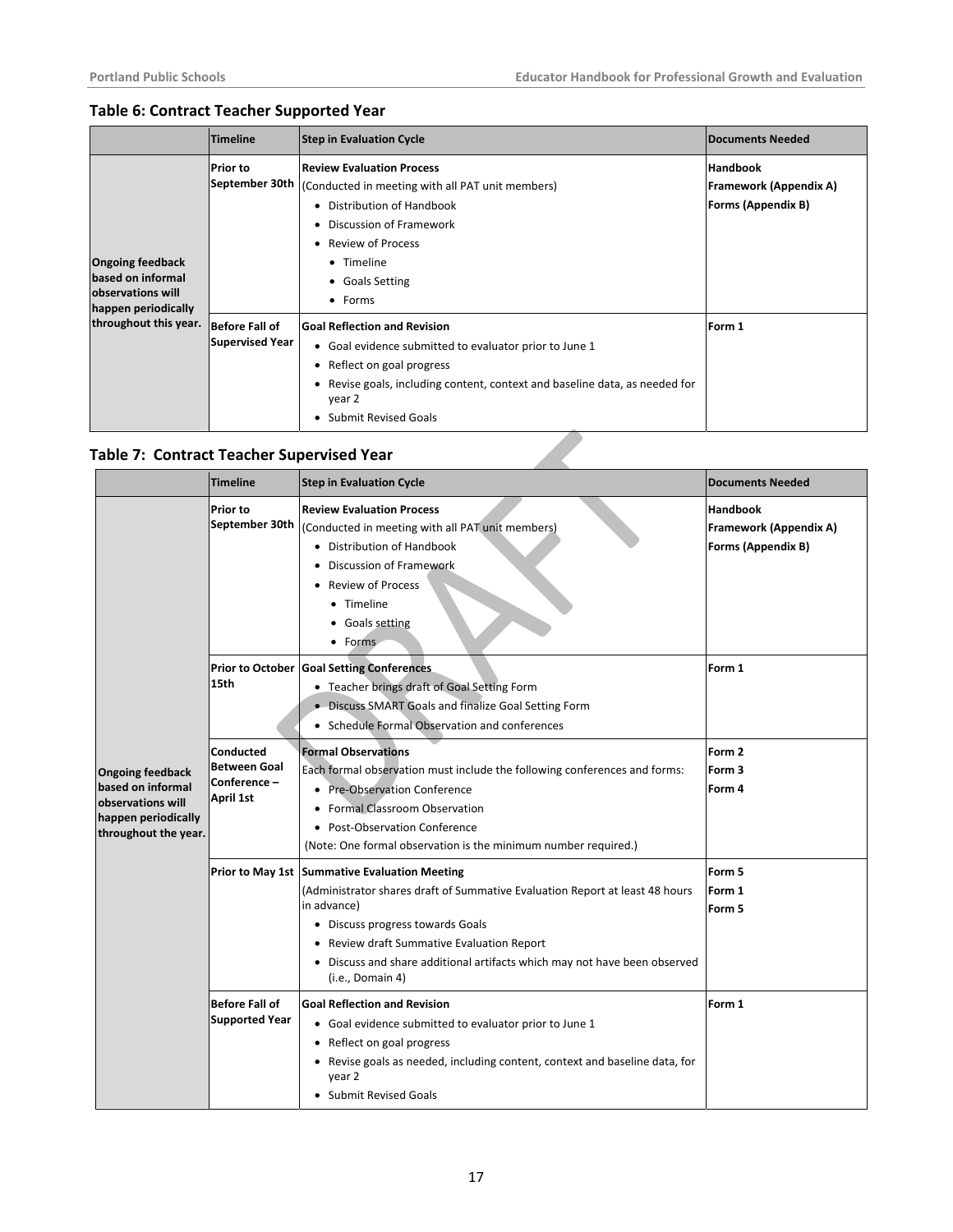#### **5. Variance from the Typical Cycle**

The procedural requirements of the evaluation cycles outlined in these paragraphs are intended to describe the typical cycles for professional growth and evaluation of all contract, probationary and temporary educators. If a substantive reason regarding the performance of an educator arises during a cycle, the cycle can be modified to respond to the concern. Evaluators will be required to identify the substantive reason justifying a variance from the applicable cycle outlined in the Handbook. Transfer to a new building or worksite is not a substantive reason.

#### **6. Resignation and Retirement Exemption**

Contract educators who complete and submit a retirement or resignation notification during their Supervised Year may opt‐out of the evaluation process only if they do not plan to be a substitute teacher for PPS in the future. Their intent not to do substitute teaching must be submitted in writing to their administrator. The administrator shall forward the notification to Human Resources.

Contract educators in their Supported Year who notify the District of their intent to retire or resign during or at the end of that year are not required to have an off‐cycle evaluation in order to do substitute teaching with PPS. Their prior year evaluation, as well as past evaluations, will be considered during substitute hiring.

## **E. Direct Supervision Evaluation Plan (Option I)**

#### **1. Goal Setting Conference (Form 1)**

Prior to the commencement of formal observations by the evaluator, the evaluator and educator will meet for a goal conference. The goal conference shall occur by October 15 and prior to the first pre‐observation conference. The educator shall come to the conference with a draft of the goal setting form completed. During such conference, the evaluation process (forms and procedures pertaining to the evaluation process) may be reviewed again.

#### **2. Observations**

Observations are essential to the evaluation process. Observation data is used to determine and track professional development as well as to determine evaluation ratings. Evaluators will conduct formal and informal classroom observations to gather and document evidence of effective teaching. Educators shall be provided with a copy of all notes made by the evaluator during observations.

#### *a. Informal Observations*

The informal observation process complements the formal observation process by enabling administrators to conduct additional observations to gather more information about the educator's practice. An informal observation is designed to collect information about an educator's performance mainly within Domains 2 and 3 or on a particular component. Informal observations are typically unannounced, shorter in length, can be brief and may not reflect an entire lesson. Pre‐ and post‐observation conferences are not required for informal observations. Educators shall be provided with a copy of notes made by the evaluator during the observation.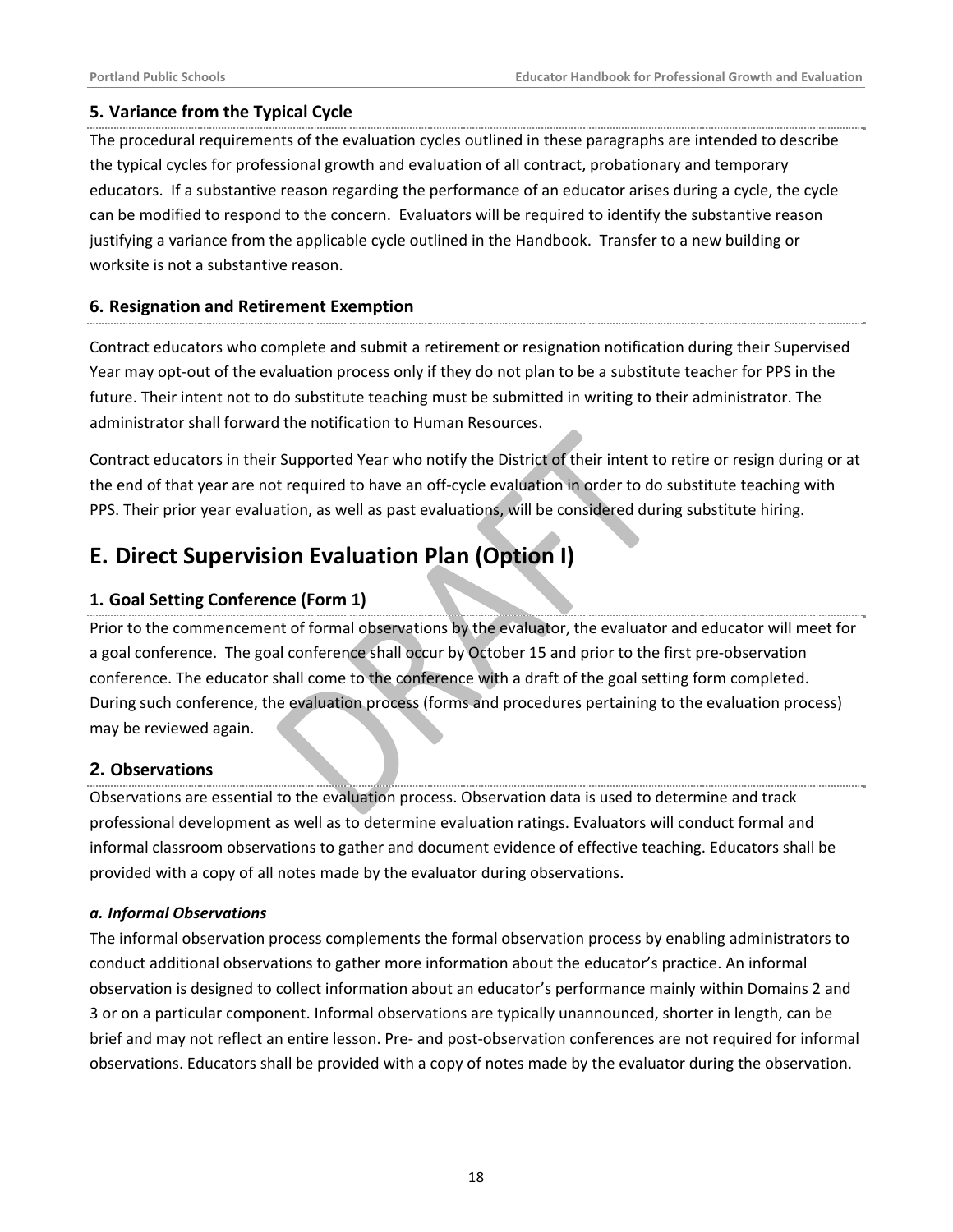Informal observations may take place throughout the school year. Following are some suggestions for making the informal visits helpful and meaningful:

- Observations should occur at different times of the day.
- Observations may be by the evaluator dropping in as well as by educator invitation.
- Exchange of feedback (verbal and/or written) should occur as soon as practical after the observation.
- Observation notes shall be provided to the educator.
- Observations can occur during any phase of the educator's duties, e.g., in the classroom, while supervising students in the hallway or playground, in meetings with parents or staff, etc.

**The pre‐observation conference gives educators an opportunity to demonstrate their planning, preparation and curriculum (Domain 1) skills and to ask the evaluator to observe any components on which the educator would like additional input.**

#### *b. The Formal Observation Process*

The formal observation process requires a pre‐conference, observation, and post‐conference for each formal observation.

#### *c. Pre‐Observation Conference (Form 2)*

The purpose of the Pre‐Observation Conference is for the evaluator to become familiar with the lesson to be observed. This occurs by the evaluator and educator discussing the questions contained on the Pre‐ Observation Conference Form. **(Appendix C, Form 2).**

The evaluator will provide a copy of the Pre‐Observation Conference Form and a minimum of five (5) school days' notice to the educator for a formal observation. The Pre‐Observation Conference shall be a face‐to‐face meeting in which the Pre‐Observation Conference Form is discussed. The form is to be used as a guideline for the discussion. Educators should complete the form and attend the conference prepared to discuss the questions on the form.

#### *d. Formal Classroom Observation (Form 3)*

There shall be at least two (2) prescheduled formal observations each year for probationary educators and one (1) prescheduled formal observation for contract educators. Additional scheduled or non‐scheduled observations may be conducted as determined by the evaluator; however, an unusually extensive number of observations should coincide with the use of a Program of Assistance. A contract educator may request a second prescheduled formal observation.

Each formal observation shall be preceded by a Pre‐Observation Conference and followed by a Post‐ Observation Conference. The actual classroom observation will take place over an entire lesson or class period and generally shall last 30 – 90 minutes. During the observation, the evaluator notes the educator's practices according to the framework rubric for the observed domain(s) and components.

Recognizing that every lesson taught will not contain evidence of every component, the evaluator shall rate only the components that are observed during the lesson. If a component was not observed because it was not included within the flow of the lesson, it shall not be rated. However, if a component was not observed because it was not adequately demonstrated where it should have been, this will require a conversation with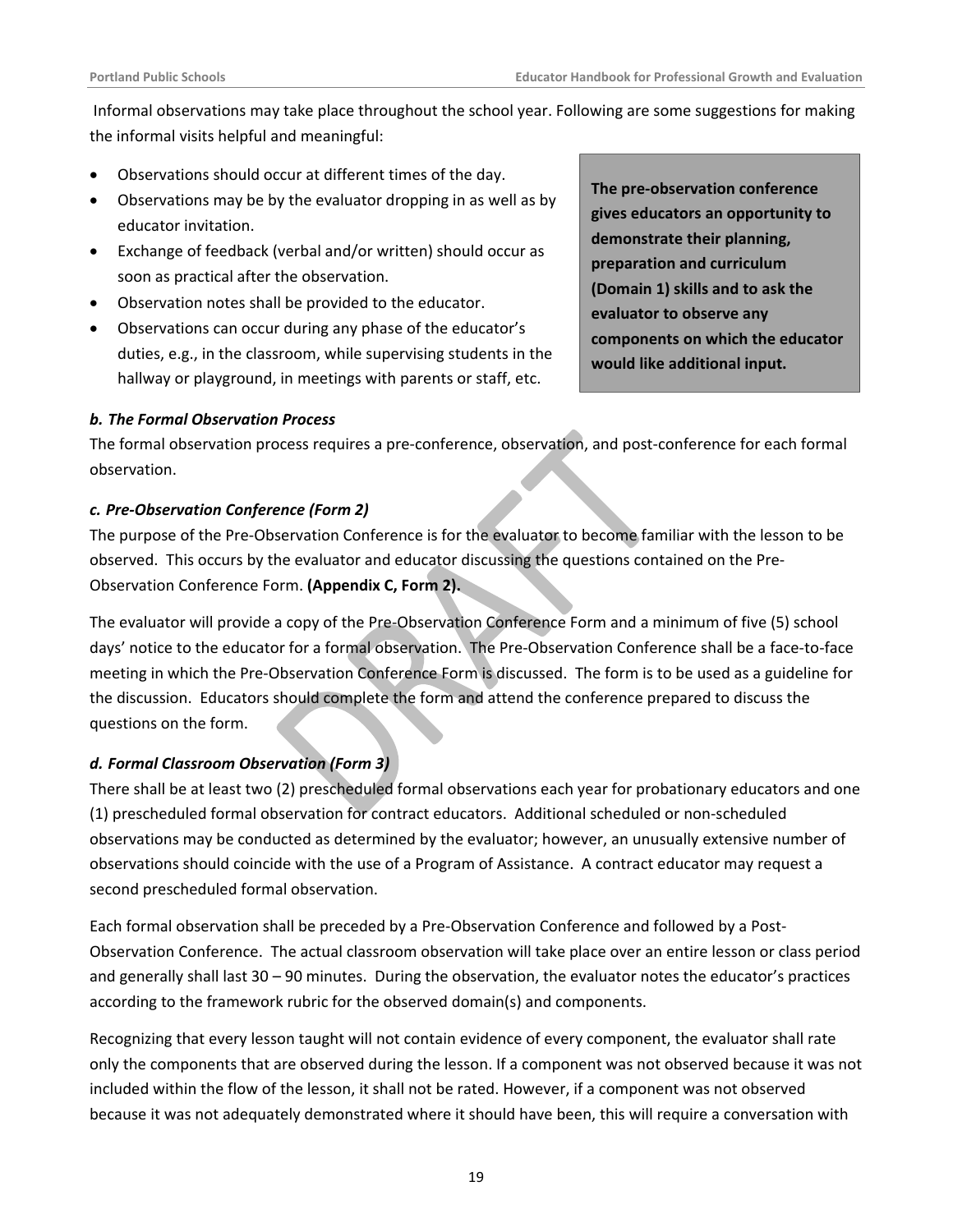the educator during the Post‐Observation Conference. Similarly, every element will not be observed in every lesson and **the evaluator is not required to rate every element.**

Following the observation, the evaluator shall give a copy of the original notes made during the observation to the educator. The evaluator shall also evaluate the observed lesson by using the Formal Classroom Observation Form **(Appendix C, Form 3.)** The notes and observation Form 3 should generally be given to the educator at least one (1) school day prior to the Post‐Observation Conference.

#### *e. Post‐Observation Conference (Form 4)*

The purpose of the Post‐Observation Conference is for the educator and evaluator to discuss their reflections and data from the observed lesson. The Post‐Observation Conference provides an opportunity for the educator to reflect on his/her lesson, and for the evaluator to share ideas, feedback, and suggestions. After the classroom observation takes place, the evaluator shall give a copy of original observation notes, the completed Formal Classroom Observation Form **(Form 3)** and a blank copy of the Post‐Observation Conference Form **(Appendix C, Form 4)** to the educator and then meet with the educator face‐to‐face to provide feedback. The educator and evaluator should discuss the notes and clarify any questions either may have about what occurred during the observation or what is written in the notes. This clarification is important so that erroneous assumptions are not made. A Post-Observation Conference shall generally be held within five (5) school days of the formal observation.

The Post‐Observation Conference Form (Form 4) shall be used as a tool to guide the discussion. The educator should attend the conference prepared to discuss the questions on the Post‐Observation Conference Form. This form does not need to be completed prior to the post-observation conference.

#### *f. Mid‐year & Summative Goal Review Conferences (Form 1)*

Probationary educators shall have a mid‐year goal review conference. This may occur as part of their first Summative Evaluation Meeting or as a separate meeting. The educator shall collect supporting data of work towards the goal and attach it to the goal setting form **(Form 1).** Progress toward student and professional growth goals shall be discussed and professional development needs will be reviewed.

Probationary educators and contract educators in their Supervised Year shall have a summative goal review conference in the spring. This can happen in conjunction with the summative evaluation meeting. The educator shall collect supporting data of work towards his/her goals and attach it to the goal setting form The educator and evaluator shall discuss progress toward student and professional growth goals and how the year‐ end results might impact future goals.

#### *g. Summative Evaluation (Form 5)*

The purpose of the summative evaluation is to provide the educator with a formal performance review based on the evidence collected throughout the entire cycle. Examples of evidence include notes from informal and formal observations, and artifacts such as family contact logs, lesson plan books, grade books, assessment tools, processed complaints and commendations, etc.

The evaluator shall complete a Summative Evaluation Report using the district adopted form **(Appendix C, Form 5)** and include suggestions, directions and commendations. The evaluator should evaluate the educator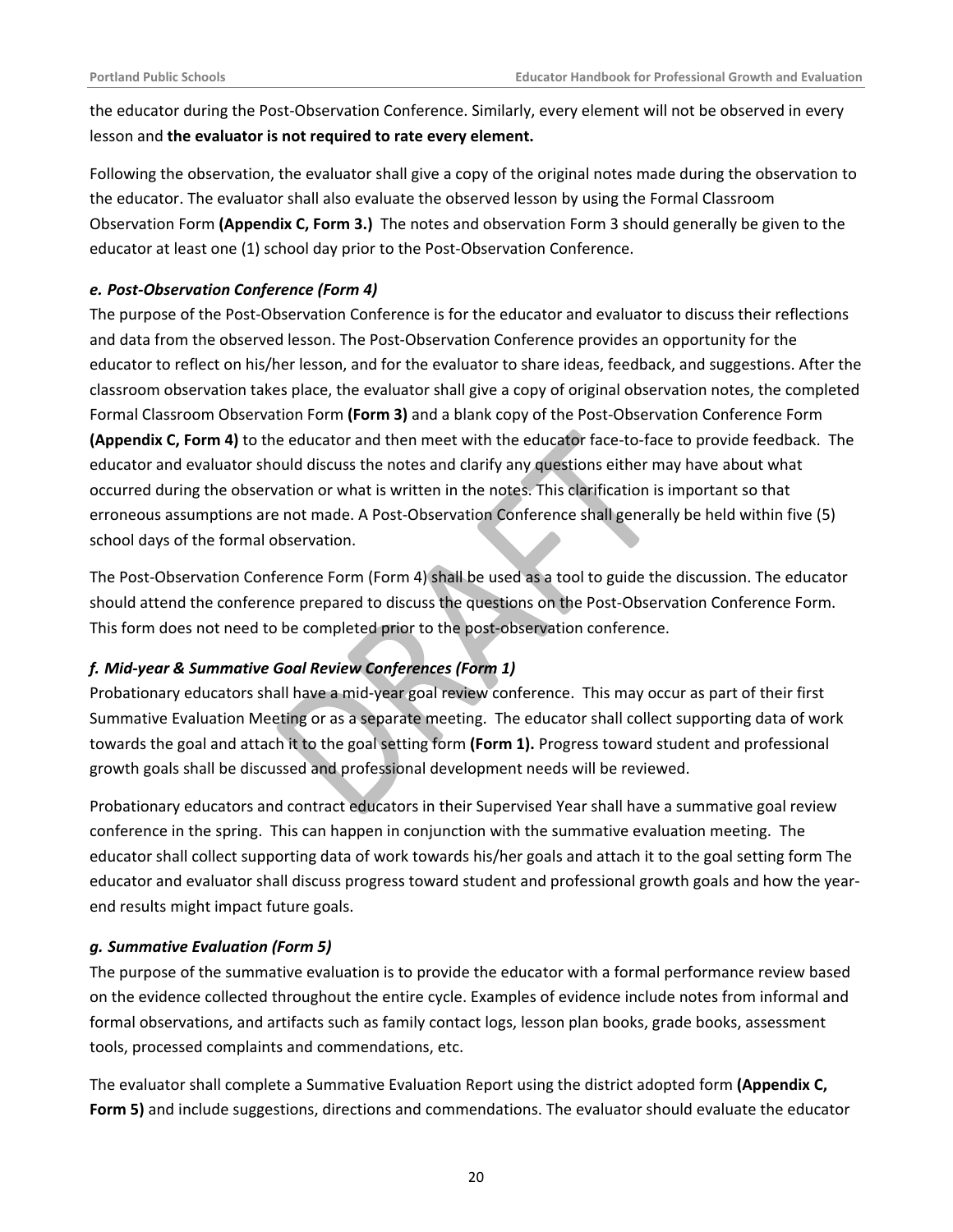on each component based on their status (probationary or contract). **Each element of the component does not necessarily need to be rated. However, elements that are rated must be evidenced‐based and documented.**

#### **3. Summative Evaluation Meeting**

The summative evaluation meeting provides an opportunity for the educator and evaluator to discuss comments and ratings on the Summative Evaluation Report before it is finalized. A draft of the Summative Evaluation Report shall be given to the educator at least 48 hours prior to the Summative Evaluation Meeting. At the meeting the contents of the report will be reviewed with the educator. The meeting also provides the educator the opportunity to share additional information and artifacts with the evaluator that may not have been discussed, observed or noted during the process.

The educator shall sign a copy of the final Summative Evaluation Report to signify receipt of, not agreement with, the report. A copy of the final Summative Evaluation Report signed by both educator and evaluator shall be given to the educator. An electronic copy shall be submitted to Human Resources and a copy will be placed in the educator's personnel file. If the educator feels that the report was incomplete or unjust, the educator may submit a written objection that will be attached to the Summative Evaluation Report in the personnel file. This shall normally be done within thirty (30) days of receipt of the evaluation. Human Resources shall insure that an electronic copy of the objection shall also be attached to the electronic copy of the evaluation.

#### **4. Summative Evaluation Report Deadlines**

All final Summative Evaluation Reports will be submitted on the electronic form provided in this Handbook. **(Appendix C, Form 6 for non‐classroom educators).** The written Summative Evaluation Report and any objections submitted by the educator shall be placed in the educator's personnel file.

- 1) Two (2) Summative Evaluation Reports shall be completed for probationary educators. They shall be submitted to Human Resources by the last working day preceding winter break and March 1.
- 2) A Summative Evaluation Report shall be submitted for contract teachers at least every other year by May 1 of the Supervised Year.

## **F. Professional Growth Plan (Option II)**

The Professional Growth Plan (Option II) may be implemented during the 2015‐2016 school year. Currently, it exists as a pilot program at two sites, Roosevelt High School and Irvington K‐8. Information gained from the experience at those sites will inform the development of the option to be implemented next year.

## **G. Program of Assistance for Performance Improvement**

A Program of Assistance for Performance Improvement (Plan of Assistance) is designed to remedy unsatisfactory performance as measured by the PPS Performance Evaluation Rubric. An evaluator may place the educator on a Program of Assistance at any time he/she feels that a performance area needs remediation. However, this is typically done following multiple observations with pre‐ and post‐observation discussions and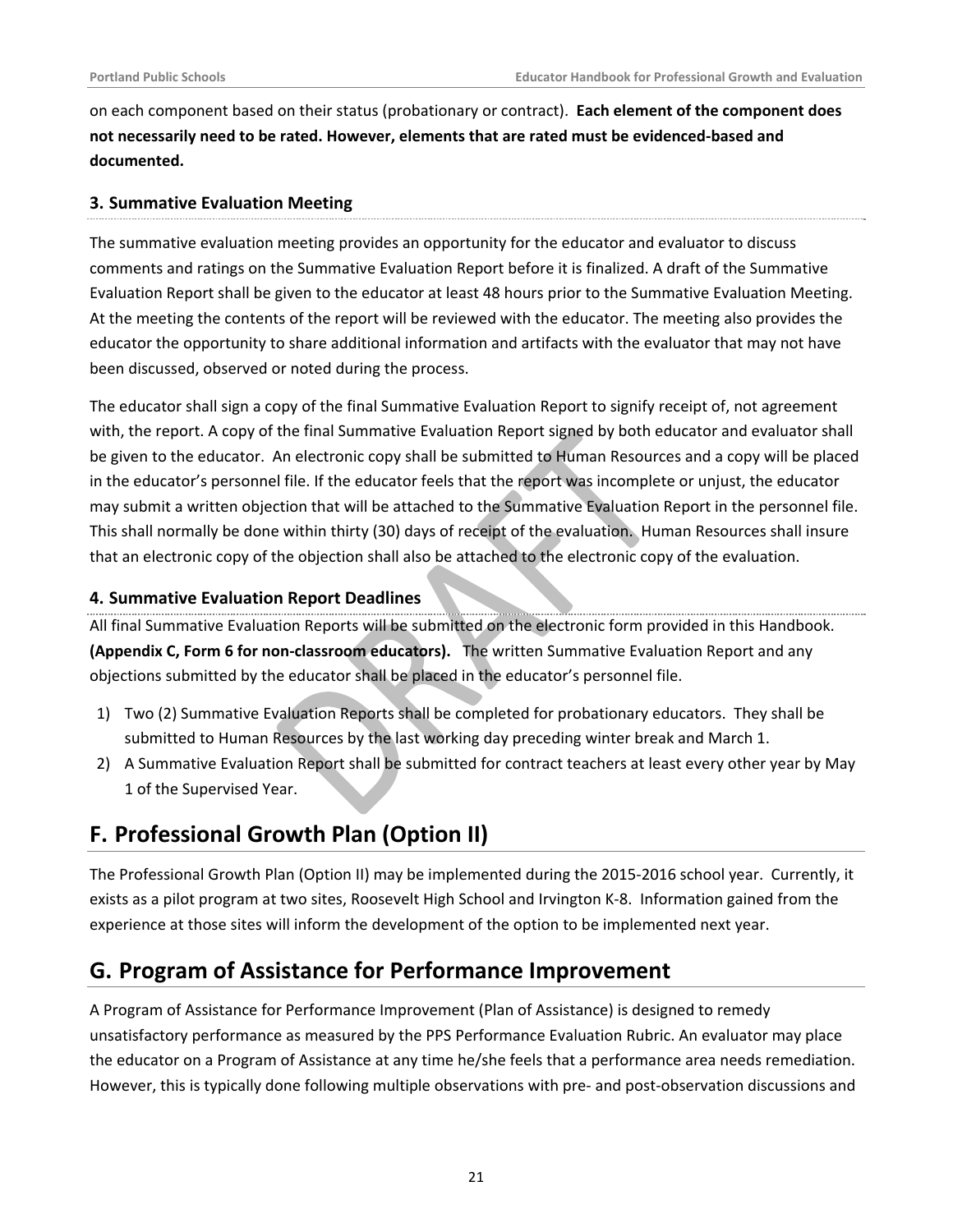feedback. A Program of Assistance shall not be used for matters that are not measured by the rubric such as "abuse of leave". Misconduct should be addressed using the appropriate discipline processes and procedures.

If the improvement sought by the program would occur when the educator would not be employed (e.g. temporary educators or educators who have submitted intent to retire or resign), the plan need not be initiated or continued. If an educator is or has been notified he/she will be on a Plan of Assistance, and the educator goes on a leave of absence, the program will be implemented or continued upon his/her return.

The plan should be designed to show improvement within a designated period. The length of the plan depends on the complexity and number of the deficiencies. The plan should include a realistic timeline to achieve desired performance improvement.

Deficiencies should be identified at the Component level. If there are multiple deficiencies the educator and evaluator should only focus on two deficiencies at a time. Work to address the remaining deficiencies should be phased into the plan as appropriate. This usually happens after the educator has demonstrated progress and improvement on the initial deficiencies and is able to expand the focus of the plan.

The initial meeting to discuss the specific deficiencies and the process of the Program of Assistance shall normally be scheduled no later than 15 workdays after the completion of an evaluation leading to the Program of Assistance. The educator shall be encouraged to seek association representation and support in working through the plan. A second meeting will be scheduled to discuss the program for achieving the desired performance improvement. Prior to the second meeting, the evaluator will share a draft of the program with the educator. At the meeting, the educator will have opportunity for input regarding the development of the program, timeline and support.

#### **1. Implementation of Program of Assistance for Performance Improvement**

The Program of Assistance shall be in writing and include the following:

- a) A written description of the deficiency and documented evidence of the Component from the PPS Framework to be addressed; and
- b) A program for achieving the desired performance improvement. The program shall contain:
	- i. The description of the improvement in performance that the educator is expected to achieve;
	- ii. A reasonable timeline for completion and include a schedule for assessing progress towards achieving improvement in performance; (including identifying specific practices and strategies to achieve the expectations) and a description of resources to be used and assistance to be provided by the district.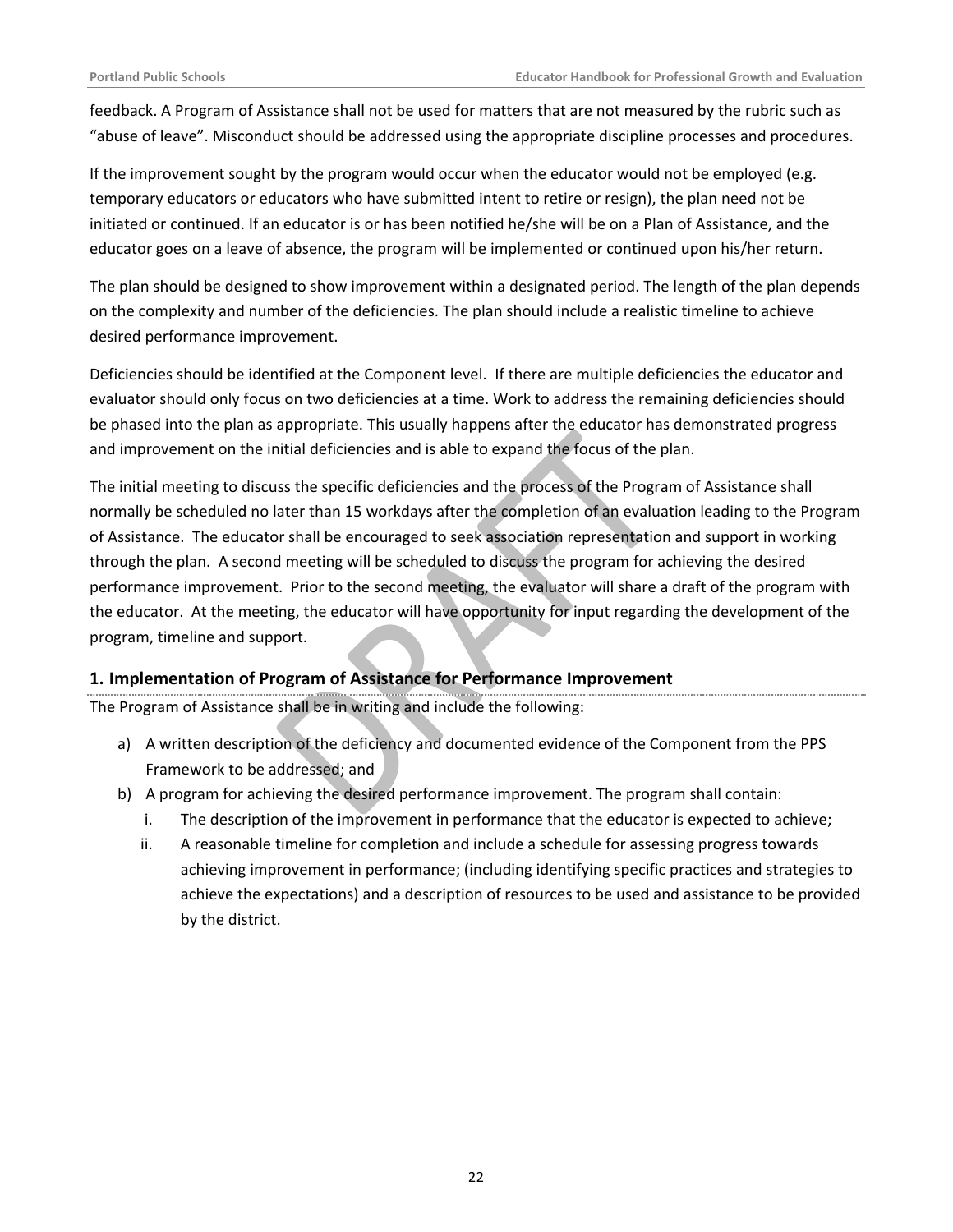#### **2. Suggested Strategies of Support**

- The educator may be observed by one or more specialists who can provide support.
- The educator and the evaluator may jointly observe another class and reflect upon successful strategies.
- The educator may enroll in courses, workshops, or seminars designed to provide the knowledge or skills she or he needs to improve to a satisfactory level.
- The educator may videotape his or her performance and reflect on the tapes.
- The educator may request a peer or mentor support.
- The educator may request release time to meet requirements of the program.

#### **3. Resolution of Program of Assistance**

According to the timeline, prior to the evaluator making a final recommendation, the evaluator meets with the educator to review progress made on the Program of Assistance. The options for a final recommendation include:

- a) Problem/need resolved. The educator has accomplished the goals of the Program of Assistance and is returned to the regular evaluation cycle.
- b) Educator is making progress, but has not yet met the goal of the Program of Assistance. The timeline for the plan is extended; the educator remains on a Program of Assistance.
- c) Little or no improvement has been achieved; the educator is rated "Unsatisfactory." Educator may be recommended for non‐renewal/non‐extension.

When the Program of Assistance is successfully completed, the evaluator shall write a verification letter. A copy of the verification letter will be provided to the educator and placed in the educator's personnel file.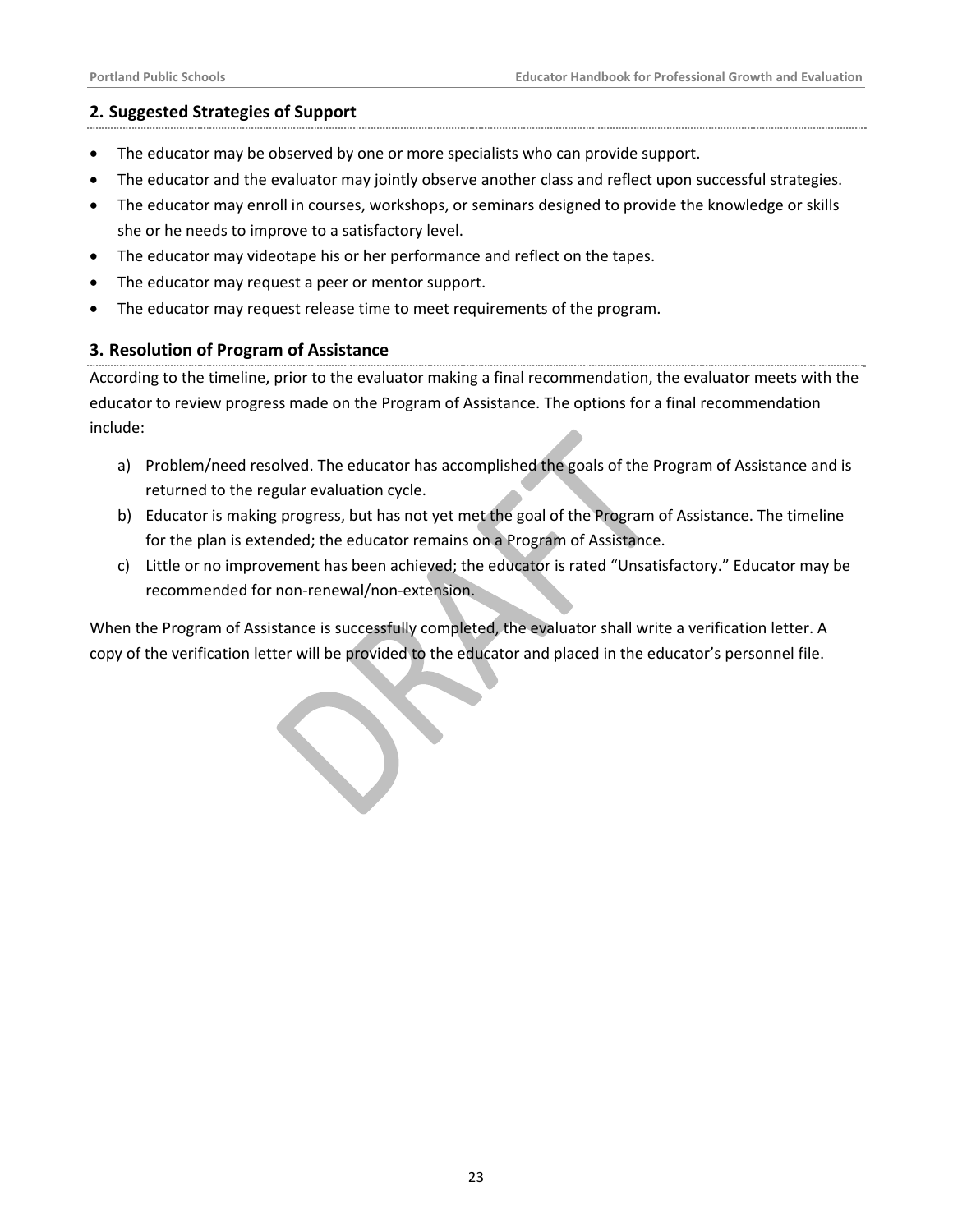## **H. Notes**

The PPS/PAT Evaluation Committee has been working to develop a new evaluation framework and rubric for professional educators. Changes to our prior evaluation practices were required due to new state law mandates and federal government requirements resulting from Oregon's NCLB waiver. The work is complex and ongoing. The Handbook will continue to be improved and revised. The following lists the tasks to be completed by the Evaluation Committee during the 2013‐2014 school year:

- Complete section on Plans of Assistance for Improvement
- Train evaluators/educators on Handbook and required timelines, forms
- Review and define use of "cultural competence/responsiveness" in rubric
- Clarify single elements so they do not assess more than one trait (e.g., "cultural competence/ responsiveness" and other factors combined in one element)
- Revise and refine rubric (especially Domain 4 and "cultural competence/responsiveness) based on feedback from evaluators and educators
- Develop evaluation rubrics and forms for non-classroom educators
- Develop a post-observation form connected to the rubric
- Start work on calibration of rubric and evaluator inter‐rater reliability
- Review "Summative Evaluation" vs. "Formal Observation" form
- Finish development of Professional Growth Plan (Option II)
- Survey educators and evaluators on use of new instrument
- Other issues as determined by the Evaluation Committee

As areas of this collaborative work are completed, the Handbook may be updated to reflect the work. The Evaluation Committee may also choose to delay implementation of revisions until the start of the next evaluation cycle in August.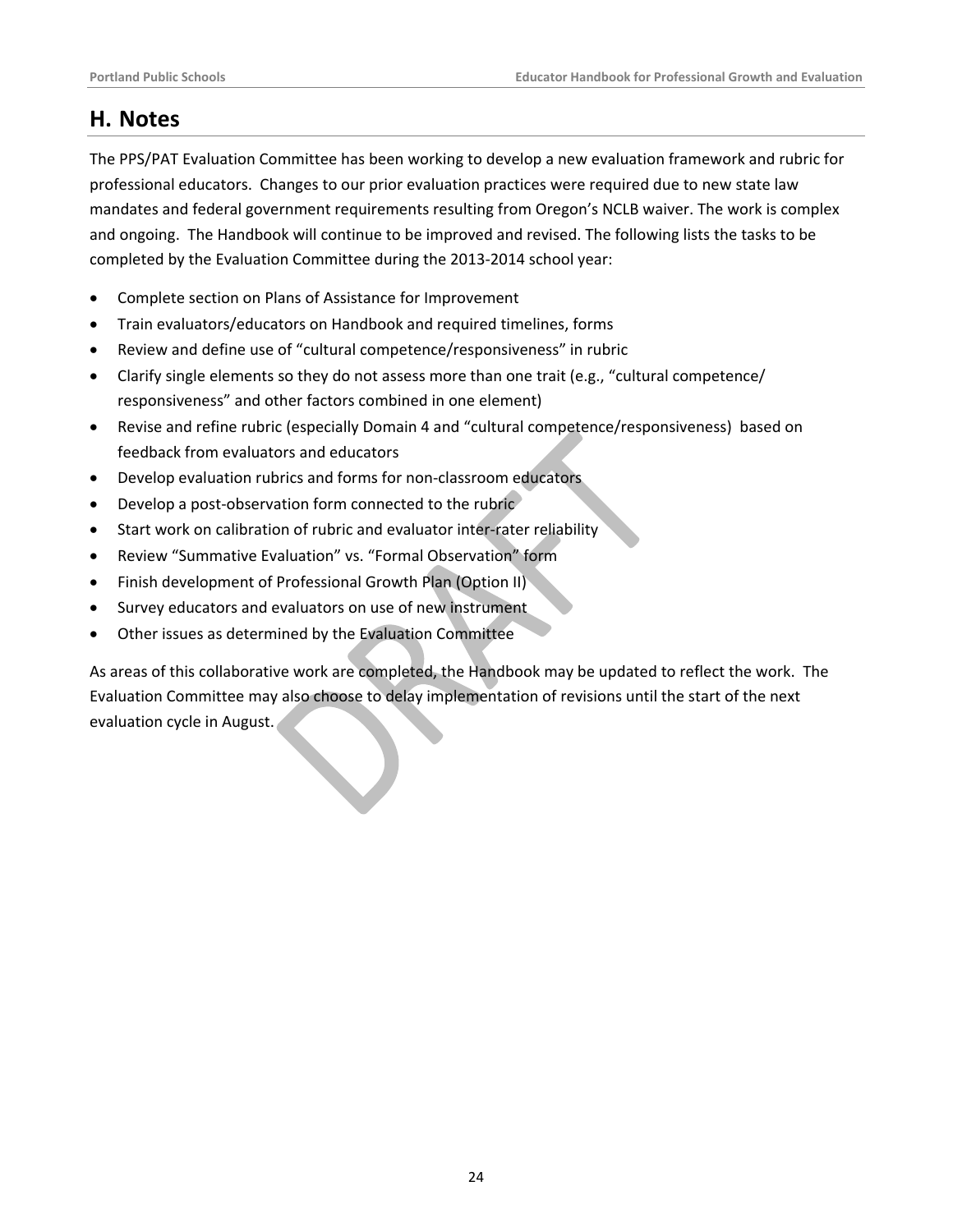## **III. Acknowledgements**

![](_page_39_Picture_3.jpeg)

*Portland Public Schools and Portland Association of Teachers would like to acknowledge the work of the following individuals in the creation of this handbook:*

Loretta Benjamin‐Samuels, Human Resources John Berkey, Uniserv Consultant, Portland Association of Teachers Lori Clark, Principal Cynthia Gilliam, Former Deputy Superintendent Kathi Koenig, Uniserv Consultant, Portland Association of Teachers Rebecca Levison, Past President, Portland Association of Teachers Antonio Lopez, PPS Regional Administrator Lisa McCall, Director of Schools Kevin Mechling, Former Teacher Martin Pavlik, Uniserv Consultant, Portland Association of Teachers Sascha Perrins, Director of Schools Vangie Shaw, Teacher Dee Simmons, Former Uniserv Consultant, Portland Association of Teachers Gwen Sullivan, President, Portland Association of Teachers Emily Toll, Teacher Charlene Williams, Director of Schools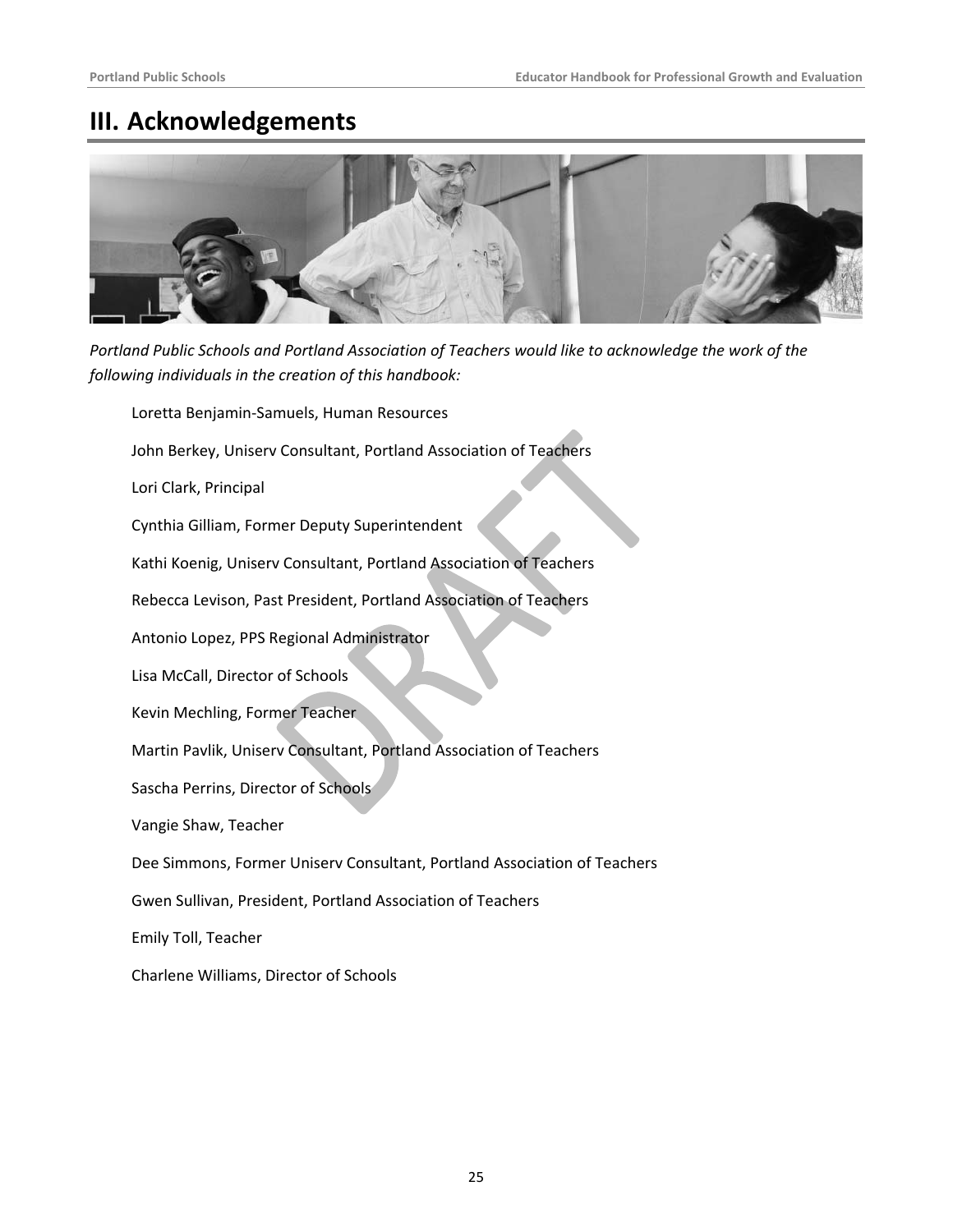## **IV. References**

![](_page_40_Picture_3.jpeg)

Danielson, Charlotte (2007). *Enhancing Professional Practice: A Framework for Teaching*. Alexandria, VA: Association for Supervision and Curriculum Development (ASCD).

Oregon Department of Education (July 2012, updated January 2013). *Oregon Framework for Teacher and Administrator Evaluation and Support Systems.* Salem, OR: Author.

Stronge, J. H. & Grant, L. W. (2009). *Student Achievement goal setting: Using data to improve teaching and learning*. Larchmont, NV: Eye on Education, Inc.

![](_page_40_Picture_7.jpeg)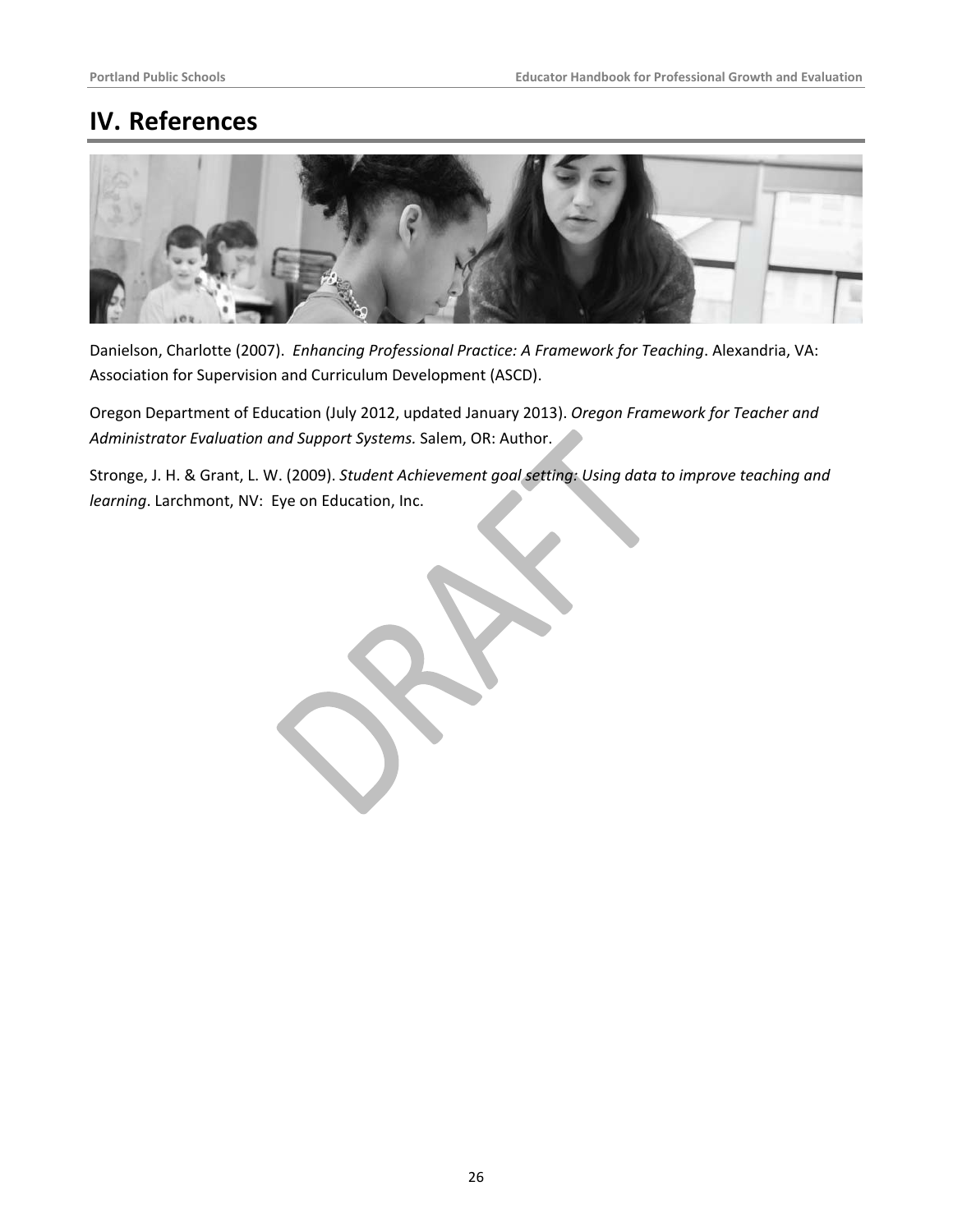## **V. Appendixes**

![](_page_41_Picture_3.jpeg)

**Appendix A: Portland Public Schools Framework for Teaching**

**Appendix B: Portland Public Schools Evaluation Rubric** 

## **Appendix C: Forms**

- **Form 1 ‐ Student Growth & Professional Goal Setting Form**
- **Form 2 ‐ Pre‐Observation Conference Form**
- **Form 3 ‐ Framework Checklist and Evaluator Notes**
- **Form 4 ‐ Post‐observation Conference Form**
- **Form 5 ‐ Formal Observation Summary**
- **Form 6 ‐ Summative Evaluation Report**
- **Form 7 ‐ Non‐classroom Certificated Personnel Evaluation Form**
- **Form 8 ‐ Non‐classroom Counselor Evaluation Form**
- **Form 9 ‐ Non‐classroom Library/Media Specialist Evaluation Form**

## **Appendix D: Program of Assistance for Performance Improvement Template**

**Appendix E: Glossary**